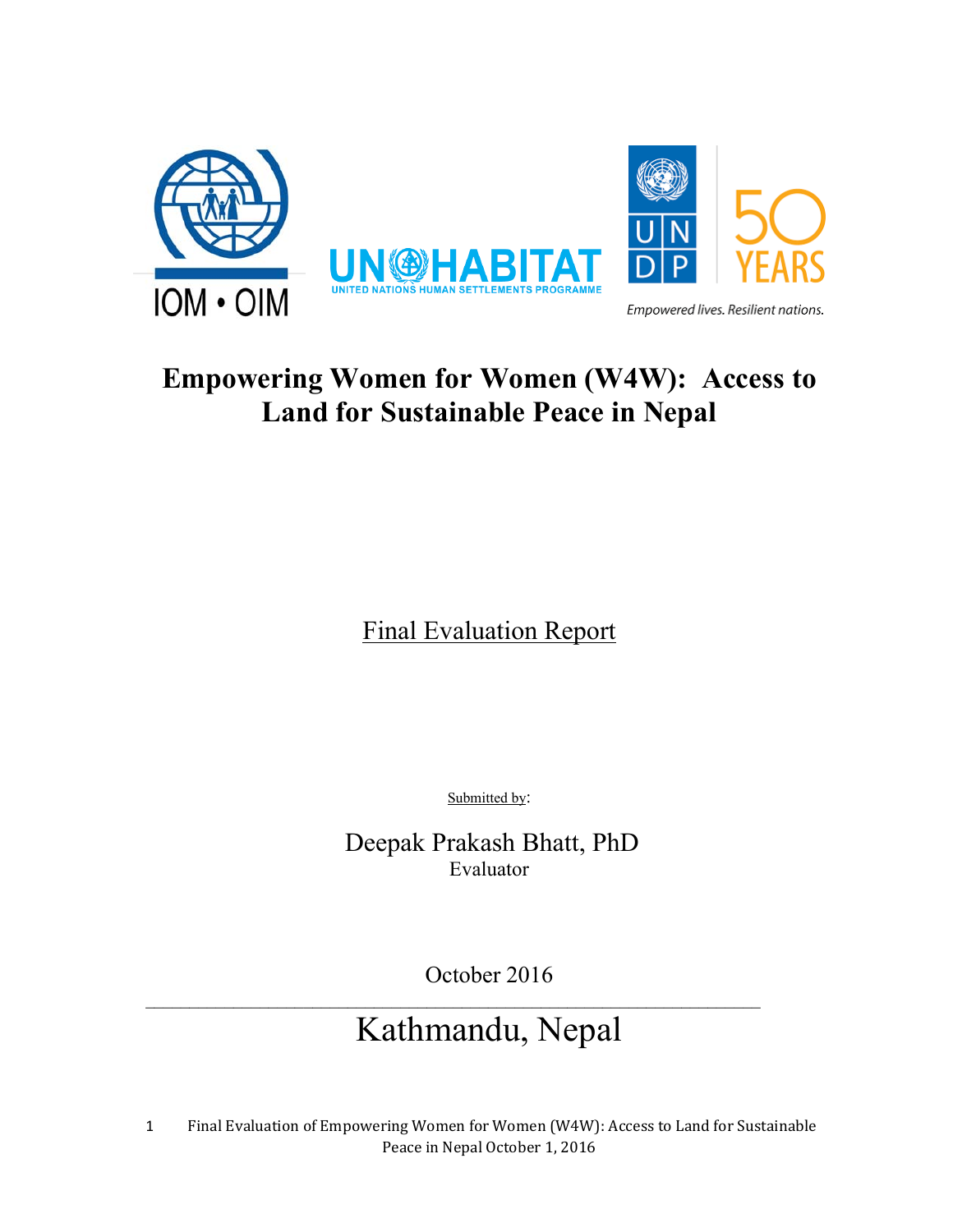## **Table of Contents**

| 1. |  |
|----|--|
| 2. |  |
| 3. |  |
|    |  |
|    |  |
|    |  |
| 4. |  |
|    |  |
|    |  |
|    |  |
|    |  |
|    |  |
|    |  |
|    |  |
|    |  |
|    |  |
|    |  |
|    |  |
|    |  |
|    |  |
|    |  |
|    |  |
|    |  |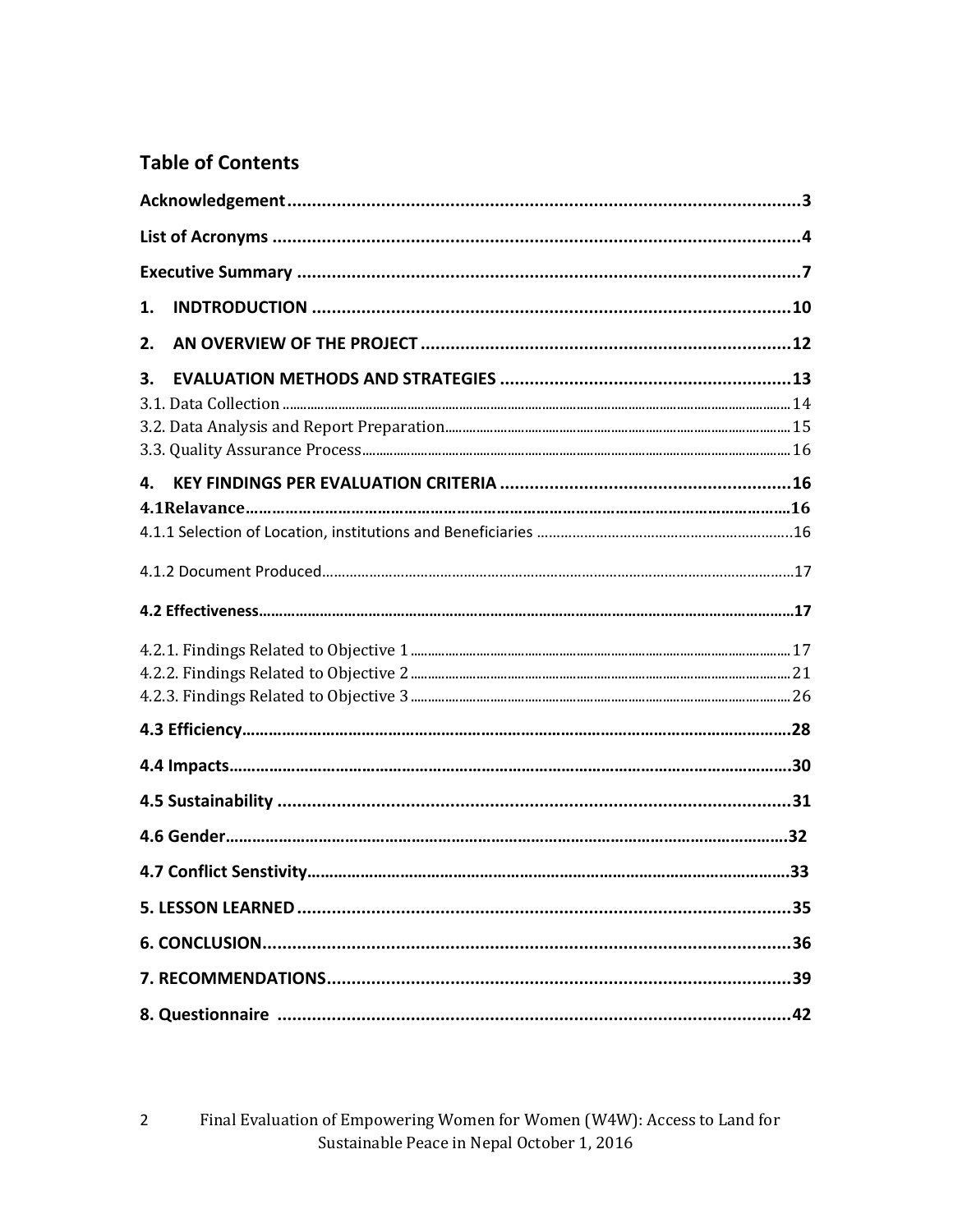## **Acknowledgement**

I would like to take this opportunity to acknowledge a number of individuals and institutions for their immense support during the final evaluation of Empowering Women for Women (W4W): Access to Land for Sustainable Peace in Nepal Project, jointly implemented by the International Organization for Migration (IOM), United Nations Development Programme (UNDP) and United Nations Human Settlement Programme (UN-Habitat). First and foremost, I would like to express my sincere gratitude to Mr. Jitendra Bohara and Ms. Dipina Sharma for the trust placed they have placed in me throughout the evaluation process. I'm also indebted to Mr. Ajay Das and Ms. Manorama Sunwar of UNDP and Mr. Rajaram Chatukali, Mr. Rabindra Tamrakar and Ms. Shristee Singh of UN-Habitat. Further, I'm thankful to all UNDP field staff, namely Ms. Indira Ale, Chitwan, Mr. Shiv Vishwakarma, Nepalgunj, Mr. Arjun Kumar and Mr. Dhana Tharu, Dhangadi, Mr. Krishna B. Jogi, Biratnagar. I would also like to thank MSLDF members in the regions. It would have not been possible to complete this evaluation without their willingness to share their insights regarding what they have observed and experienced during their involvements in the MSLDF. Furthermore, I am thankful to the political leaders and senior officers of the Ministries of the Government of Nepal.

Finally, I'm thankful to everyone whose name is not mentioned here but who has provided direct and indirect support during the evaluation process.

> Sincerely, Deepak Prakash Bhatt, PhD

> > September 2016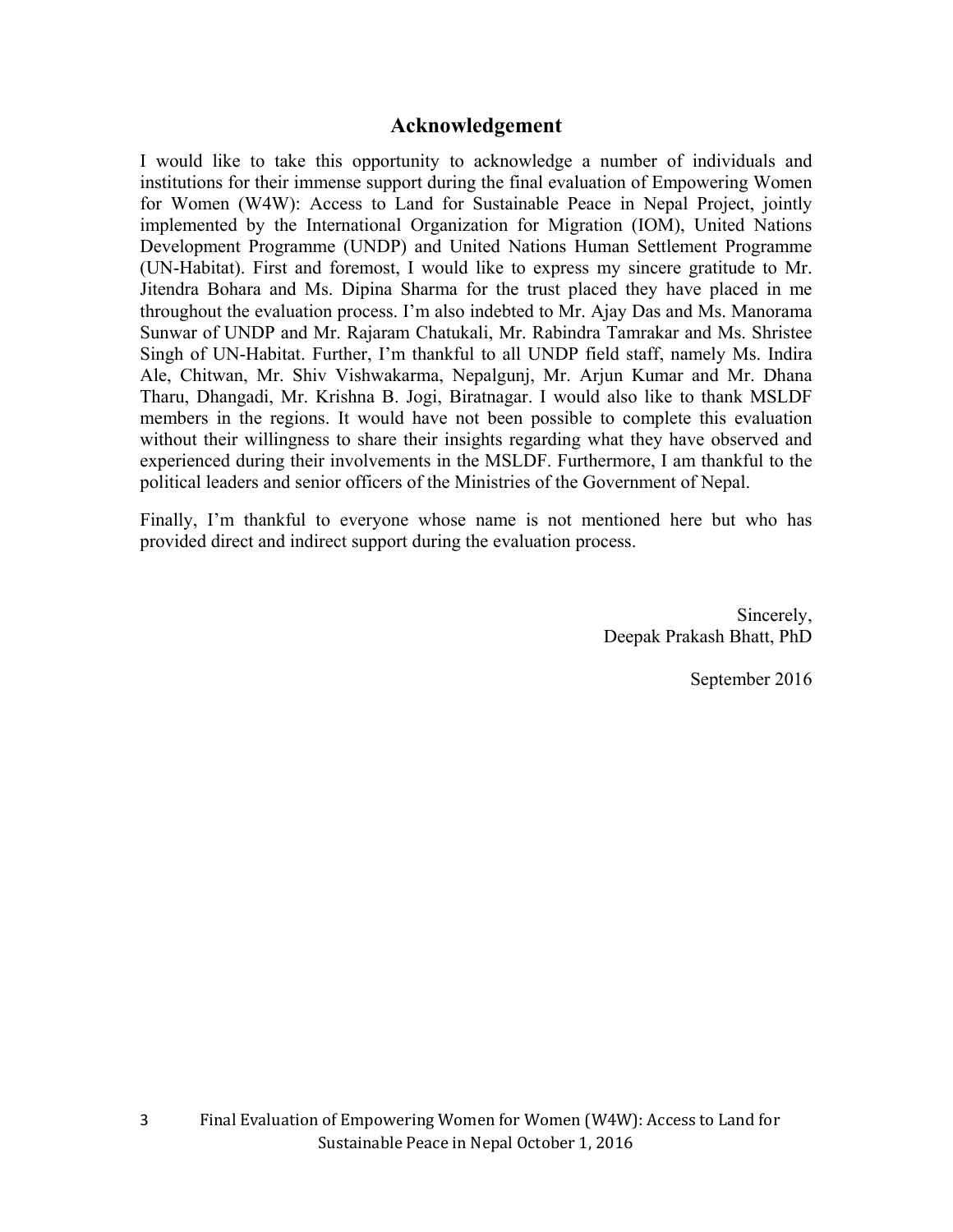# **List of Acronyms**

| CAW:      | <b>Conflict Affected Women</b>                                                                                         |
|-----------|------------------------------------------------------------------------------------------------------------------------|
| CBO:      | Community Based Organization                                                                                           |
| CSO:      | Civil Society Organization                                                                                             |
| CSRC:     | <b>Community Self Reliance Center</b>                                                                                  |
| CDO:      | <b>Chief District Officer</b>                                                                                          |
| $CPA$ :   | Comprehensive Peace Accord                                                                                             |
| CPN (MC): | Communist Party of Nepal (Maoist Center)                                                                               |
|           | CPN (UML): Communist Party of Nepal (Unified Marxist Leninist)                                                         |
| CSLIP:    | Catalytic Support to Land Issues Project                                                                               |
| CSO:      | Civil Society Organization                                                                                             |
| DAAC:     | <b>Development Assistance Committee</b>                                                                                |
| DDC:      | <b>District Development Committee</b>                                                                                  |
| DLIS:     | District Land Information System                                                                                       |
| DLRO:     | District Land Revenue Office                                                                                           |
| DLRF:     | District Land Rights Forum                                                                                             |
| DNH:      | Do No Harm                                                                                                             |
| DPAC:     | <b>District Project Advisory Committee</b>                                                                             |
| DWCO:     | District Women and Children Office                                                                                     |
| FGD:      | Focus Group Discussion                                                                                                 |
| FNJ:      | Federation of Nepalese Journalist                                                                                      |
| GBV:      | <b>Gender Based Violence</b>                                                                                           |
| GEC:      | Gender Evaluation Criteria                                                                                             |
| GESI:     | Gender Equality and Social Inclusion                                                                                   |
| $GPI2$ :  | <b>Gender Promotion Initiatives 2</b>                                                                                  |
| IDI:      | In-Depth Interviews                                                                                                    |
| INGO:     | International Non-Governmental Organization                                                                            |
| 4         | Final Evaluation of Empowering Women for Women (W4W): Access to Land for<br>Sustainable Peace in Nepal October 1, 2016 |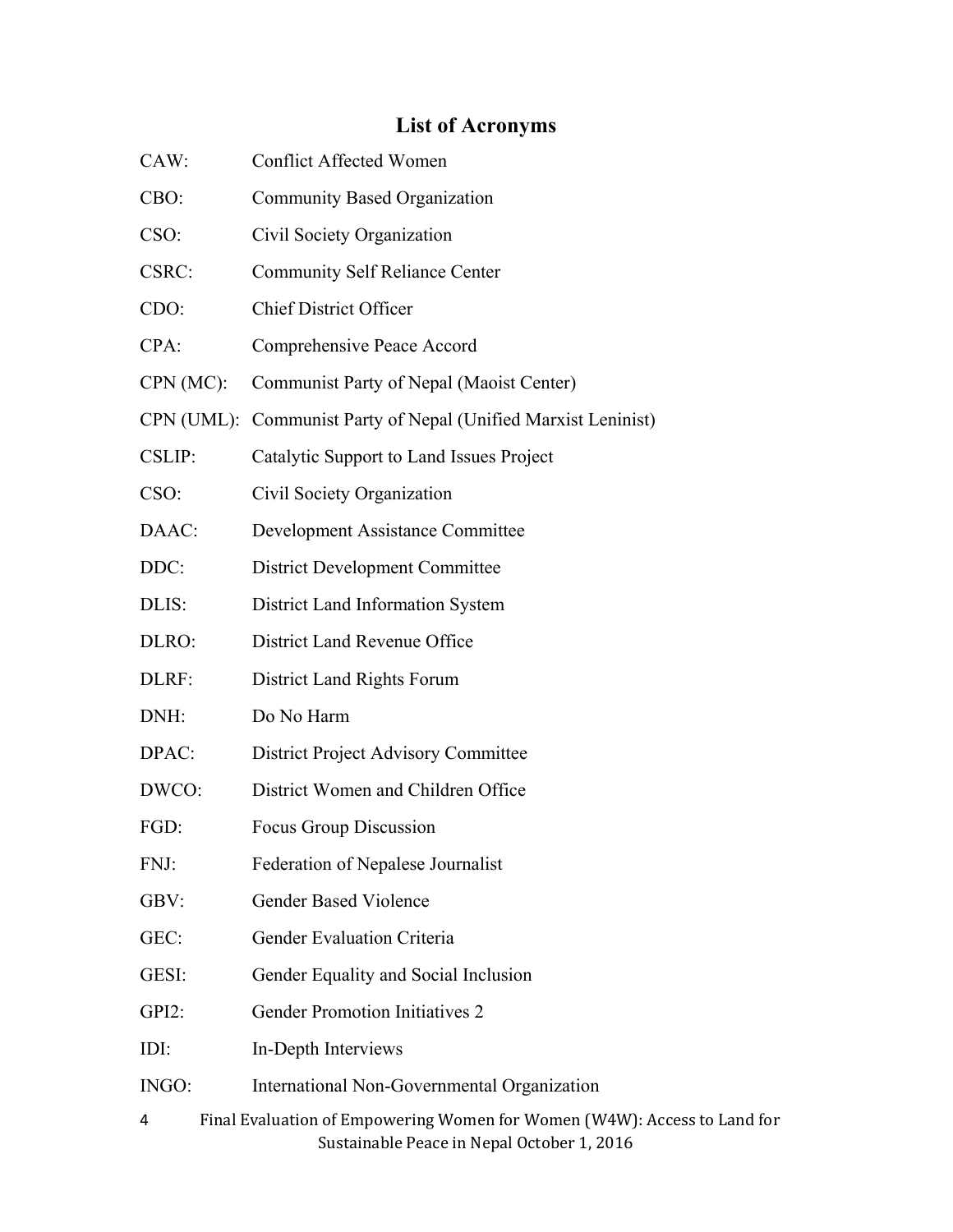| IOM:          | International Organization for Migration                                                                                                |
|---------------|-----------------------------------------------------------------------------------------------------------------------------------------|
| IVR:          | Identification, Verification and Registration                                                                                           |
| LDO:          | Local Development Officer                                                                                                               |
| LAO:          | <b>Land Administration Office</b>                                                                                                       |
| LFAF:         | <b>Land Governance Assessment Framework</b>                                                                                             |
| LRIMS:        | Land Resource Information Management System                                                                                             |
| MoLRM:        | Ministry of Land Reform and Management                                                                                                  |
| MoPR:         | Ministry of Peace and Reconstruction                                                                                                    |
| MoWCSW:       | Ministry of Women Child and Social Welfare                                                                                              |
| <b>MSLDF:</b> | Multi-Stakeholder Land Dialogue Forum                                                                                                   |
| NC:           | Nepali Congress                                                                                                                         |
| NGO:          | Non-Governmental Organization                                                                                                           |
| NLRF:         | National Land Rights Forum                                                                                                              |
| OECD:         | Organization for Economic Co-operation and Development                                                                                  |
| PE:           | Parcel Editor                                                                                                                           |
| ProGResS:     | Pro-poor Gender Responsive System                                                                                                       |
| SAEx:         | Spatial Application Extension                                                                                                           |
| SOLA:         | Solutions for Open Land Administration                                                                                                  |
| STDM:         | The Social Tenure Domain Model                                                                                                          |
| TMLP:         | Tarai Madhes Loktantrik Party                                                                                                           |
| ToC:          | Theory of Change                                                                                                                        |
| TOR:          | Terms of Reference                                                                                                                      |
| UNDP:         | United Nations Development Programme                                                                                                    |
| UN-Habitat:   | Untied Nations Human Settlement Programme                                                                                               |
| VDC:          | Village Development Committee                                                                                                           |
| VGGT:         | Voluntary Guidelines on the Responsible Governance of Tenure of Land,<br>Fisheries and Forests in the Context of National Food Security |
| 5             | Final Evaluation of Empowering Women for Women (W4W): Access to Land for<br>Sustainable Peace in Nepal October 1, 2016                  |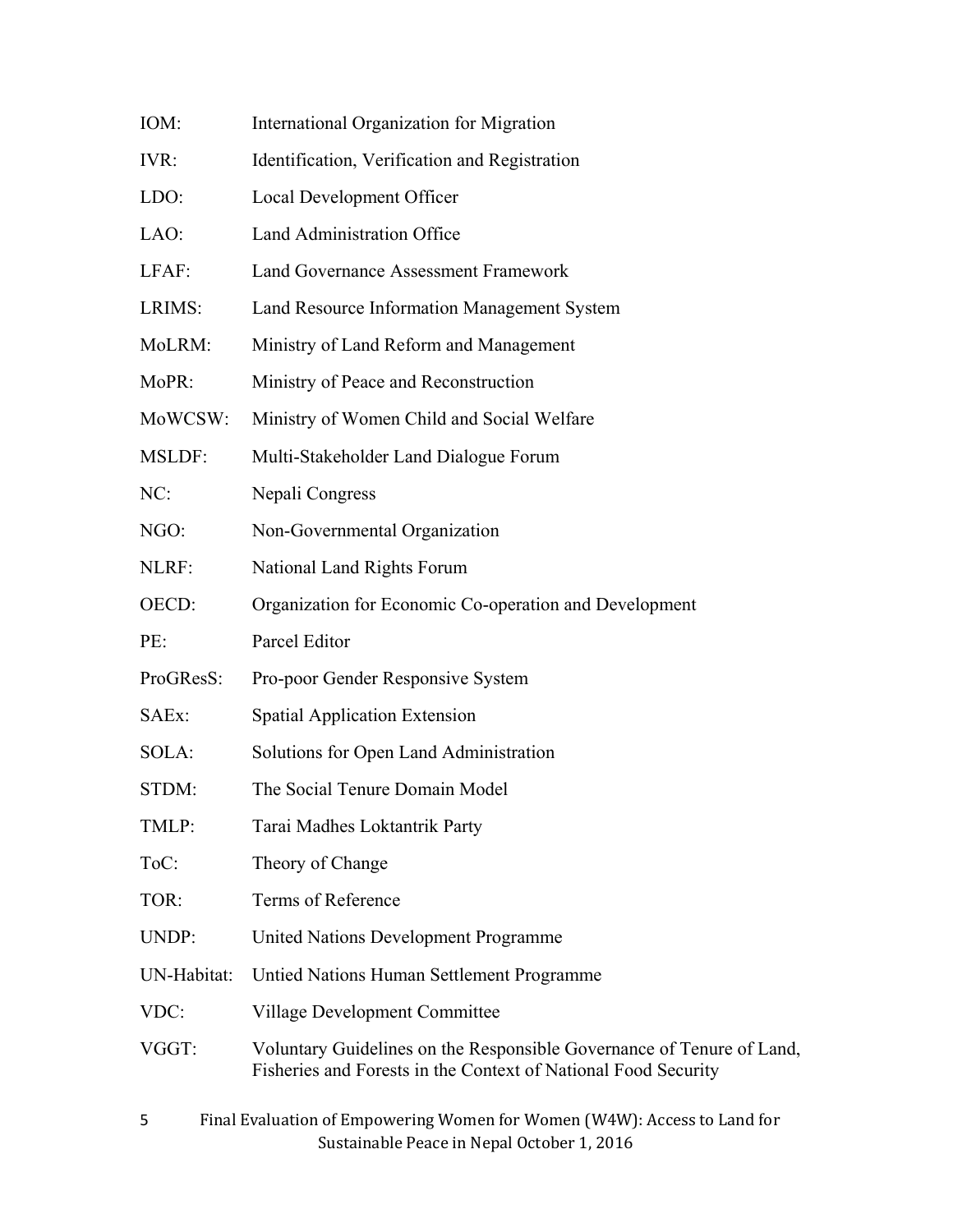- WCF: Ward Citizen Forum
- W4W: Women for Women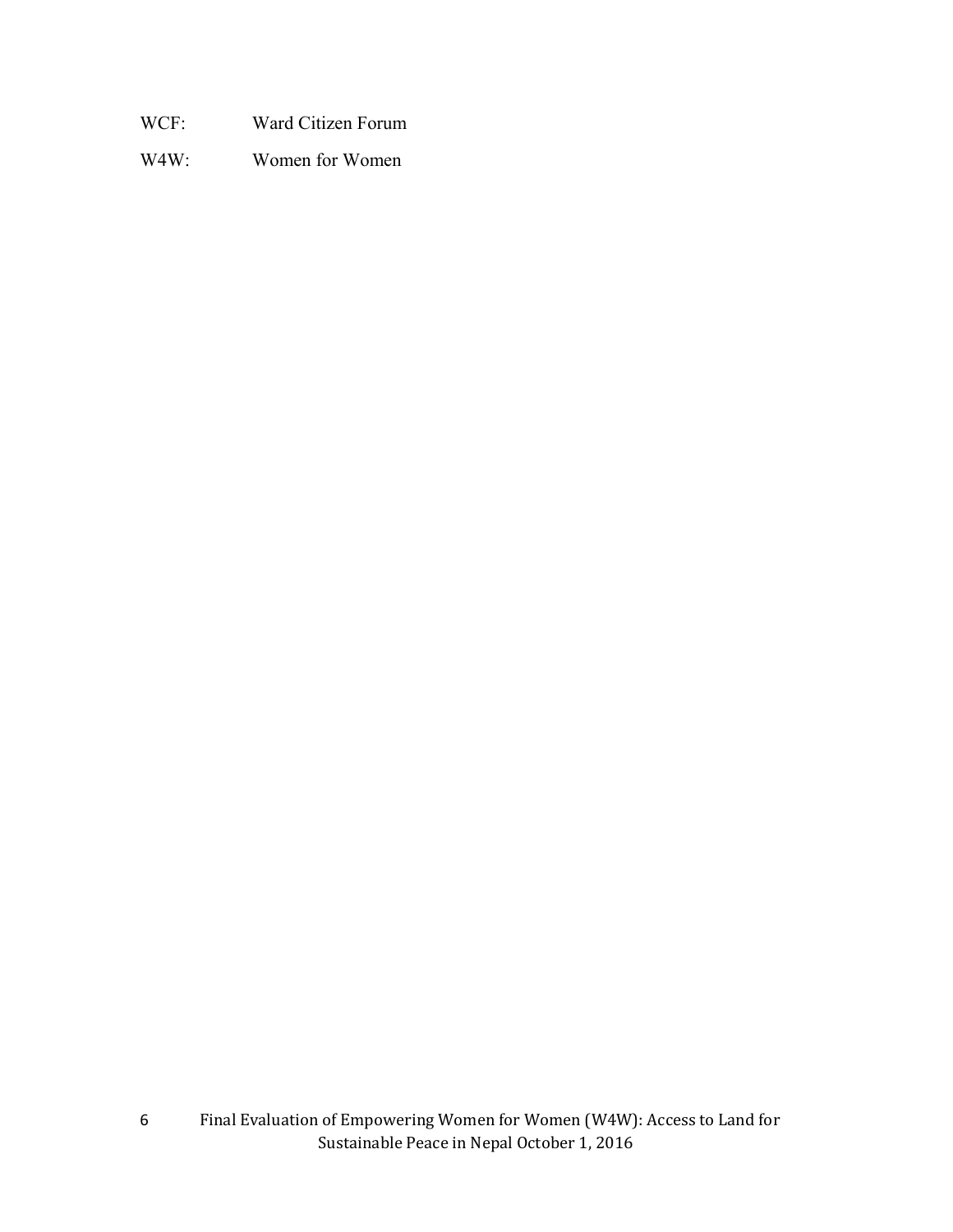#### **Executive Summary**

An independent evaluation of the project Empowering Women for Women (W4W): Access to Land for Sustainable Peace in Nepal (W4W) was conducted during August and September 2016. W4W is a well-designed and well thought project, as it is based on the findings and gaps identified by the joint cooperation of the International Organization for Migration (IOM), the United Nations Development Programme (UNDP) and the United Nations Human Settlement Programme (UN-Habitat) "Catalytic Support on Land Issues Project" (CSLIP), implemented from March 2013 to December 2015. The W4W project is a 21 months project started in December 2014, and financed by the UN Peacebuilding Fund (UNPBF), a global UN multi-donor trust fund supported by over 50 international donors. Funding the W4W Project was part of UNPBF's Gender Promotion Initiative and managed through the UN Peace Fund for Nepal (UNPFN). The Participating United Nations Organizations (PUNOs) worked together with the Ministry of Land Reform and Management (MoLRM), Ministry of Peace and Reconstruction (MoPR), Ministry of Women, Children and Social Welfare (MoWCSW) and other stakeholders to achieve the outcome of influencing male and female policy makers to design gender-responsive land reform process and policies.

The W4W Project was designed in consultations with local communities, and on the basis of the lessons learnt during the implementation of the CSLIP. The selection of project locations was based on the recommendations provided by the district and local level stakeholders through surveys. Based on the information received from the survey, this project was implemented in those Village Development Committees (VDCs) where other NGOs' and INGOs' presence was limited. District level stakeholders interviewed in the field also verified appropriateness of the project location.

The overarching goal of the W4W project is to contribute to ensuring gender equality in land policy discussions and enable women to influence policy decision. Nepal faces a significant disproportion between female and male land tenure and ownership, where women are responsible for almost 61% of agricultural product yet only 20% of women own around 5% of land throughout Nepal. To overcome such a drastic disparity of land tenure and ownership, a collective initiative taken by District Land Rights Forum and Multi Stakeholder Land Dialogue Forum (MSLDF) was undertaken at regional level, showing an imperative impact on the overall land issues. During the process, the following partners were engaged: the Secretary of Village Development Committee, women leaders from all major political parties, activists, researchers and staff affiliated to prominent Community Based Organizations (CBOs). Such as the Community Self Reliance Center (CSRC), Nepal Mahila Ekta Samaj, Lumanti Support Group for Shelter, and National Land Rights Forum (NLRF) for planning and designing district and local level activities. Engaging such partners resulted in the identification and prioritization of land issues that were addressed by the W4W project.

By adopting a women-centric approach aimed at empowering women, and by involving a larger number of women, the W4W project has contributed to empower women at different levels, from national or policy making to regional, district and grass-root level. The project has been successful in understanding and internalizing their problems,

Final Evaluation of Empowering Women for Women (W4W): Access to Land for Sustainable Peace in Nepal October 1, 2016 7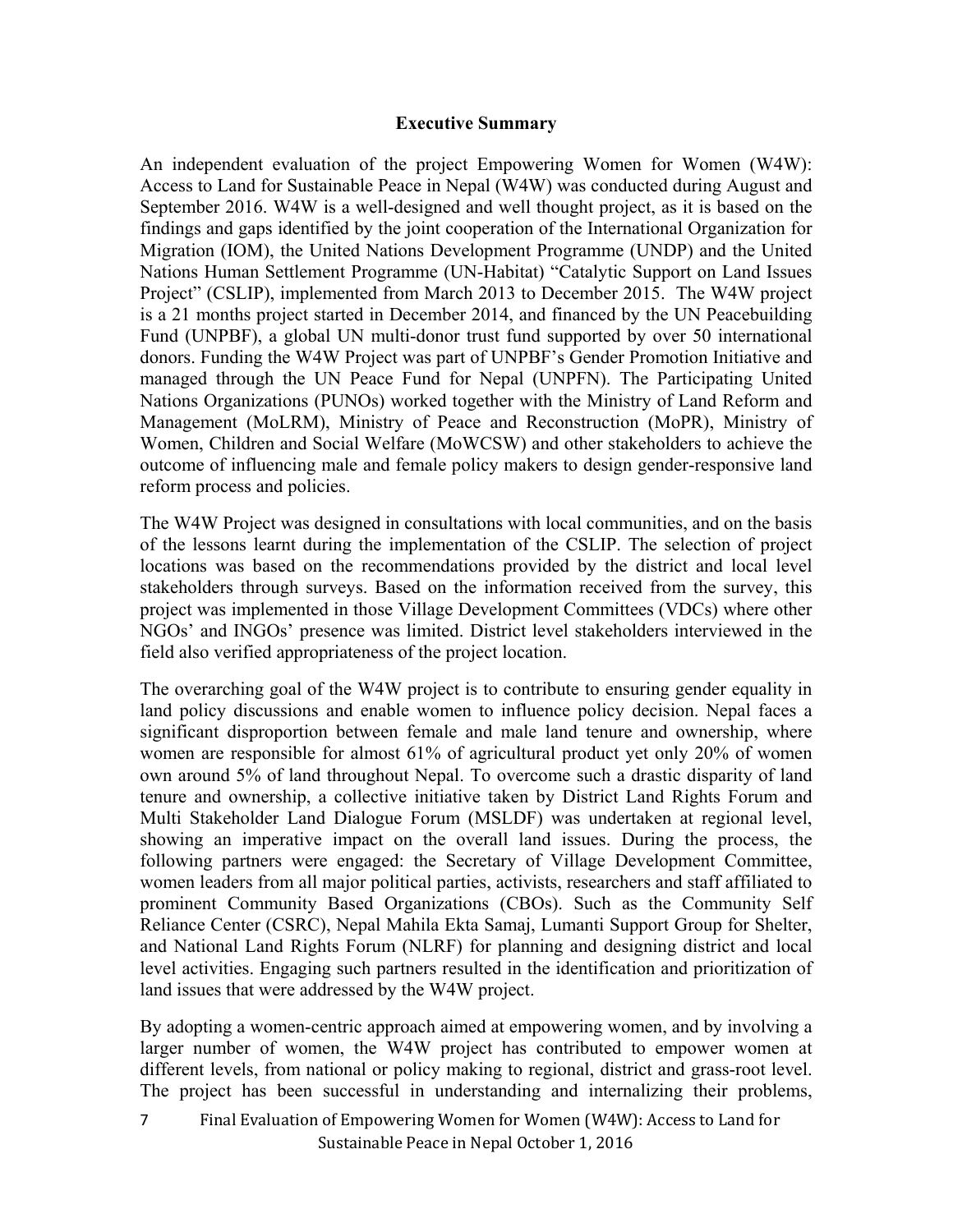identifying reasonable solutions and addressing those challenges. The project was flexible enough to provide adequate space to landless and conflict affected women. W4W project has, therefore, been well received by the male and female policy makers to design gender friendly policies and tools. As a result of the project, political leaders are keener to develop a national plan for adoption and implementation of women friendly land use policy.

The W4W project has not only empowered women for land ownership but has attempted to address multidimensional issues such as land tenure and ownership, access to property, dignity, self reliance, economic support, social prestige and problems faced in the land governance system. Key activities of the project can be categorized into six different headings, namely, a) empowering women for land access and ownership b) microdynamics of land administration and conflicts, c) gender responsive land governance, d) land transaction service tools, e) sensitization and awareness creating on barriers to women's land and property access and ownership, and f) customization of land registration processes. All six components have more or less equal weight in the project. The incorporation of multiple interventions and multiple issues also contributed to the customization of pro-poor gender responsive land tools to support women land administration, land management and land governance. The project has encouraged both men and women to identify the most pressing socio-economic, political problems related to land and has helped them to develop an action plan to address these issues with their own efforts and initiatives.

A multitude of stakeholders working on land issues have now understood the value of secured rights of women on land and property and conflict sensitivity. They have now started to organize consultation meetings with diverse concerned groups for minimizing potential conflict related to land and property and to advocate for amendments of obsolete land related Acts. Initiatives to reduce and resolve these issues, sensitive to land conflict, will help Transitional Justice (TJ) mechanisms to complete their work. It will also help for adoption of legislations for effective implementation of land use policy. This project has advanced the prospects to help modify pro-poor gender responsive land tools, ProGresS and New SOLA, to support land administration, land management and land governance that can be used for advancement of agricultural productivity and economic development.

This evaluation has identified three major conditions that have made this project a successful and effective intervention. First and foremost, pro-activeness of project staff and women leaders played a crucial role to the success and effectiveness of the project. The project has given better results because collective efforts were made. Second, the project has been effective due to its flexible nature and due to the fact that it was able to modify project activities based on the needs of the local communities. This was predominantly crucial because the Madhesh unrest, following the promulgation of the Constitution in 2015, greatly affected the project activities and many of the activities were delayed for months. Finally, coordination and frequent interaction with national, regional, district and local level stakeholders were crucial for the success and effectiveness of each initiative taken at the local level. At the same time good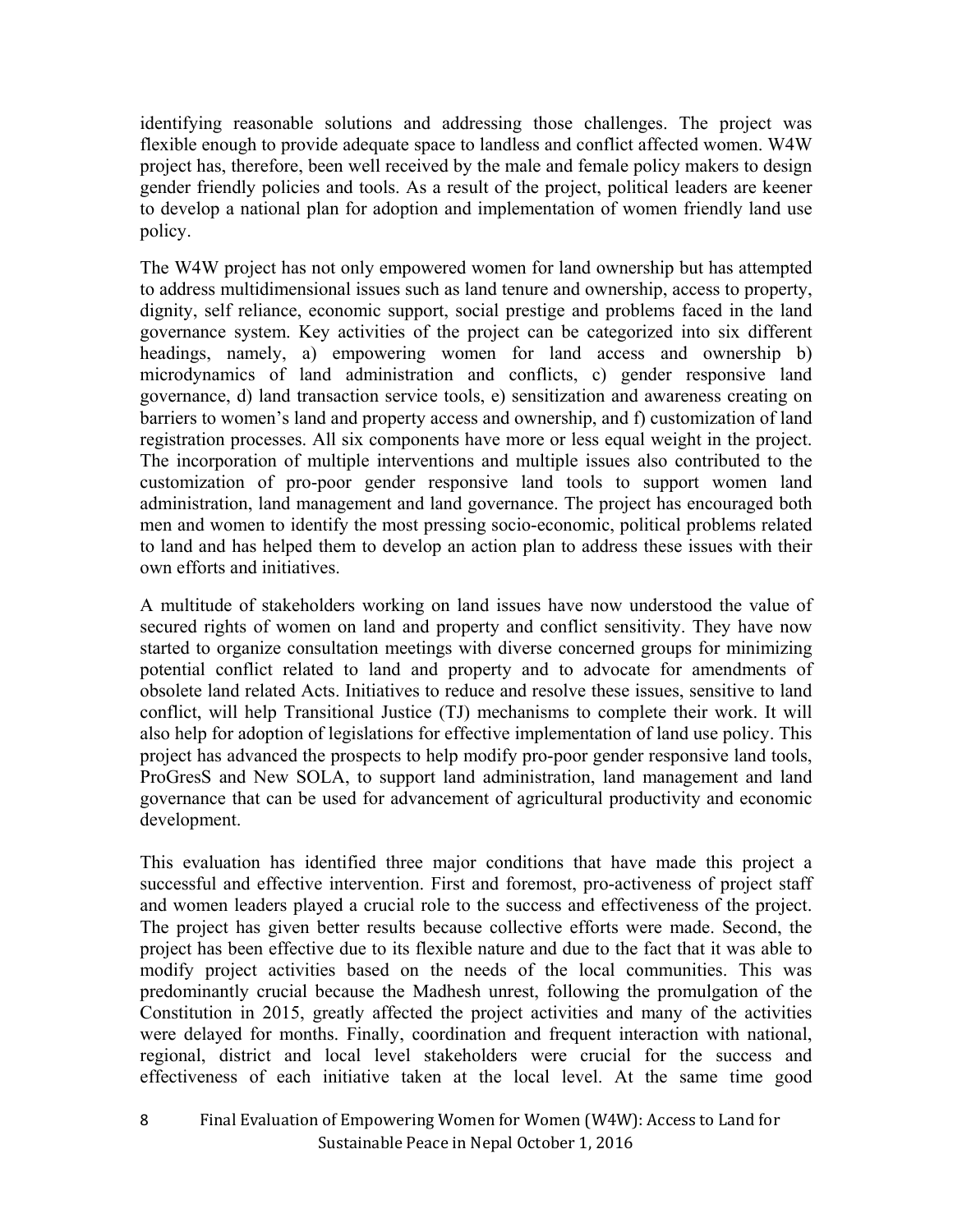coordination and communication both between different levels of stakeholders and also among the three implementing agencies is one of the biggest strength of the project and it contributed to make the project activities more organized, disciplined and result oriented.

W4W project was also impacted by a number of external factors that were beyond the control of the project. The project had to deal with frequent transfers of government officials from Ministries, Land Revenue Office and Survey Office. The project staff handled the situation very well by engaging with a wide range of staff in the agencies, which allowed them to continue the project activities according to their plans. In addition, the political protest in Madhesh that started in early September 2015 continued for more than five months was another challenge for the smooth operation of project activities. During this period, the implementing partners had to halt or reorient the project activities as it was not wise to leave out Madhesh based parties from the training and other activities as they were valuable advocates of women's land rights. As the political situation improved, a revised work plan was prepared and some of the activities were modified from its initial plan.

This project is also exemplary in terms of its beneficiaries. During the adoption of the Gender Evaluation Criteria (GEC) approach, it has worked with landless, conflict affected women, socially marginalized groups, and potential conflicting groups. These are the groups who are in need of special attention from the Government and nongovernmental agencies.

The project has significantly contributed to the peacebuilding processes of Nepal and to the formulation of inclusive and gender responsive land policies. The women who were directly involved in the project activities have now started to voice their concerns, and influence policy-making and policy implementing process.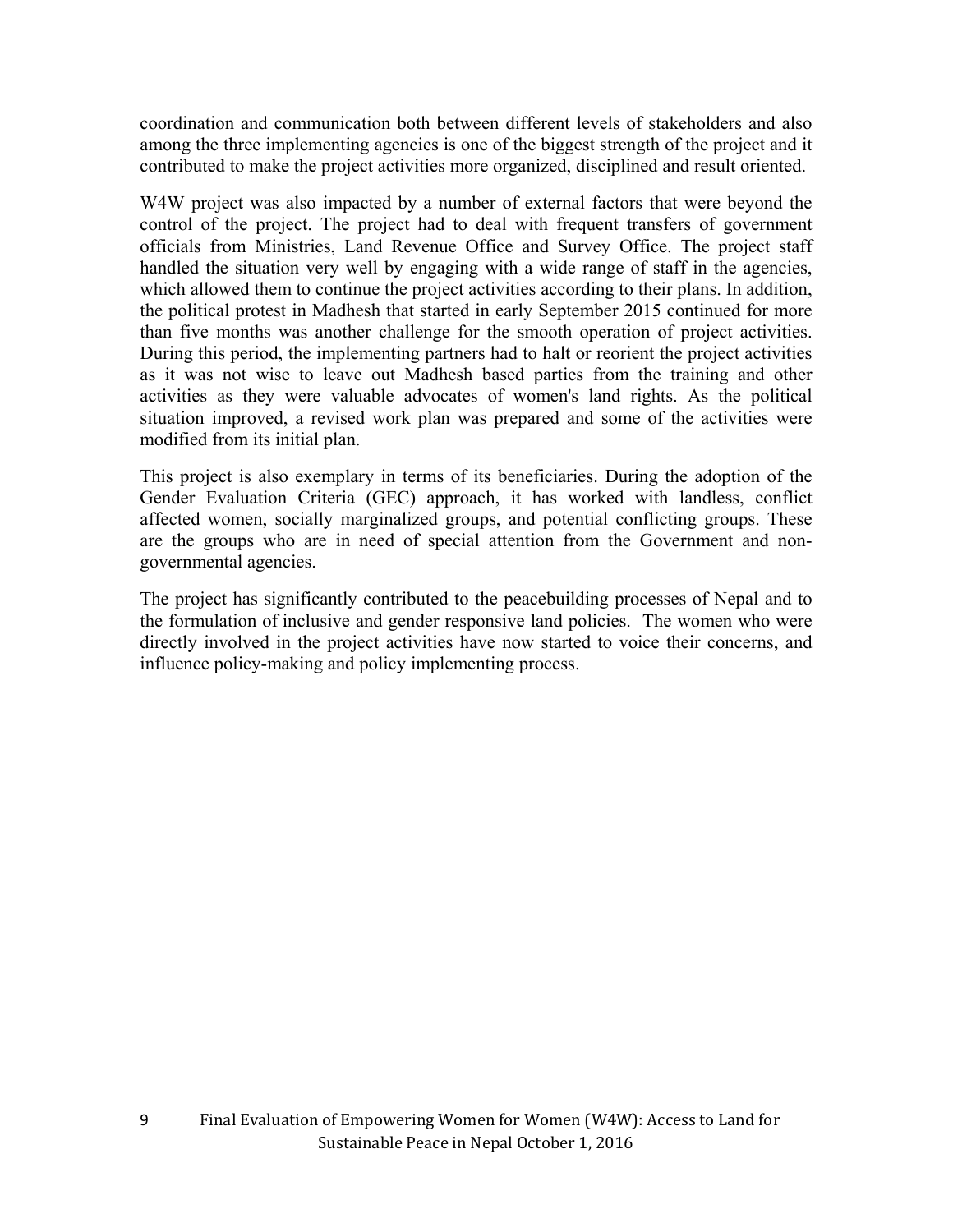### **1. INTRODUCTION**

The state of Nepal remains in fragility as highlighted in the policy documents of the major donors of the country (UNDP, 2015; World Bank, 2013), and the index of fragility prepared by the UN Fund for Peace (2015) further substantiates the claims. The earthquake that hit Nepal on April 25, 2015 has further exposed the level of fragility in which the government has substantially failed to address the needs of the victims of the natural calamity. Bailing out a state out of fragility and moving towards stability to ensure better protection of rights of the citizens is a process of state-building. In addition to a couple of reports commissioned by the donors, some Nepali and foreign scholars have explored the question of state-building in the process of writing of a new constitution after the election of the Constituent Assembly in 2008. The Comprehensive Peace Agreement was signed in 2006, which ended a decade-long conflict in Nepal. The final formal component of this process was the promulgation of a new constitution, which occurred in September 2015.

A country that has experienced an insurgency or conflict or people's war is considerably more likely to undergo subsequent recurrences of violence. Uppasala Conflict Data Program (UCDP) and Peace Research Institute Oslo (PRIO) findings came up with 'Armed Conflict Dataset-2015'; which revealed that 57 percent of all countries that experienced a conflict in between 1945 to 2015, faced at least one or more conflicts soon after. Nepalese society has already faced such waves of conflict, which has hindered the development of women and deprived communities from development. Gender inequality is seen as a global phenomenon; and the Government of Nepal has achieved considerable progress in terms of women's rights and empowerment over the last couple of years. In line with United Nations Security Council Resolutions 1325 and 1820, it has initiated a substantial number of legal reforms. Nepal has also become a signatory to a number of international instruments, including ratifying the UN Convention on Elimination of all forms of Discrimination Against Women (CEDAW) (Subedi, 2009).

Land has been one of the primary sources of wealth, social status and power in the Nepalese society. Lack of access to land is linked with exclusion. It has also always been one of the major causes of power and armed conflict in Nepal. There are various forms of feudal land tenures such as, *Birta*, *Jagir* and *Rakam* land. These tenures have created various systems such as *Haliya*, *Kamaiya*, *Haruwa* and *Charuwa* as well as *Balighare*, *Khalo* and *Khan Partha* (Regmi, 1976). All these forms have provided considerable power to land owning elites at micro level, whowere all men. Since the promulgation of Muluki Ain (Civil Code) (1854), the first constitution, women were not given any kind of property rights and right to inheritance. Land ownership to women is more important to provide legal basis to enhance their social status, psychological wellbeing and facilitate access to other means of production and livelihood options. Involvement of male and female in policy making and implementation of gender-responsive process for land reform and policies can help to reduce possible different forms of exclusion and conflict.

Final Evaluation of Empowering Women for Women (W4W): Access to Land for 10 The overarching goal of the W4W project is to involve male and female policy makers design gender responsive land reform process and policies. The project wants to contribute to ensuring gender equality in land policy discussions and enable women to

Sustainable Peace in Nepal October 1, 2016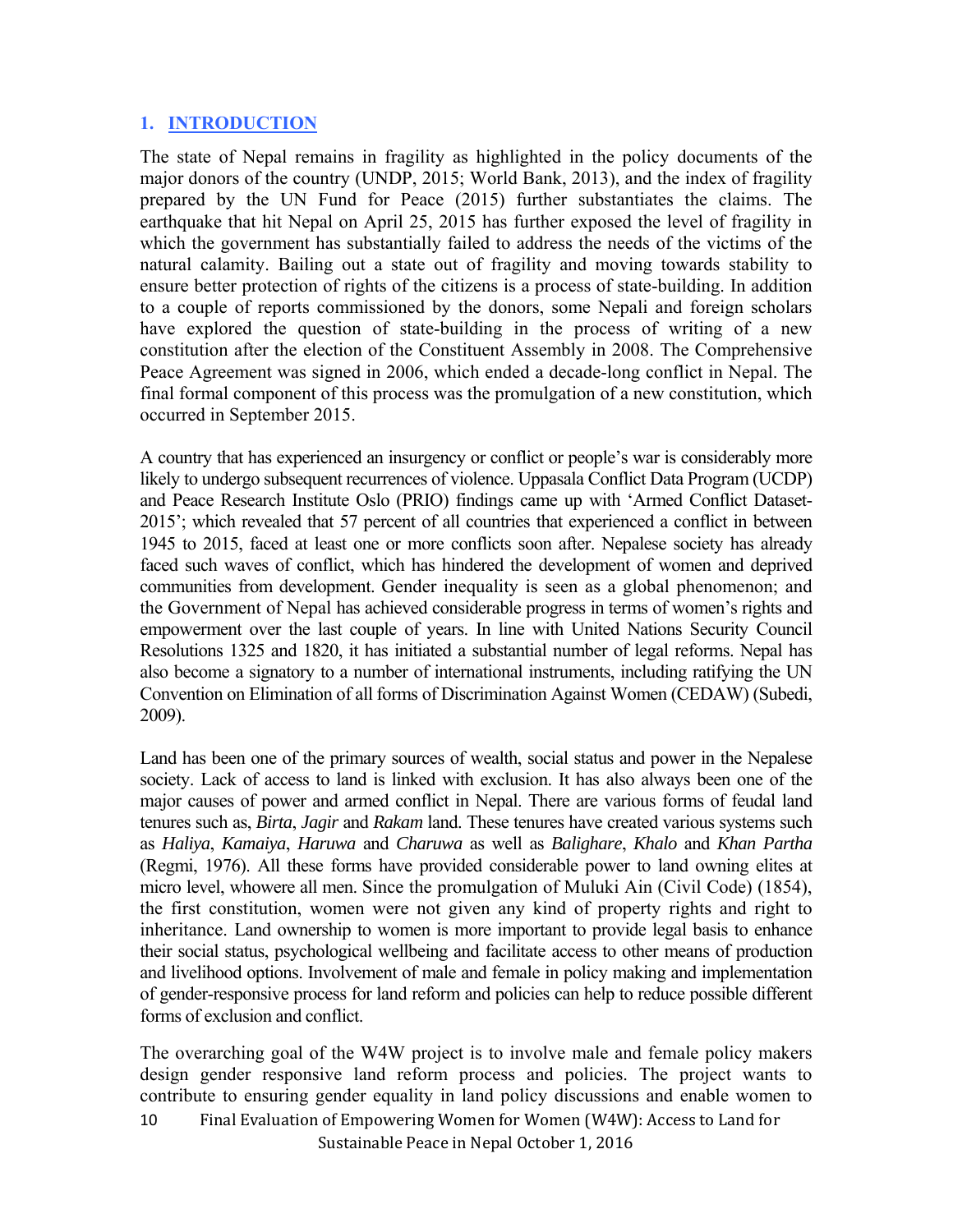influence policy decision. In the case of Nepal, centralized state system, mechanisms, processes, attitude and practices of state and non-state actors that exclude women and disadvantaged people from political and economic decision making processes, access to basic means of livelihoods and social security (Byrne, 2005). In Nepal, women are seen as the victims of different forms of socio-political culture and social exclusion. According to National Census of 2011, 83% of the country's population resides in the rural sector and about 75% women and 67% men are engaged in agricultural activities for livelihood. Nepal faces significant disproportionate of land tenure and ownership between men and women where women are responsible for almost 61% of agricultural product yet only in round 20% of total households in Nepal, women have ownership over either land or property or both.

The project, W4W, intends to explore how land can contribute to peacebuilding and ensure that a state in post-conflict context is gender responsive and takes into consideration the needs and concerns of women during discussion and promulgation of land reform policies in the future. Further-on, it intended to understand and reduce the cause of conflict, strengthen existing mechanisms, and enhance women's access to land and property, women's tenure security and livelihood programs and psychological support to reduce cause of conflict. As mentioned in Evaluation Methods and Strategies, because of the short length of the project and given the scope of the evaluation assignment, the evaluator mainly focused on identifying changes at *personal*, *relational*, *structural*, and *cultural* levels that have been achieved through this project and the impact of those changes in the female and male policy makers, implementers and local level. There has been limited focus on identifying *structural* and *cultural* changes achieved through this project. However, it is believed that social and gender inequalities also drive conflict towards fundamental questions of how to provide equal access to land in a way that prioritize the needs of women and landless. It is believed that while addressing land issues, more inclusive land policy introducing women empowerment and rights to women over land and property, will help conflict prevention, establish peace and development. IOM, UNDP and UN-Habitat shaped the W4W project in three strategic objectives:

- **To ascertain** *the relevance, effectiveness, efficiency, impact, sustainability, gender equality and inclusion and conflict sensitivity of the project based on evidence and the results framework including evaluation of the qualitative and quantitative indicators.*
- **Document and analyze** *the lessons learned and good practices of the project, especially on the issues of developing and executing a joint project, mainstreaming conflict sensitivity, gender and social inclusion, among others.*
- **Recommend** *provide actor specific, well targeted recommendations on how the project's contribution to the peace process could be strengthened or any unintended negative consequences be mitigated. Include one or two concrete stories or examples of success and failure.*

The project W4W is a product of the process of putting women at the center of equal access to land and security of tenure for peacebuilding. A fundamental focus of the IOM,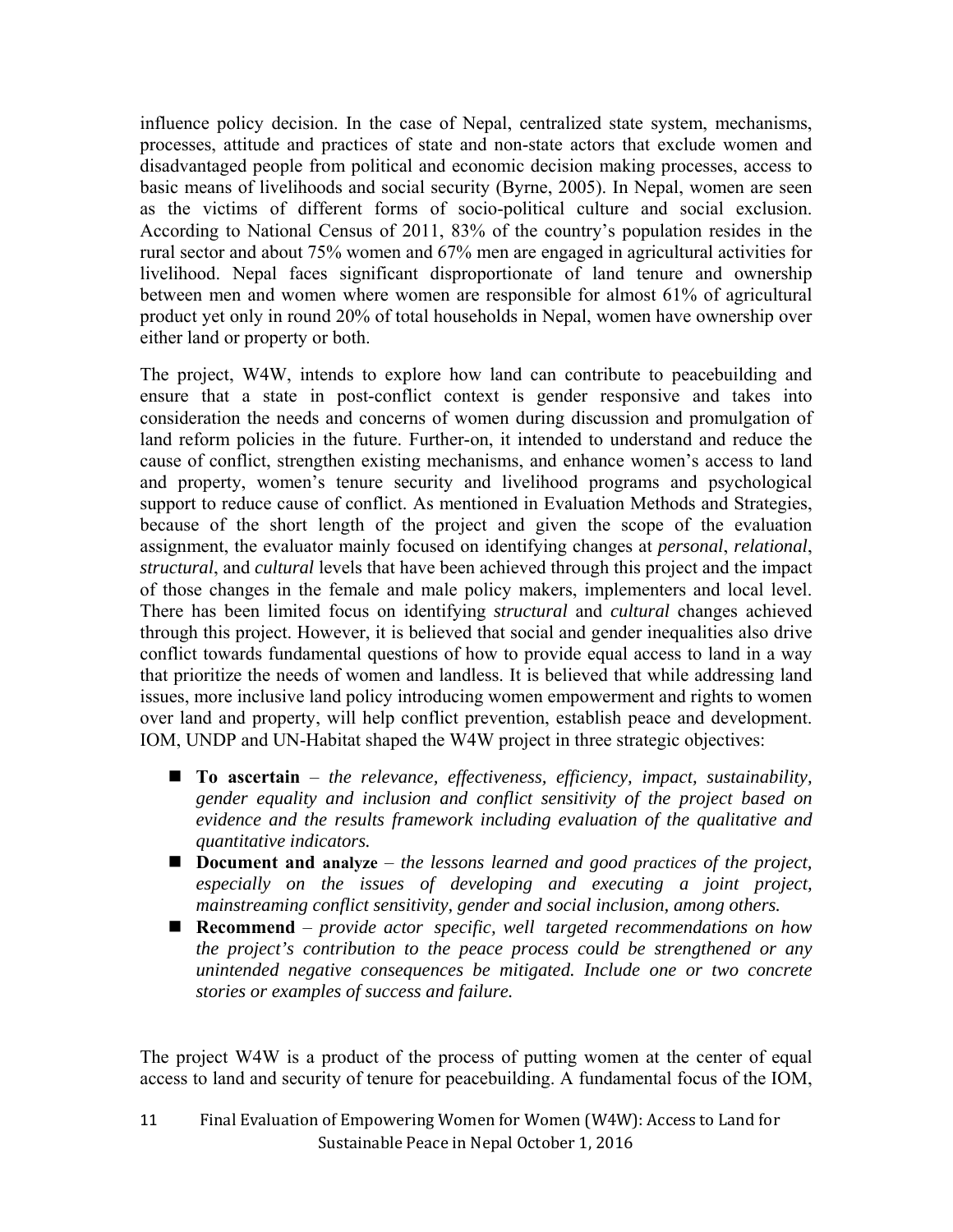UNDP and UN-Habitat seems that it encourages reducing the prevalence of contentious and complexity of land issues. Many institutions at many level, non-government organizations, government, regional and international organizations, have to look not just at the national level but also at the bottom up elements and processes while pursuing the task of peacebuilding. This is of particular importance to Nepal's context considering that there has been no election of local bodies for the last years and the presence of government at the local level is instrumental to carry on the task of statebuilding. The problems in the contemporary world, be that of security, inclusion, violence and poverty, are so complex that they are not within the reach and capacity of one single actor to solve (Sandole, 2010). Building a resilient state requires support from and interactions between multiple of actors, both national and international (Sisk, 2013). IOM, UNDP and UN-Habitat together with lead partners Ministry of Land Reform and Management (MoLRM), Ministry of Peace and Reconstruction (MoPR), and, Ministry of Women and Children and Social Welfare (MoWCSW), Community Self-Reliance Center (CSRC), Lumanti Support Group for Shelter, Land Rights Forum (LRF), and Nepal Mahila Ekta Samaj have done great effort involving political and social actors. Therefore, the concepts and processes of Peacebuilding are becoming increasingly inter-linked to empowering women for women This project has adopted an integrated approach that highly contributed to increase the chance of access to land and property and the building of peace and stability.

## **2. AN OVERVIEW OF THE PROJECT**

The main objective of this project is to spread practices that help decreasing small to big disputes over land, which resulted articulated due to the ongoing political transition and well rooted social differences. A collective initiation was taken by the IOM, UNDP and UN-Habitat with District Land Rights Forum (DLRF), Community Self-Reliance Center (CSRC), Lumanti Support Group for Shelter, and Nepal Mahila Ekta Samaj, Inter-Party Women Alliance (IPWA) at district level and Multi-Stakeholder Land Dialogue Forum (MSLDF) at regional level, and high level ministerial officers from Ministry of Land Reform and Management (MoLRM), Ministry of Peace and Reconstruction (MoPR), and, Ministry of Women and Children and Social Welfare (MoWCSW). Senior leaders and parliamentarians of major political parties showed an imperative impact in overall land issues.

The MSLDF formed by the project at the regional level and other organizations such as NLRF, CSRC and IPWA along with Lumanti Support Group for Shelter, and Nepal Mahila Ekta Samaj are always active about women's land rights. The formation of MSLDF continuously involved to engaging local authorities like; Survey Officers, Land Revenue Officers, Land Management Office representatives, political leaders and civil society members, female health volunteers at district level activities. These organizations and networks were active to prepare their strategy and action of plan before starting activities or to involve in particular incident.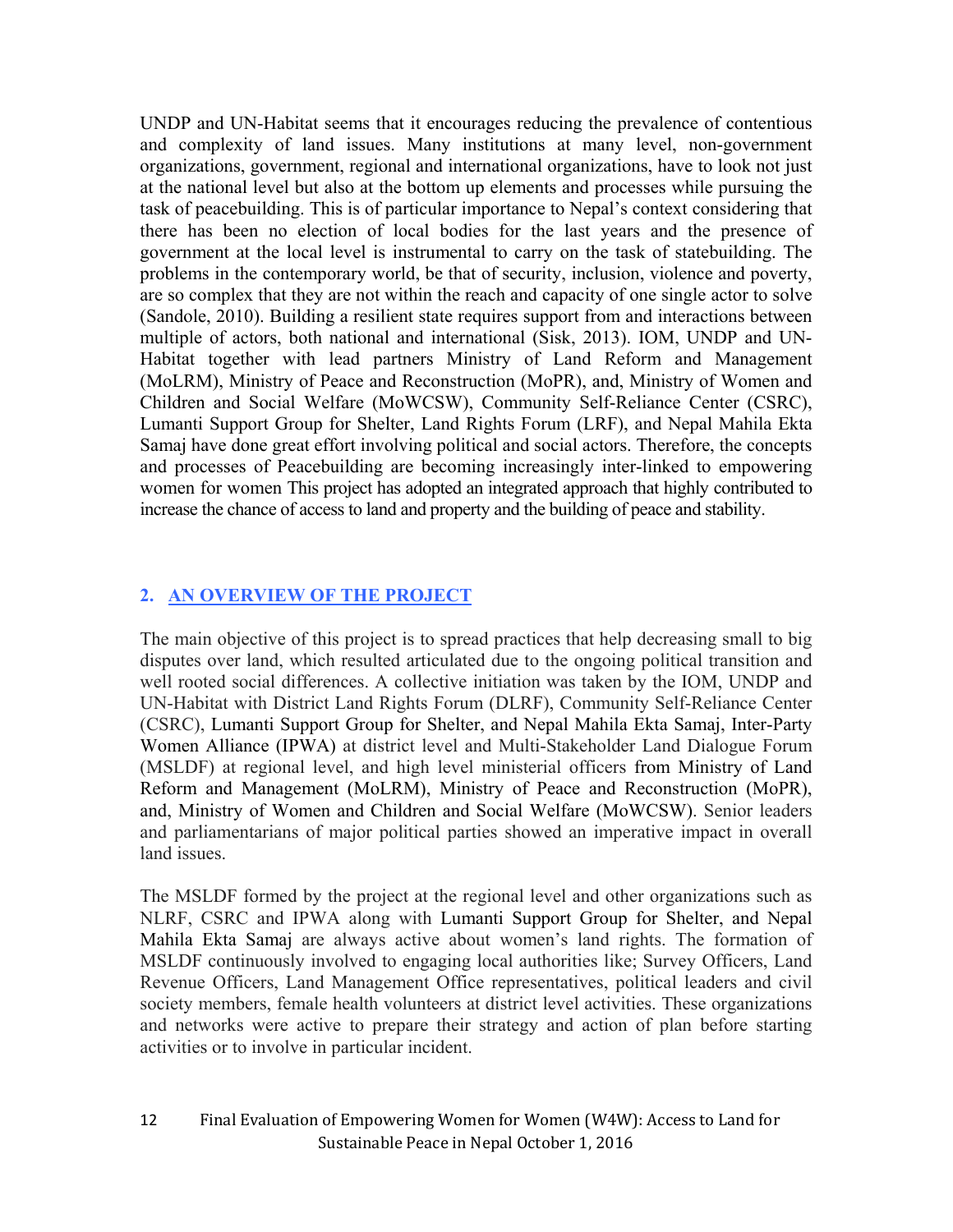This project has adopted a top down approach. It consists of an overview of the government system, divided into sub-systems such as national, regional and local actors participating in decision-making. Also, the participation of the middle rank political party leaders, especially those who have served in High Level Land Reform Commission and others, researchers, policy makers, land rights activists, campaigners, has extended the scope in identifying their needs through their active participation and helped throughout implementation and accomplishment of the activities and stocktaking and learning for the future. W4W can be seen as an eye opener project in access and right to land for women due to several discussions at every level about not only land reform and transformation but also from a gender perspective.

## **3. EVALUATION METHODS AND STRATEGIES**

The overarching goal of this evaluation is to assess the impact of 'Empowering Women for Women (W4W): Access to Land for Sustainable Peace in Nepal' project against its objectives and analyze the sustainability of the results. As it was seen in the past through 'Catalytic Support on Land Issues', discussions and policy-making processes at national level are exclusive and therefore can't support sustainable peacebuilding and resilience objectives, which were mentioned in the Interim Constitution 2007 and Comprehensive Peace Accord (CPA), for the post-conflict transitional state of Nepal. Likewise, this evaluation is focused on providing strategic recommendations to the International Organization for Migration (IOM), the United Nations Development Programme (UNDP) and the United Nations Human Settlement Progamme (UN-Habitat), as well as implementing partners, and donors, such as the UN Peace Building Fund (UNPBF) managed through UN Peace Fund for Nepal (UNPFN), for obtaining better results while implementing similar kind of projects or while following up this project in the future. In sum, this evaluation has adopted a two-pronged approach while the first part will be focused on assessing the results of the project and durability of the results, the second part of this assignment will be focused on providing strategic recommendations for future programming.

 The Framework of Analysis of this evaluation has been drawn from the reflective peacebuilding practice model. Thus, the evaluator has looked at W4W project's impact on the local communities at *personal*, *relational*, *cultural* and *structural* levels. The personal impact of the project explains how the project has contributed to bring changes in the attitude and behavior of locals about land related issues, and how such changes have been reflected into practice. The relational impact explains how the project contributed to bring changes in communication patterns, cooperation, policy-making and concerned offices in the project districts and subsequent impacts of those changes. The structural impact explains whether the project contributed to bring some positive changes in social conditions, procedural patterns, and institutional patterns before the start of the project and create a new environment to practice the new learning from the project. Moreover, the cultural impact explains whether the project produced any extraordinary result that has been established as a *culture* in the community. Evaluator has focused to see the four levels of changes which has assisted to better understand the impact of the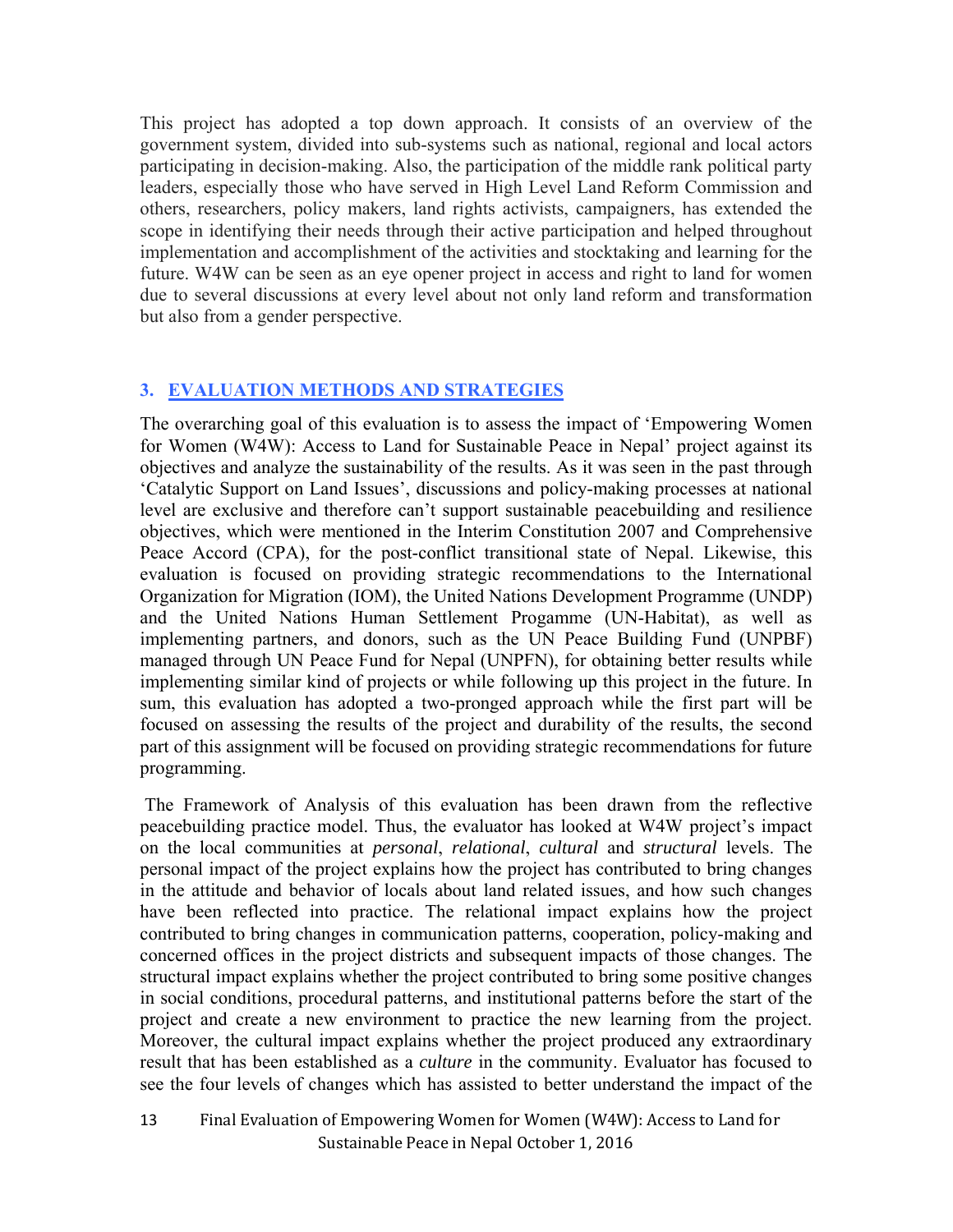project, articulate those impacts in a logical and coherent manner and came with strategic recommendations for future project design and programming.

With the given scope of the evaluation, the evaluator has mainly paid its attention towards identifying *personal* and *relational* changes achieved through the project and the impact of those changes in the policy makers, campaigners, rights activists and land administration. The evaluator limited its focus on identifying structural and cultural changes achieved through this project because only long-term interventions are useful to observe such changes in the intervened areas and used specific field research questionnaires for identifying four levels of changes. Advice from the IOM, UNDP and UN-Habitat has also been looked for designing the set of interview questionnaire.

The evaluation determined the *relevance*, fulfillment of *objectives*, *efficiency, effectiveness, impact*, *sustainability*, *gender equality* and *conflict sensitivity,* following the guidelines of the Organization for Economic Co-operation and Development (OECD) and Development Assistance Committee (DAC) evaluation criteria. Along with key Framework of Analysis, the evaluator has paid sincere attention towards meeting the other evaluation objectives of the International Organization for Migration (IOM), United Nations Development Programme (UNDP) and United Nations Human Settlement Progamme (UN-Habitat). Specifically, following evaluation criteria has been met while undertaking this assignment;

- ‐ Changes that have taken place as a result of the project's work and the significance of those changes both in the long and short term (Referring to International Organization for Migration (IOM), United Nations Development Programme (UNDP) and United Nations Human Settlement Progamme (UN-Habitat)'s mode of evaluation).
- ‐ The extent to which some of the local-level changes engendered by the project may have a wider impact if scaled-up or sustained.
- ‐ Any unintended changes (positive and negative) that may have resulted from the project.
- ‐ Appropriateness of project based on the standard evaluation of OECD/DAC 'objectives of the programme still valid' approach.
- ‐ Appropriateness of the project implementation process and assumptions.

## *3.1. Data Collection*

For the purpose of the evaluation, interactions at five regions and three districts were chosen for the data collection, to represent geographical diversity and to receive varied respondents. In order to collect information about changes and impacts of the W4W project, the evaluation combined both strategic desk study and qualitative field research methods. Qualitative field research method was used during the evaluation e.g, Focus Group Discussions (FGDs), In-Depth Interviews (IDIs) and Participant/Situation Observation. The desk study has reviewed and analyzed various reports published by IOM, UNDP and UN-Habitat. Some of the reviewed documents were study reports,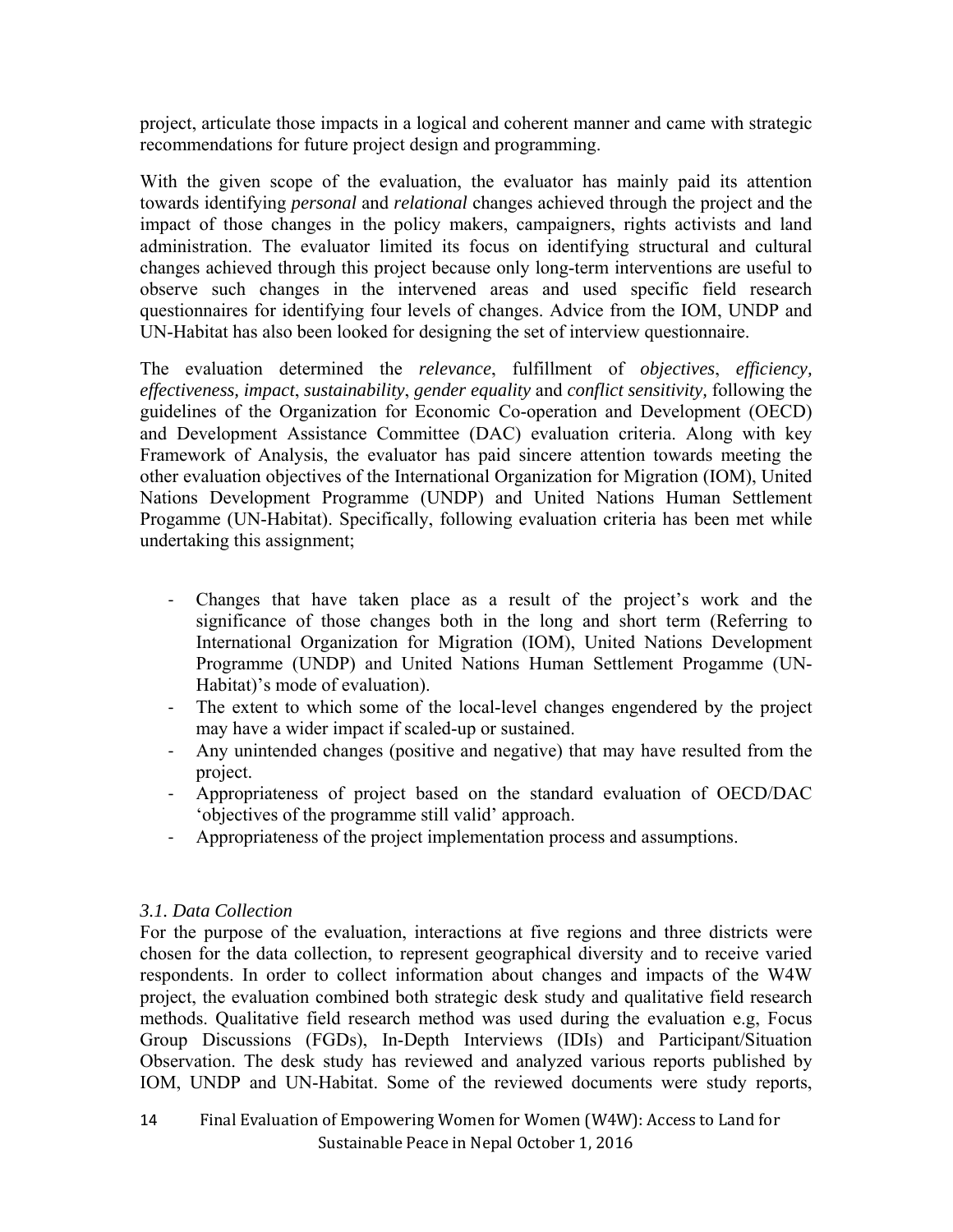outcome, event reports, monthly reports, Do No Harm Workshop Report, project context analysis report; quarterly, semi-annual and annual reports; legislature provisions regulating women's access and ownership of land and property in Nepal, district assessments, success stories, training manuals, user manuals, strategic documents, draft reports of training on Pro-poor Gender Responsive System (ProGResS), Customization of Land Registration Processes to Support Gender Responsive Land Governance, Solutions for Open Land Administration (SOLA), the Gender Evaluation Criteria (GEC), Policy Brief by COLARP, and project documents prepared and published by IOM, UNDP and UN-Habitat and partners.

For the primary data collection, the evaluator drafted a semi-structured questionnaire. The questionnaire was in line with evaluation objectives and evaluation criteria specified in the Terms of Reference (ToR). Additionally, FGD Guideline was prepared for FGDs to be conducted at the regional levels.

For the purpose of this evaluation, altogether 57(male 29 and female 28) in-depth interviews, some in group of 5 to 7 or individual, were conducted at the central, regional, district, and VDC level. There were seven in-depth interviews at the central level, where three interviews were conducted with W4W project teams from IOM, UNDP and UN-Habitat. Other six interviews were conducted separately with three MoLRM senior officers, 2 Joint Secretary and 1 Under Secretary; 1 Joint Secretary and 1 Under Secretary from MoPR, and 1 Joint Secretary from MoWCSW. Likewise 4 party leaders, 3 parliamentarians, and 2 CSRC campaigners were conducted. Moreover, four in-depth group interviews were conducted in four regions (altogether 31 in-depth interviews in 4 regions). Interviews at the district level were conducted with VDC secretary, Forest Officer, Land Revenue officers, Land Dialogue Forum, District Women and Children Office representatives, Local Peace Committee people, District Land Rights Forum (DLRF), Survey Officers, civil society leaders and other project beneficiaries. 4 FGDs (one in each of the four regions) has been carried out to gather necessary information. Among the total FGD participants, there were 12 male and 14 female altogether.

## *3.2. Data Analysis and Report Preparation*

Information gathered through the evaluation study was analyzed through a comparative analysis as well as interpretative approach. Information gathered was utilized to draw appropriate conclusions, strategies and evidence-based recommendations.

After the data collection from the field, gathered data was triangulated and analyzed using largely qualitative data analysis techniques. The qualitative data was entered into data entry formats, coded for common themes, triangulated and finally analyzed to summarize the findings. All these findings were then used in formulating the conclusion and recommendations while preparing the report. In order to ensure the correctness of collected data from the field, Daily Interpretive Analysis (DIA) based on The Interpretive Analysis Model,<sup>1</sup> of each interview as well as FGDs was prepared. This was highly beneficial to analyze information received from different project districts.

<sup>&</sup>lt;sup>1</sup> Interpretive Development Program, Professional Standards for Learning and Performance, National Park Service, U.S. Department of the Interior, Stephen T Mather Training Center.

Final Evaluation of Empowering Women for Women (W4W): Access to Land for Sustainable Peace in Nepal October 1, 2016 15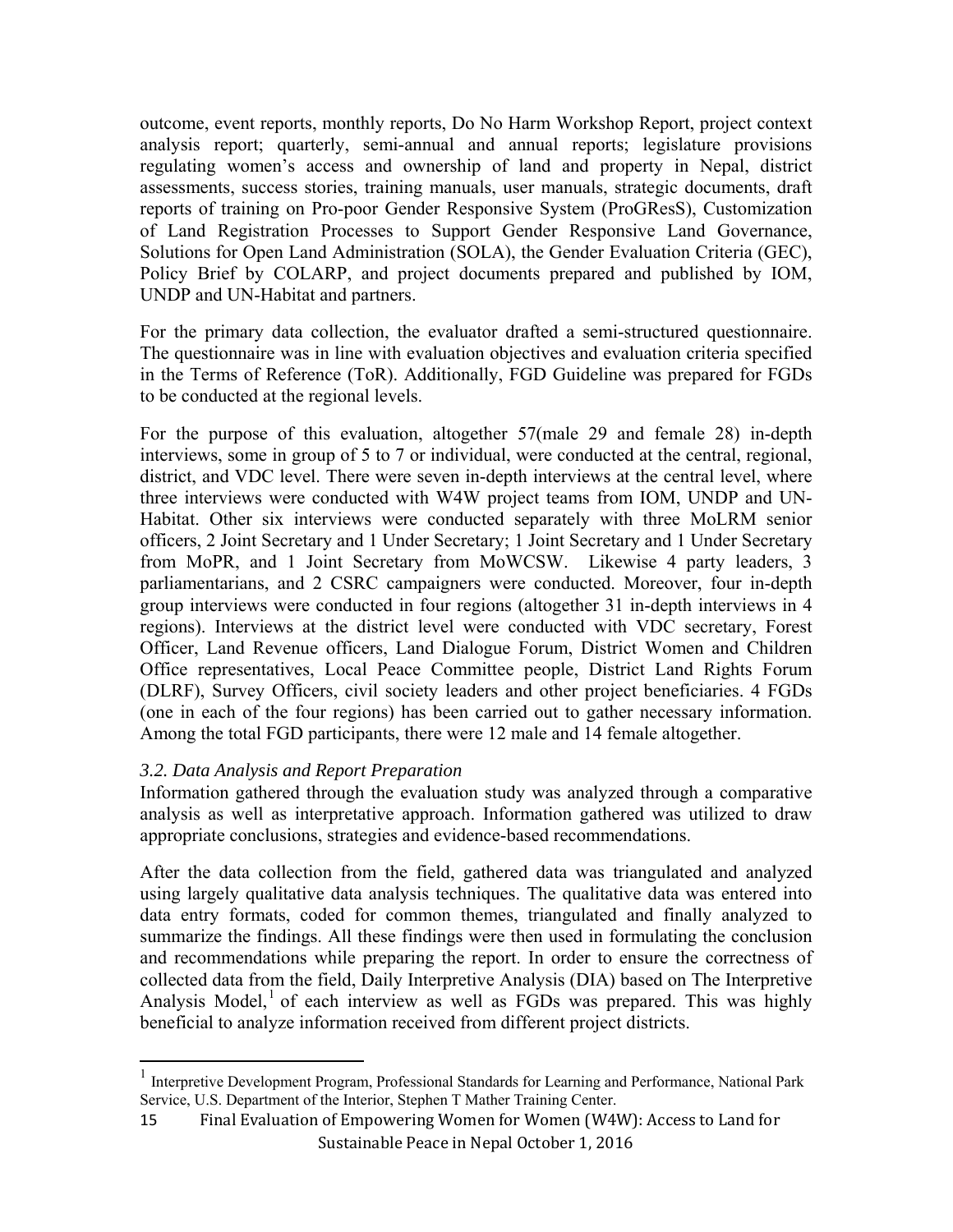#### *3.3. Quality Assurance Process*

Various quality assurance mechanisms were adopted throughout the evaluation design, data collection, data analysis, and report writing process. Among them, data validation and triangulation was an important aspect of quality assurance process. The data was triangulated through interacting with diverse range of target beneficiaries during the data collection from the field.

## **4. KEY FINDINGS PER EVALUATION CRITERIA**

The key qualitative and quantitative findings of this evaluation study are presented here under three broader objectives of the W4W project as specified in the ToR. Quantitative results presented here are based on the data obtained through IOM, UNDP and UN-Habitat, whereas the qualitative results are based on the data gathered from the field.

## **4.1. Relevance**

During the fieldwork of evaluation, respondents expressed the idea that one of main reasons of ten years armed conflict is poor land management system. Land related conflict mostly arises from lack of appropriate information, data and records, political, religious, and social system has also created some problems, politicians and government officials also stressed the need of proper policies, laws and acts. Moreover, women are always excluded from access to land. Land right for women is a new issue in the area of sensitization of the Nepalese society. The Government of Nepal and major political parties have expressed commitment for land reform in CPA, through the Interim Constitution of Nepal 2007 and The Constitution of Nepal 2015, but in reality land reform and equal ownership on land remains far from implementation. In the context of the Theory of Change (ToC), the project was envisaged in a right time with the belief that addressing land related issues need a multi-dimensional approach to deal with policymakers, implementers and major stakeholders. So the project seems highly relevant at local, regional and national level to ongoing peacebuilding process.

## **4.1.1. Selection of Location, Institutions and Beneficiaries**:

The election of the project districts is motivated by the following reasons. First, these districts and VDCs have been covered by CSLIP in the past. Second, all the three VDCs are growing in terms of population and consists of heterogeneous communities. This evaluation study, in fact, identified that the W4W project has worked with various groups such as political leaders, human rights defenders, and land rights activists, advocates and journalists who are either involved in influencing policy-makers and policy implementers; or have the potential to solve the problems and issues related to land. On the other hand, this project has also worked with various groups such as single women, conflict affected women, landless people, group or their networks who are either known as the victims of state land policy or have no power to influence decisions, but have the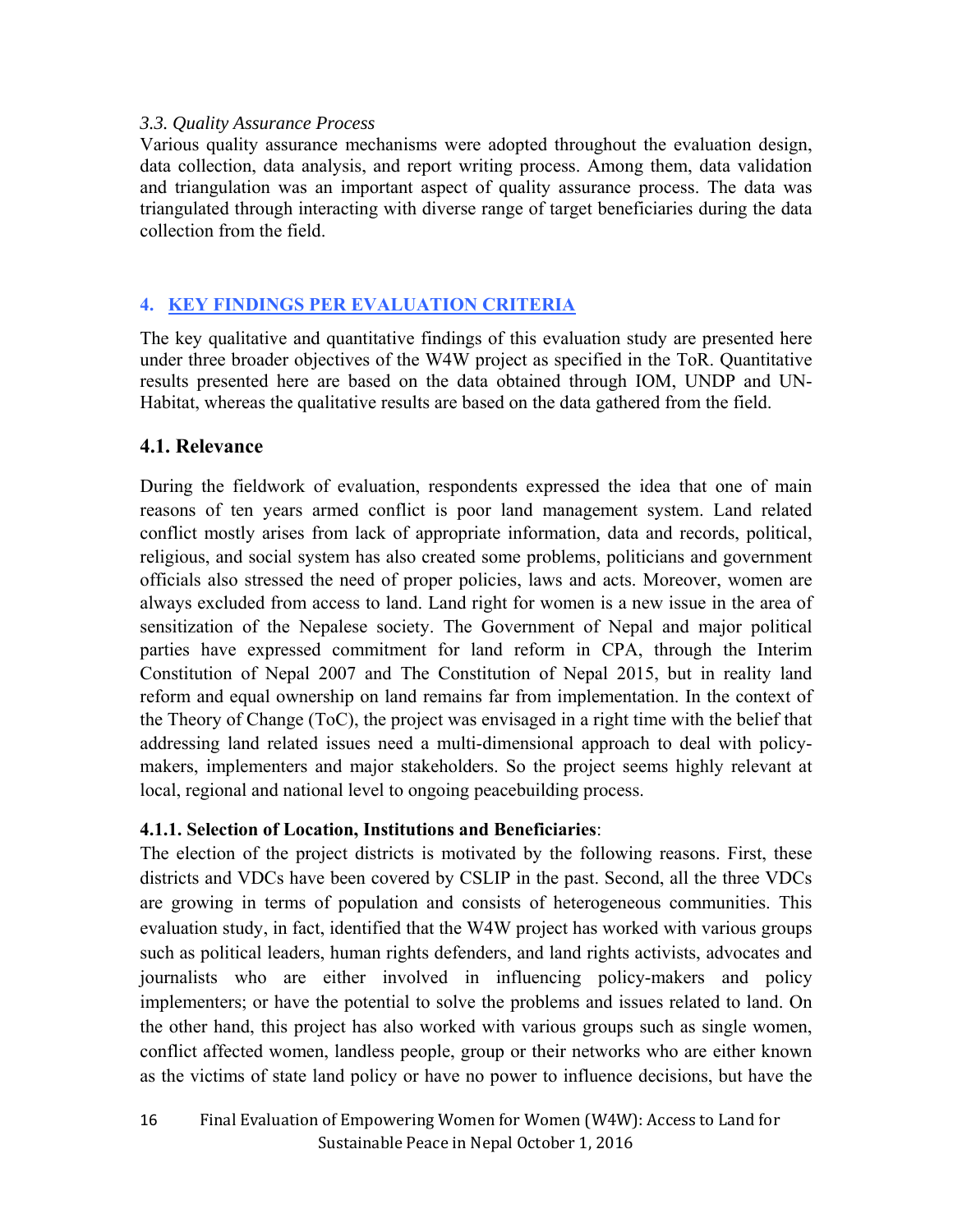potential to accelerate conflict. Involvement of political leaders from all major parties including Madhesh based parties was also appreciated for their aversion to land reform, by them described as distribution of Madhesh land to hill migrants. The project is also significant relevant as it reflects outcome 9 of the United Nations Development Assistance Framework (UNDAF) for Nepal, 2013-2017, which states that 'National actors and institutions have managed conflict risk and are progressively consolidating the peace'.

## **4.1.2. Documents Produced:**

Several documents were produced and disseminated among a multitude of stakeholders including ministerial officials, political leaders, MSLDF, activists, local, district and regional level government officials of concerned offices, researchers and campaigners. About 20 reports, infographics, documents and training manuals have been produced by IOM, UNDP and UN-Habitat are the strength of the project and that the documents are relevant to land conflict and land conflict resolution, women's land tenure and ownership, and policies at present. Senior officials of all three concerned ministries, MSLDF members, researchers at COLARP and CSRC are aware about publication and importance. These productions will help to reduce conflict because post-conflict societies are concerned with promotion of nonviolent methods of conflict resolution with wider awareness and participation. Adoption of capacity building, collaborative and conflict sensitive approaches, Gender Equality and Social Inclusion (GESI) and Gender Evaluation Criteria (GEC) approaches in W4W project and their effective execution during the implementation phase seems appropriate to aware and sensitize political, social, government at all level. People interviewed in Kathmandu, regional and district level confirmed that publication of important document which highlights international case studies and national legislative provision, microdynamics of land conflict and land conflict resolution; barriers to women's land and property access and ownership are found informative. Public Service Announcements (PSA) broadcasted through national media timely spread concepts of changed ancestral land and property rights.

## **4.2. Effectiveness**

## *4.2.1. Findings Related to Objective 1*

## **Policy-makers (males and females) feel confident and committed to implement gender-responsive land reform policies**

With an assessment of qualitative and quantitative performance measures of the project, the evaluator found that the first outcome of the W4W project has been achieved to a large extent. It has been found that this project has been successful in bringing together male and female from various sections of Nepalese society and from major political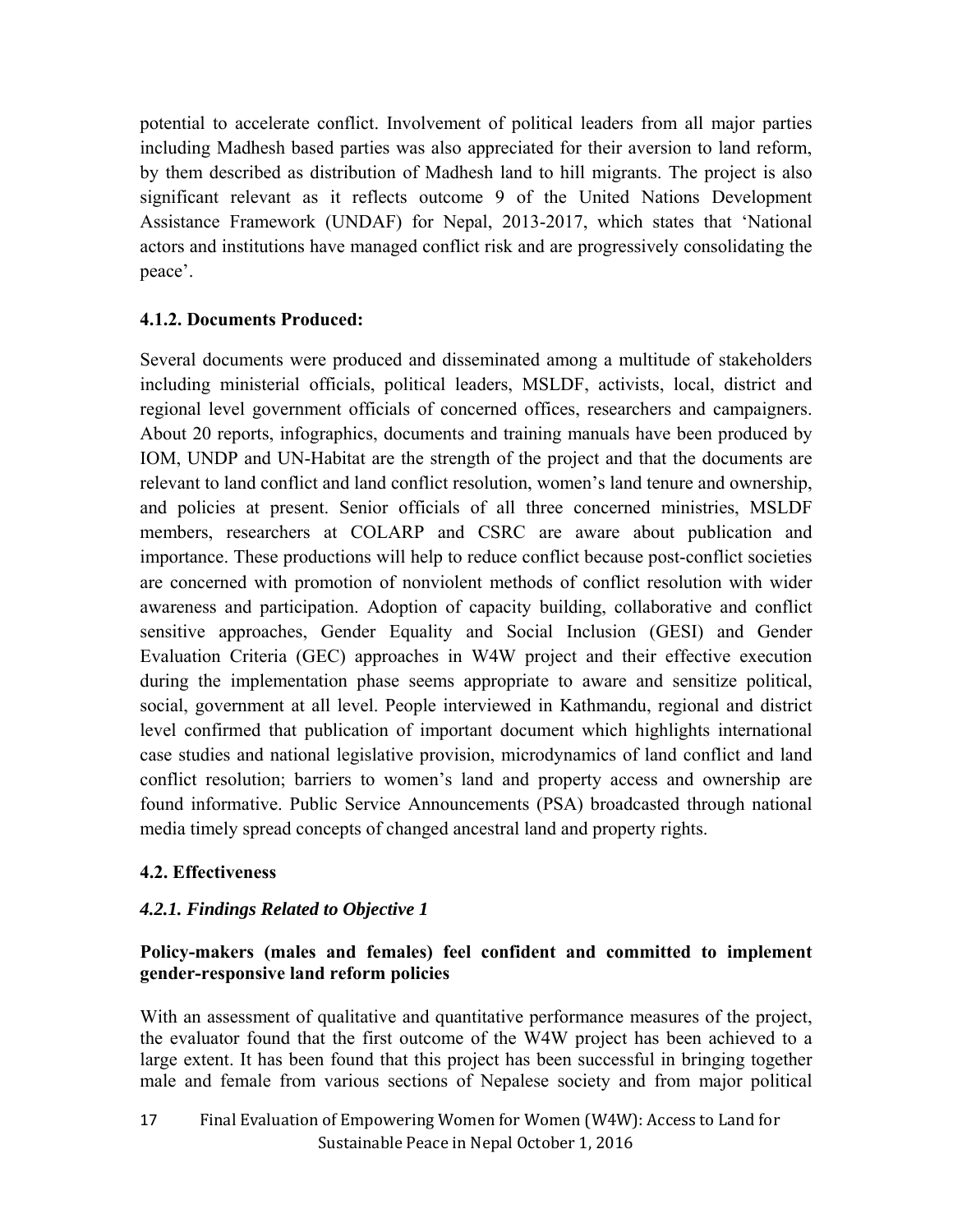parties, network organizations, civil society, campaigners, land rights forum and activists. At the same time, the project brought together the senior officials from the Ministry of Land Reform and Management (MoLRM), the Ministry of Peace and Reconstruction (MoPR) and the Ministry of Women and Children and Social Welfare (MoWCSW) at the national level and Land Revenue Office, Survey Office and Local Peace Committee at the district level. Likewise, W4W project has reached a greater number of female political leaders, civil society activists at national, regional, district to local level. While analyzing the data related to participants in the seminars, workshops, trainings, and MSLDF, it has been found that female beneficiaries of the project are large in number. Gender Evaluation Criteria (GEC) approach of the project may have played a significant role towards increasing women's participation in various project activities.

Whereas the assessing the qualitative data, it has been found that this project has been successful in bringing together people form various socio-economic, caste, gender, and ethnic groups together with the formation of MSLDF. Data shows that a very good number of landless and women were engaged during project activities i.e. trainings and seminars. Likewise, the project has reached a good number of the female population in all the three project districts. While analyzing the data, it has also been found that the female beneficiaries of the project were 53 per cent among the total reached population. Moreover, GEC approach has helped to hold consultations about the needs, gaps and weaknesses of women leader. W4W evaluation data further indicates that composition of male and female from the political parties, civil society and different network groups are given emphasis to participate in project activities.



**Figure 1: Female 53% and Male 47%**

## *Findings related to Objective 1.1: Enhanced skills of women leaders at the district level to advocate on land issues*

Based on the analysis of qualitative and quantitative data from the field, the following key findings show how the project contributed to enhance the knowledge of women leaders thought consultations, trainings, surveys and info graphics on land rights. It has helped to reduce women's barriers for access to land. Promotion of joint land certificate

Final Evaluation of Empowering Women for Women (W4W): Access to Land for Sustainable Peace in Nepal October 1, 2016 18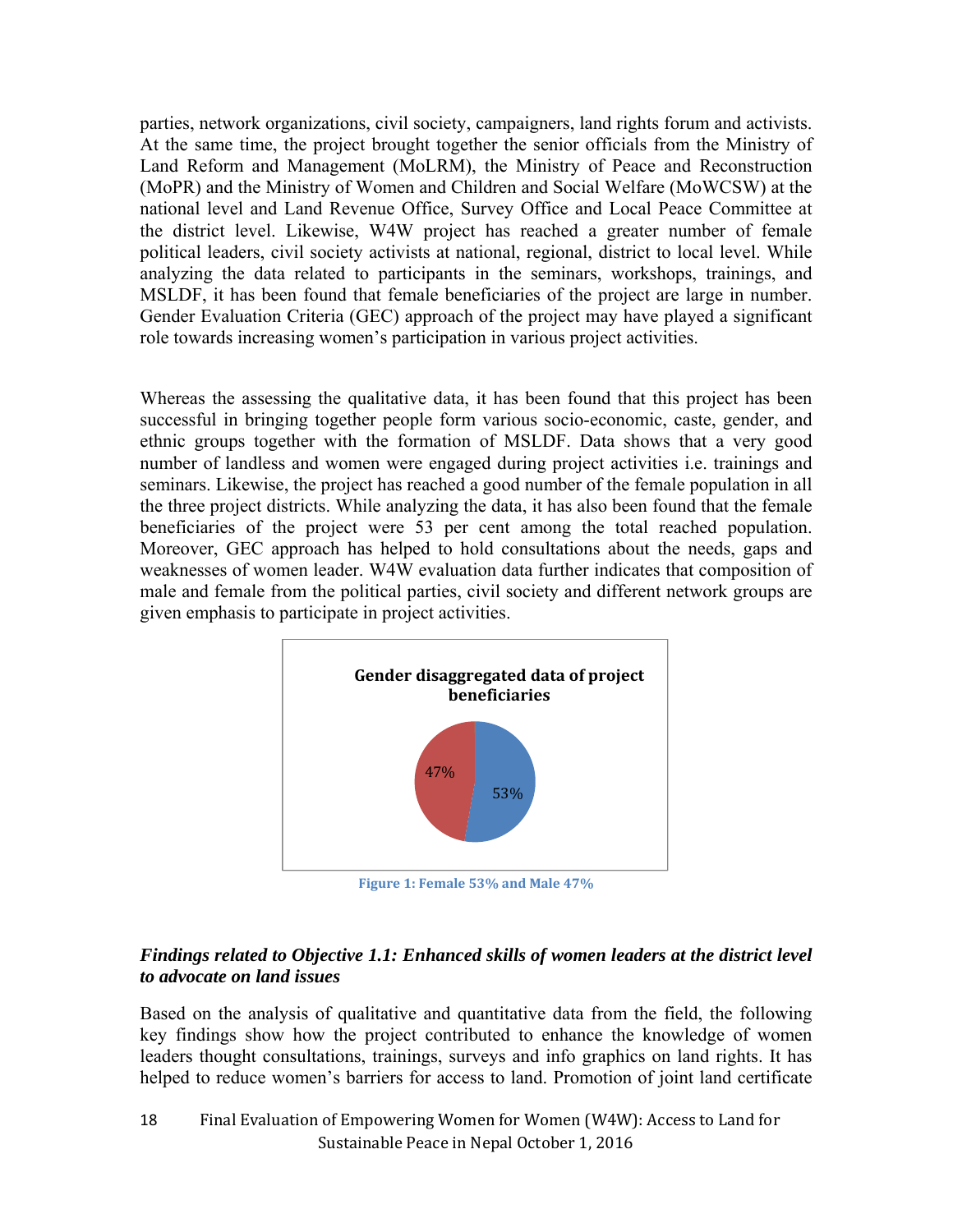is highly increasing and this shows that there is rise of mutual understanding and appreciation of grievances of women;

**Reflection of Land-Power-Identity Approach**: The W4W project is a true example of land-power-identity approach, where the main efforts being exert on women are to unchain themselves form oppression, campaign to have land ownership. They believe that having land property command will change their life standard and social status. In addition, it also contributes to psychological empowerment. Women must take policy-making and key decision-making roles in identifying the issues of their concerns and in the selection of the priorities to be pursued. In the W4W project, female participation is not only limited to their involvement in identifying their needs, but also extended throughout the implementation, contribution, and accomplishment of the activities and stocktaking and learning for the future. The issue of land governance- transferring land ownership and tenure security is also practiced during project implementation period. Likewise, this project has also enhanced the capacity of employees of the Land Revenue Office, Land Management Office and Land Survey Office.

**-** The target group composition also seems appropriate from a Global Land Tool Network (GLTN), all tools designed under this network are from a participatory process and their key strengths are in their pro-poor and gender-inclusiveness, and GEC point of view, and as described in the quantitative performance of the project. There is an encouraging involvement of individuals from socially and politically excluded groups in various project initiatives. The project is also successful in mobilizing and extracting the usefulness of different groups through various means. For example, members of MSLDF have acquired a good recognition at district level among all the stakeholders because they raised the issues of women's rights to land and property. This issue was completely ignored from every perspective in the past. It has further shown the capacity to handle gender responsive land governance issues not only at national or district level but also at local level. Regular participants of workshops, trainings and seminars came in the forefront identifying the local issues with other network groups working on the field of women rights.

> *"I was one of the participants of a workshop organized by UNDP, IOM and UN-Habitat in Surkhet. Coincidentally, I was buying a plot of land during one of the workshops and I informed the organizers that I would be away for a few hours to be at the Land Revenue Office. Before leaving the training hall, they shared the information that a single woman is entitled for 35% rebate for land ownership registration. But when I mention about this provision to the concerned official at the Land Revenue Office, surprisingly, he was not familiar with this provision and after my strong argument he checked the latest "Financial Bill" and then only he was convinced to provide me 35% reduction in land registration" –*

19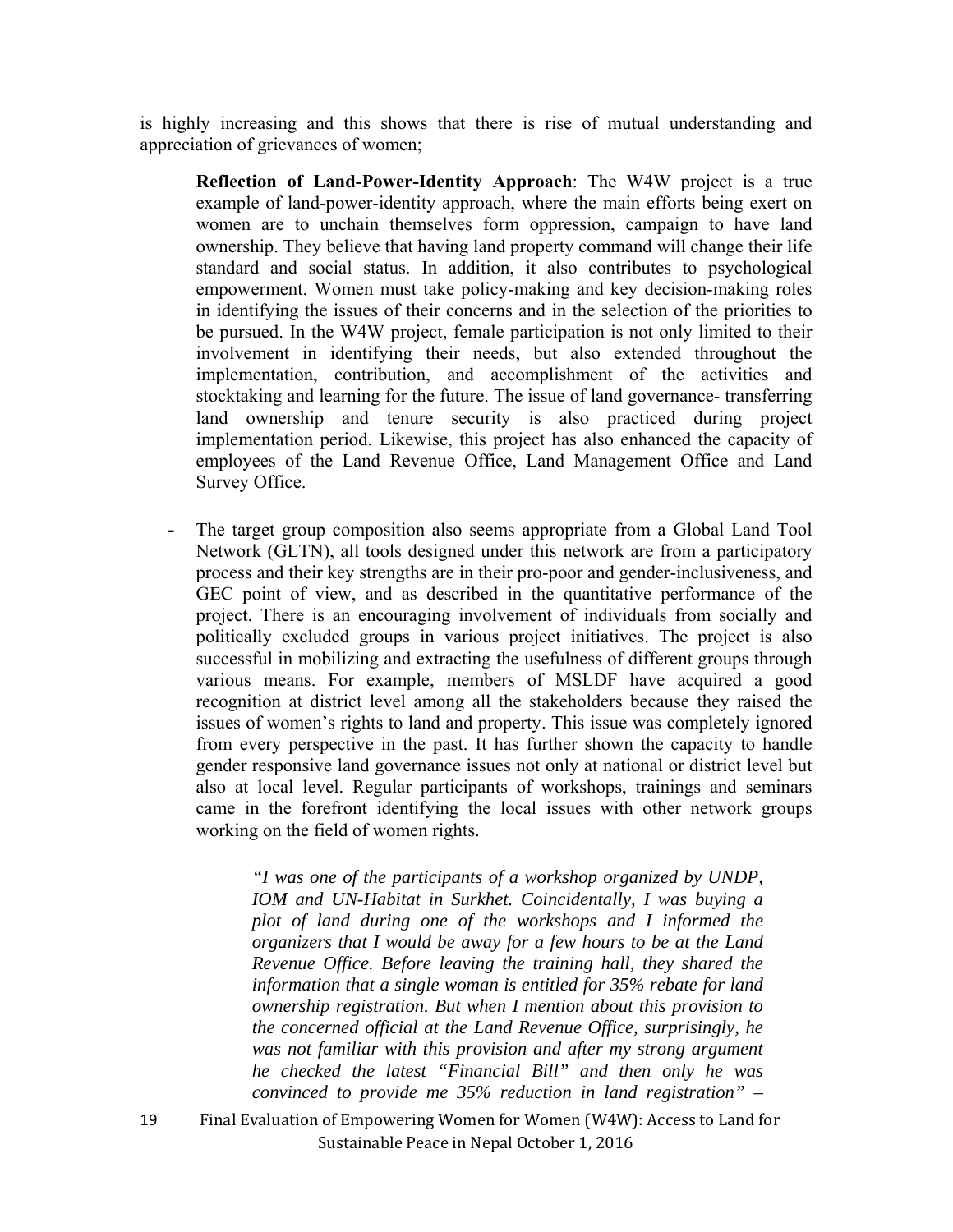*Shital Singh Rathor, Single woman, Chairwoman, Women for Human Rights (WHR) Surkhet.* 

**- Innovative Interventions for Empowering Women and Increase Mutual Understanding**: Among the various project activities, the evaluator has identified three different project activities, namely, *training of women leaders, developing their negotiation skills* and *analysis of landless and conflict affected women's condition* as innovative interventions, useful for increasing the understanding of gender-responsive land policies and increasing communities-institutions mutual understanding.

> *"Initially the officials at LRO and SO had attitudinal problems and they were not encouraging the joint land certificate provision. The project involved these officials in several round of workshops which helped them to change their perception towards Joint Land Ownership. Now they welcome us at their office and listen to us when we speak and they are more helpful when we visit them. People come to us with their several problems and we help them bringing them to LRO or SO or LaRMO – Geeta Shiva, Member, National Land Right's Forum, Belbari, Morang.*

**- Working with Appropriate Individuals and Institutions:** This project is a good example of conglomeration of many organizations coordinated to contribute to achieve a common goal. In all the three districts coordinated organizations were very active and supportive towards the W4W activities and they have been involved since the very beginning of the project. In this project, meaningful participation of District Women and Children Office, Forest Office, Conveyancer's Association, Land Reform Office, Survey Office came in forefront identifying the local issues together with District Land Rights Forum, CSRC, and Inter-Party Women Alliance. This shows the commitments and dedications to support W4W activities:

> *"We work together with Community Forest Development Program and where GLTN, a pro poor land information tool and Social Tenure Domain Model (STDM) can be a good example because political parties, different concerned ministries and local users and consumers work together. Now, I feel the training I received during these programs conducted by UNDP, IOM and UN-Habitat are working here. I think we can work better now because forest and land are not away and separate" – Dipak Lamichane, Forest Officer, Nawalparasi.*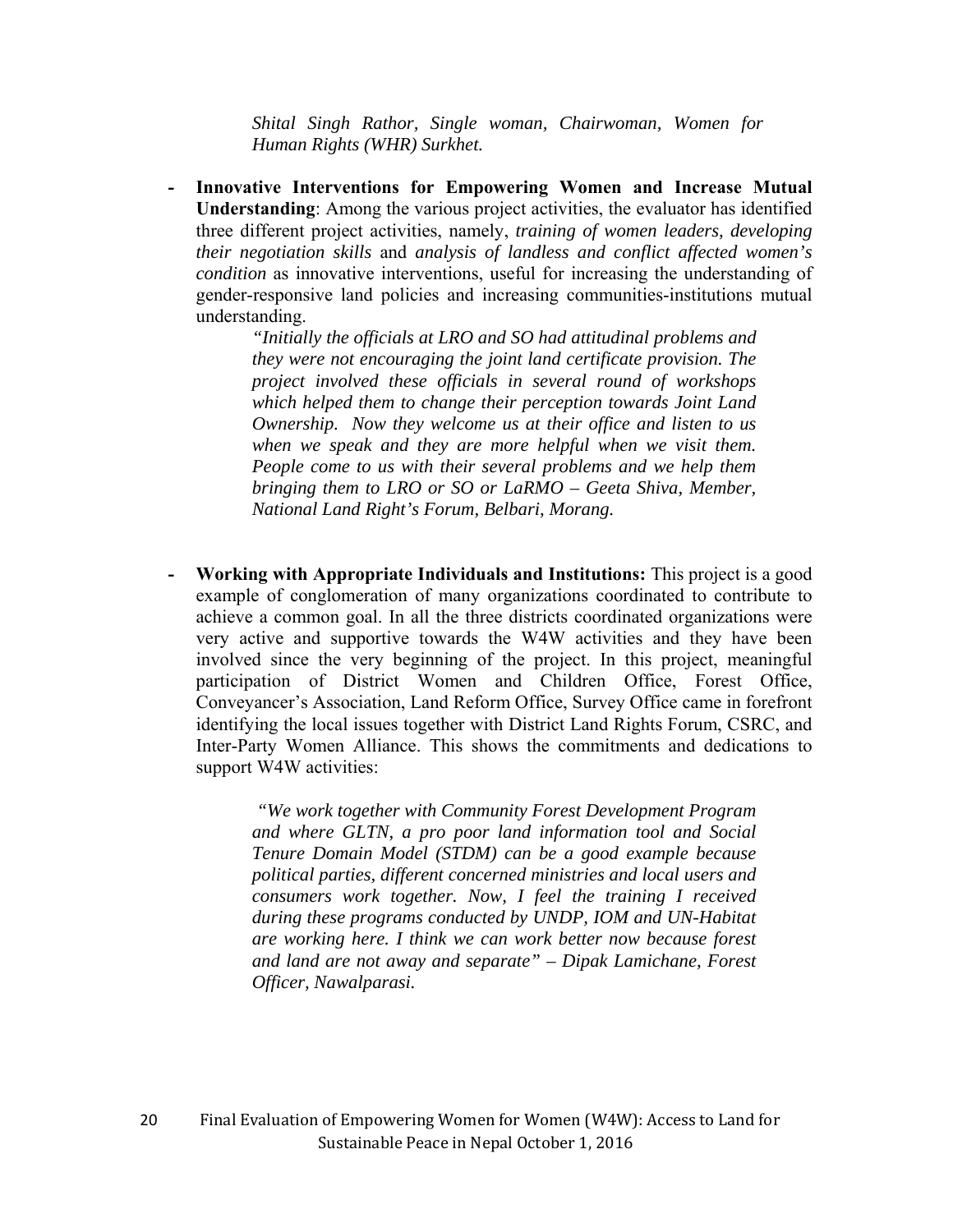**- Contribution to Mentor Female Leadership from Landless Community**: Linking *Majhi, Mushar and Bote*<sup>2</sup> communities is another innovative practice adopted by this project, through which land rights activists gather to generate common understanding and resolve land issue with direct participation of landless groups. For this purpose, *Majhi, Mushar, Bote Kalyankari Santha* (MMBKS), Women Rights Forum, Indreni Community Development Forum (ICDF) and District Land Rights Forum in Nawalparasi, participated in trainings and workshops, as they are active to raise the issue of unjust system of land distribution and management,. These events helped them to understand the impact of holding joint land certificate and women's access to land on women's life:

> *"I participated in 11 days long padyatra- walking along with 200 women from 54 districts in the past which opened my eyes about land issues. But we used to talk about landless only and not about male and female joint land certificate and women's access to land tenure and ownership. Land ownership opens avenues to education, health and prosperity" – Manrupa Kumal, Chairperson, Land Rights Forum, Nawalparasi*

## *Findings related to Objective 1.2: Enhanced understanding of male policy-makers for gender-responsive land reform policies*

The following surveys and field consultations represent the perspectives and willingness among the male policy makers about the inclusiveness of women in land discussions. The organized trainings, seminars and workshops have encouraged government officials and parliamentarians to promote inclusive and gender responsive approaches while developing land policies

This objective of the W4W project has also been fulfilled to a large extent as it has supported male policy-makers in identifying the incompatible legal provisions and ways to address them. It has sensitized leaders including political actors, government officials and civil society leaders, on land issues and encouraged them to embark on national land reform.

*"There is now a better understating about land issues. For instance, political leaders, even in Madhesh, have now started looking at land issues from political, socio-economic and cultural dimensions. I can say this change has resulted from the dialogues, workshops and trainings conducted by the project. The MoLRM (with coordination with other concerned Ministries) is moving forward regarding the preparation and presentation of the National Land Use Bill, which would definitely contribute to embark on the national land reform. However, these change* 

 <sup>2</sup> Landless fishing communities living in the Plains of Nepal.

Final Evaluation of Empowering Women for Women (W4W): Access to Land for Sustainable Peace in Nepal October 1, 2016 21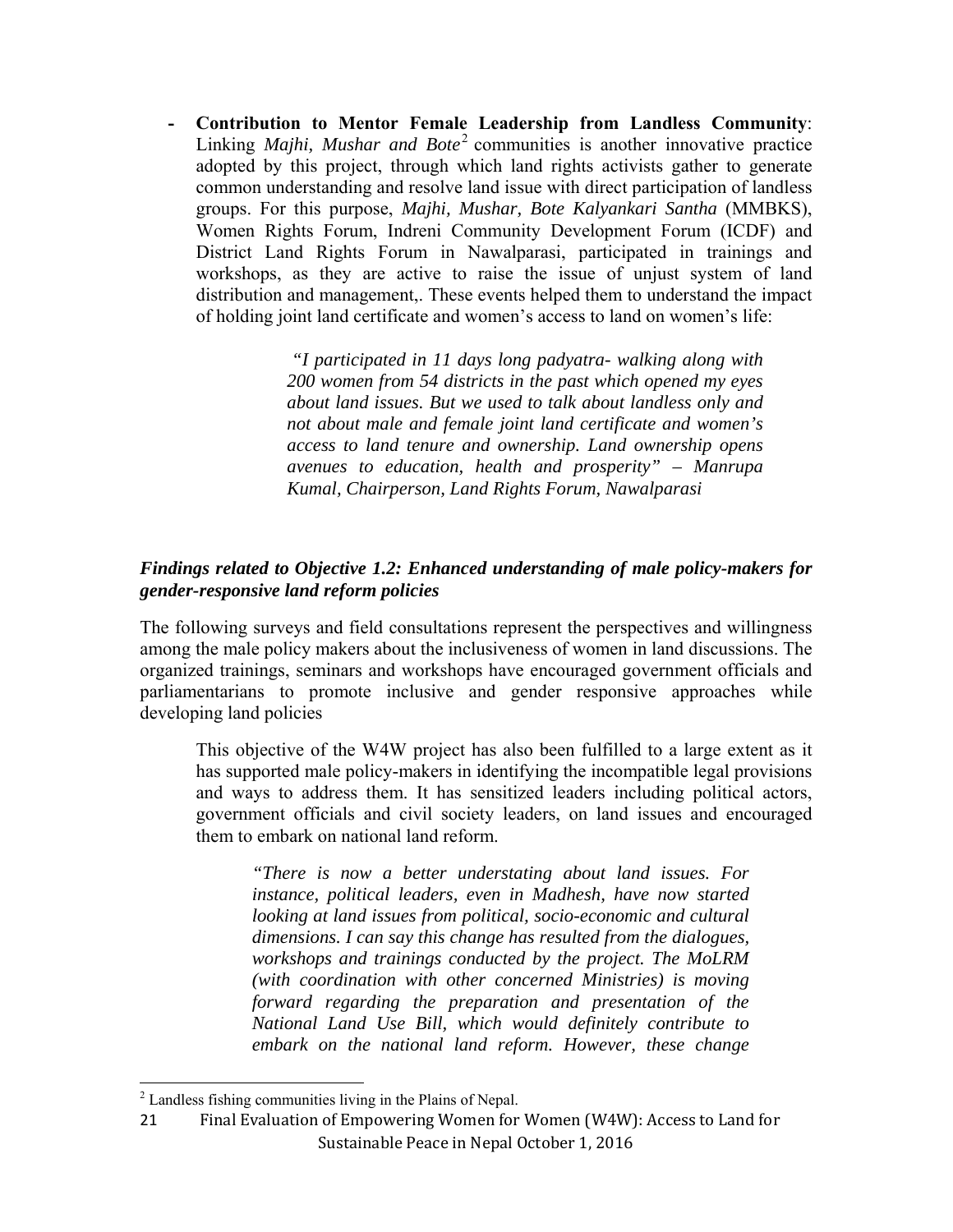#### *cannot be solely attributed to the project" – Binay Dhwoj Chand, Leader, Nepali Congress, regular participant of dialogue process.*

In the Nepalese society, the majority of rural women are engaged in agricultural productivity. But when it comes to legal ownership of land, they are too marginal. Their work is not recognized as farmer because they don't have land ownership or land certificate and they are treated as home workers. Globalization has resulted in labour rural and urban migration of men to several countries, from Malaysia to Gulf countries, after 1990. This process has changed the dynamics of women's life at village and urban areas.

*"Due to labour migration, number of women headed households is increasing. This also means added responsibilities for women who are left behind to take care of their family, in absence of a male member. Women are willing to take loan from bank, cooperatives and micro finance institutions but land ownership is big problem, as most of them do not have a land ownership certificate. I support the project activities that have contributed to change the attitude of people and to promote women's rights to land to overcome gender inequalities" – Baijnath Chaudhary, MP, Nawalparasi* 

There are several issues related to land but this project has reached a unique dimension. There are *Haliya, Kamaiya, Ukhada, Haruwa and Charuwa* related issues but women's empowerment could have a great impact in every aspect of life. Women's empowerment through land ownership will be of great benefit to households.

*"I found the documents and reports produced as part of this project, good. It seems clear in its objective to improve awareness and sensitize the issue of empowering women regarding the land issue. At the same time, it helps to broaden understanding of policy makers, which are mostly male. These kinds of project also can also help to settle seized land, during conflict because they are engaged with all major actors. I found the audio and video Public Service Announcement to promote women's rights to land and property very informative and good" – Jiv Raj Koirala, Joint Secretary, MoPR.*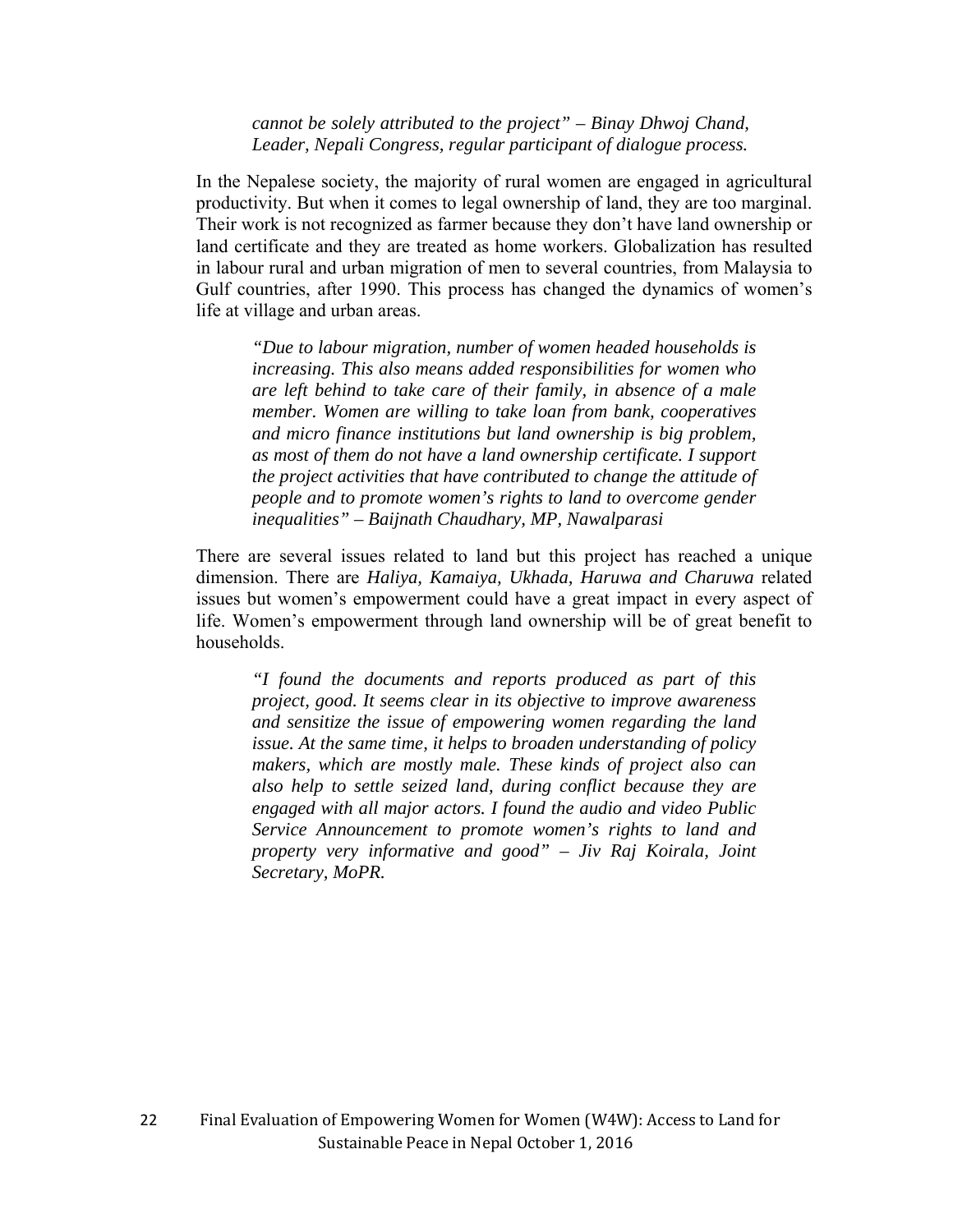#### **Inclusive national and regional levels land discussion forums are gender responsive**

#### *Findings related to Objective 2.1: Gender Specific land concerns are identified and formulated into policy proposals with common understanding of leaders at the district, regional and national levels.*

The second objective of W4W project has also been fulfilled to a large extent. In a broader picture, this project has assisted multilevel stakeholders in identifying the gender gaps in relation to land issues and bridging them together for meaningful dialogues and prioritizing the social, political, and developmental issues to be tackled. The contributions and impacts made by this project can be clustered into various sub-themes such as contribution towards*- bringing diverse groups together, awareness raising on land issues*, *promoting inclusion of leaders of political parties*, *enhancing the female and male's participation in planning at different level, and promoting coordination and collaboration*.

**Bringing Diverse Groups Together**: According to the views from respondents in the field, one key contribution of this project is bringing diverse groups together to generate common understanding on land related issues in broader term and to identify gender specific land concerns. Political parties, network organizations working on women issues such as National Indigenous Women's Forum, Federation of Dalit Women and National Women's Commission, District Conveyancer's Forum, CSRC, Local Peace Committee, Federation of Community Forestry Users Nepal (FECOFUN), National Land Rights Forum, District Land Revenue Office, District Survey Office, District Land Reform Office, District Women and Children Development Office, NGOs and CBOs are now able to identify local socio-political problems related to land issues, prioritize them, and take necessary action with the participation of multiple stakeholders.

 Furthermore, the project created a facilitating environment in which a wide range of leaders has come together to engage in deliberations on land management and governance issues. Subsequently, the leaders involved are familiar with the complexity of land reform. Decentralization of dialogue process and activities has, therefore, exploited the opportunity to collect and integrate the voices of local actors on land issues. The good performance of the project is justified by the fact that dialogues were conducted collectively among relevant ministries, MoLRM, MoPR and MoWCSW, because land issues entail administrative and technical process. It has engaged with political leaders from central to district level, who play a significant responsibility in agreeing on set of issues for land reform.

*"Since land reform and conflict related to land is a long term process, there is a need of comprehensive follow up on what has been achieved in this phase of the project" – Amrita Thapa, Polit-Bureau Member, CPN (MC)*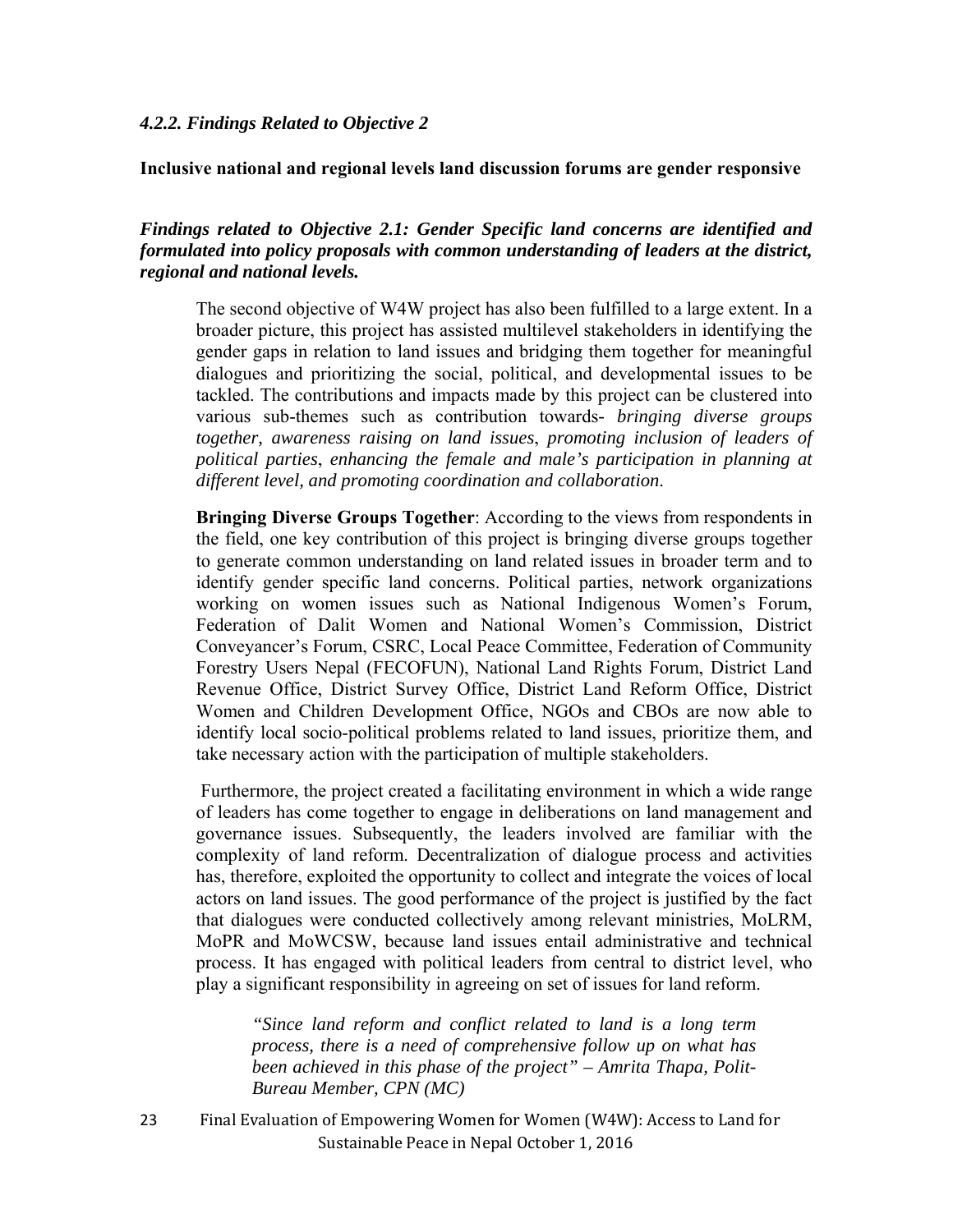As mentioned by MSLDF members in all the regions, all these actions were made possible due to the active coordination of IOM, UNDP and UN-Habitat. This project has further contributed to value women's right to land. The project also increased awareness on the fact that economic activities and social responsibilities need to be defined along the lines of gender and women's access to assets. One key contribution of this project is that it brought diverse people together for generating common understanding in socially and politically contested issues confronted by political leaders regarding land-relation. In doing so, this project has contributed to prepare women leaders to break gender-specific barriers, social norms, and cultural and institutional barriers to promote land ownership, which influence social status, norm, culture and attitudes of owner in the society.

#### **Awareness Raising on Land Issues**

According to from the majority of the respondents, this project has contributed to enhance the awareness of land-related rights and benefits not only among women but among men as well. It has contributed to enhance common people's awareness about the existence of revenue discount for women, single women and to issue a joint land certificate. Now, thanks to the media and public information activities done by the project, several people in the community are well informed about the importance of tax rebates. Land Revenue Officials, Survey Officials participated in the workshops and took trainings about old and newly developed tools for land governance.

*" This project has mobilized many people like a campaign. It has become a common platform or conglomeration of all activists active on land issues. The CSRC researcher came to share experiences of many countries. I feel it impacted in two ways- it has changed our as well as government officials' mind at the same time. Also it created a platform for political ministers, leaders, parliamentarians, high level commissioners, journalists and activists to come together in a single place" – Jasbir Od, Banke, Member, District Land Dialogue Forum.* 

Moreover, the W4W project has developed ProGResS module with field data for piloting data acquisition and the analysis system that contributed to develop the capacity of land officers, survey officers and conveyancer's forum people. Additionally, it has conducted training for land officials on integration of ProGResS into SOLA system and on the use of Social Tenure Domain Model and pro-poor gender-sensitive land tools. Although the coverage area of project is limited, this project has contributed to sensitize land rights and women rights activists in all project VDCs. The W4W project has also given a positive strength to act against patriarchal views in each and every step. Patriarchy provides privilege to men in decision-making and ownership of land and property. In most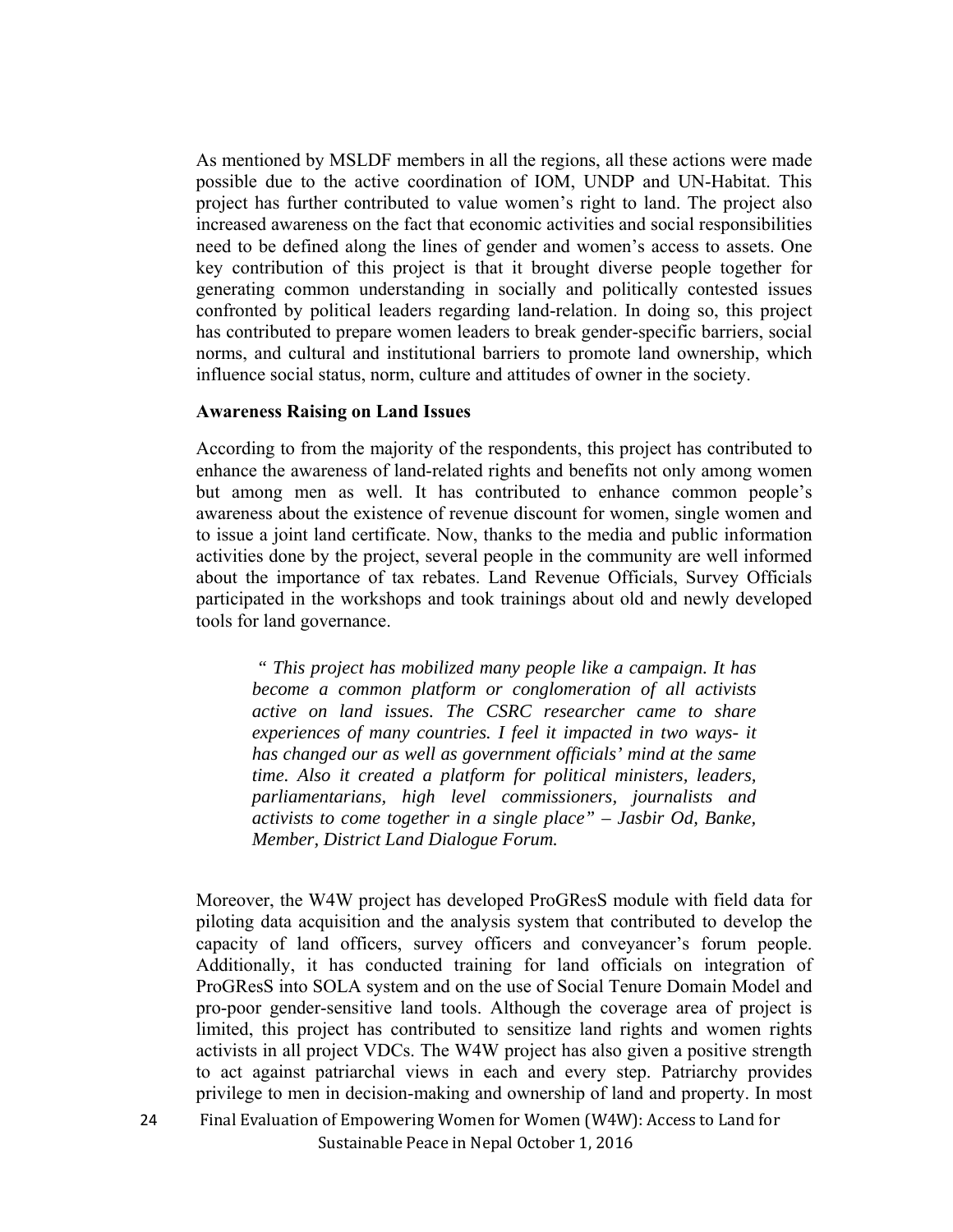cases, women are given the ownership to land to benefit of the provision of revenue exemption or they receive land as a dowry. The W4W project, after organizing several rounds of workshops and trainings gave positive strength to the community to fight against this challenge to women empowerment.

 *"I was not aware of the fact that the strength of land ownership is so important and even power is related to this. I have worked with many organizations but this is the first time land ownership issue for women have been raised. It's big step to change patriarchal discrimination. Land mafias are misutilizing the provisions that the Government is providing to women. They buy or transfer land in the name of female members of the family because they want to make money. But in the long run, it will change their mindset and they will realize the value of economic empowerment of women"- Nima Rijal, District Coordinator, IPWA, Kailali*

**Promote Inclusion of Leaders of Political Parties:** According to the views from the respondents, one key impact of the project is associated with increased involvement of marginalized groups in the activities. For example, an increased female participation from marginalized groups has been registered in MSLDF and other project activities. It is important to note that their participation in activities was free and spontaneous. Once they became aware about importance of access to land for women, in fact, their strong desire to bring changes in the society brought them to participate in the activities. It was not an easy task to convince the Madheshi leaders to talk about land reform or women's access to land. This project also gave an important contribution in terms of making political leaders and senior government officials' decision-making processes more participatory and transparent regarding land issues. For example, although Madhesh based political parties appeared confrontational about the land reform issue their perspective is now changed. Women, particularly from Madheshi community, reported that, with their associations in MSLDF, they now feel more empowered. They have no hesitation to come out of house and get involved in land issues, participate in trainings, workshops and other interactive programs. Overall they have understood the process of claiming their right to land and they are now well informed about opportunities that land ownership can open to women and they can now confidently talk with the government officers.

Final Evaluation of Empowering Women for Women (W4W): Access to Land for **Enhancing the Female and Male's Participation in Planning at Different Level:** As previously discussed, one of the most significant impacts of the W4W project was sensitizing communities about the barriers to women's access to land and property ownership. Initially, a series of joint workshops and trainings has been organized by IOM, UNDP and UN-Habitat jointly and separately among all the stakeholders. Joint land ownership is on rise at all three districts and others also because of awareness campaigns developed by partners and campaigners. Through the organized workshops and seminars, Citizens Charter and media,

Sustainable Peace in Nepal October 1, 2016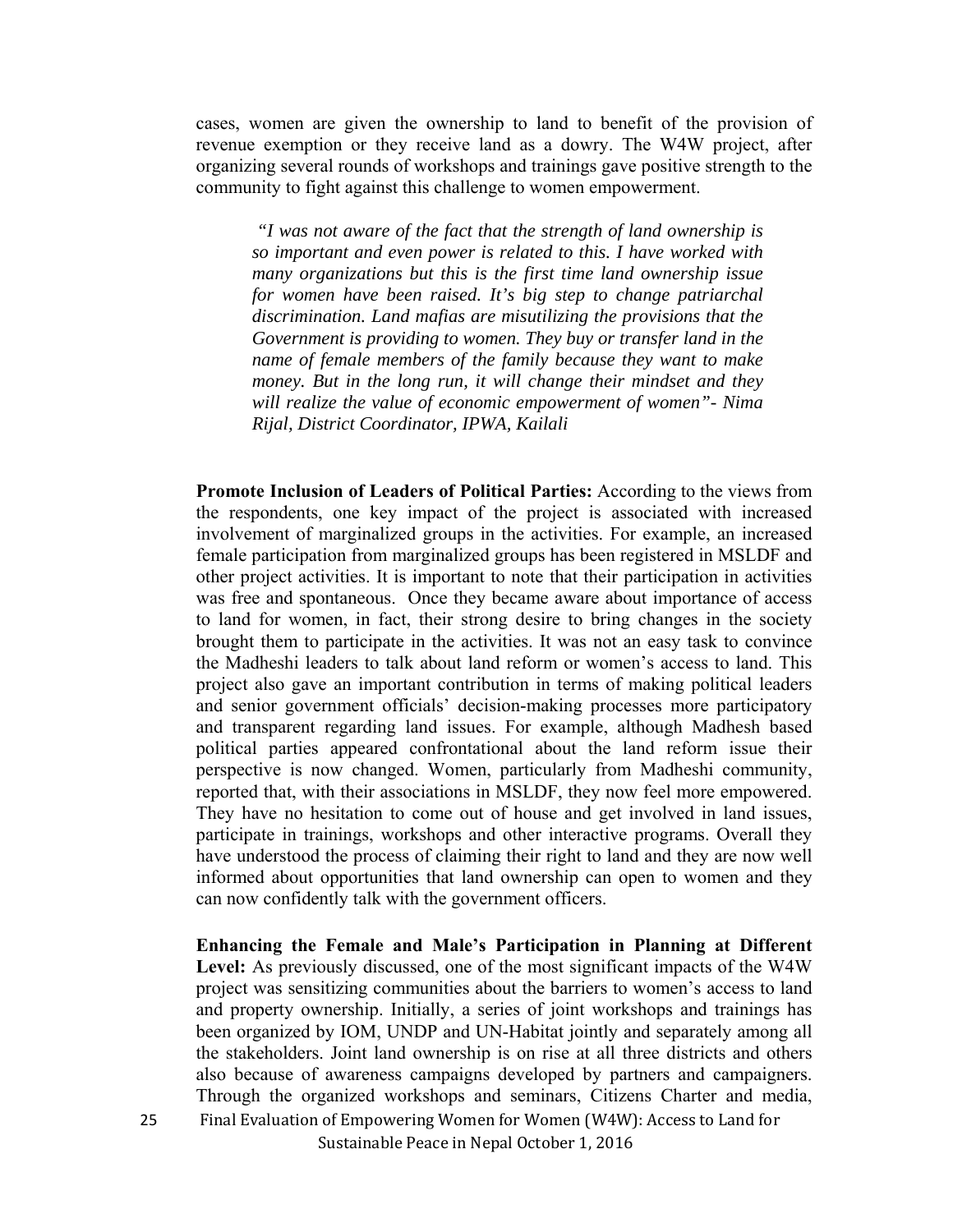communities are becoming aware about the 25 % tax rebate for women land registration, 35% for single women, 100 Rupees charge for changing or issuing joint land certificate, 50% rebate according to geographical location. Nevertheless, the question of landlessness remains more articulated.

*"There are numerous challenges for landless women. Many researcher from academic to research institutions come to us but we don't know what happens with these studies and reports. Those who have land are getting benefit of tax exemption but many people are landless" – Bimala Tamang, Senor Campaigner, Nepal, Mahila Ekata Samaj* 

**Promoting Coordination and Collaboration:** This project has also contributed to understand social, cultural and political barriers. Even if women have legal right to land and property, their rights may not accepted socially and culturally. With the purpose of sharing experiences from different regions of Nepal, the project has organized inter-regional workshops with both male and female policy makers from different district. Further, the project W4W has organized national level workshops to share multi-stakeholders experience and knowledge. People from all regions and MSLDF feel it's a good initiative to understand the reasons behind male resistance to land ownership. There was a situation where these actors were working almost separately in the areas of land, forest and women rights. Everyone wanted to handle land issue from male perspective. In such situation, IOM, UNDP and UN-Habitat, with the support from many organizations were able to convene a MSLDF and organize several rounds of workshops, trainings and orientations for coordination and collaboration for empowerment of women through land right. More and more people are ready to collaborate in this awareness campaign:

*" We talked to the two hospitals directors namely, Golden Hospital and Life Grand Hospital, agreed to publish land rights information in the back flap of hospital's registration card" – Sanju Shah, Women, Peace, Research and Development Center, Morang* 

Although during field visits it was found that the tension between the two communities of Madhesi and Pahadi, was high during the Madhesh Movement, project activities were conducted in Birgunj and Biratnagar. The evaluator identified that the W4W project has been conducted with a very good participation of beneficiaries and a good collaboration with the stakeholders. As shared by various respondents in the field, most of the regional, district local level activities were planned and implemented with direct and indirect involvement of local and district level stakeholders such as the VDC secretary, IPWA, DWCO, LRO, SO, LAO, LRmOs, CBOs and NGOs. It is also found that local stakeholders were generally aware about the major outcomes of the activities conducted in the project district and VDC. Likewise, local and district level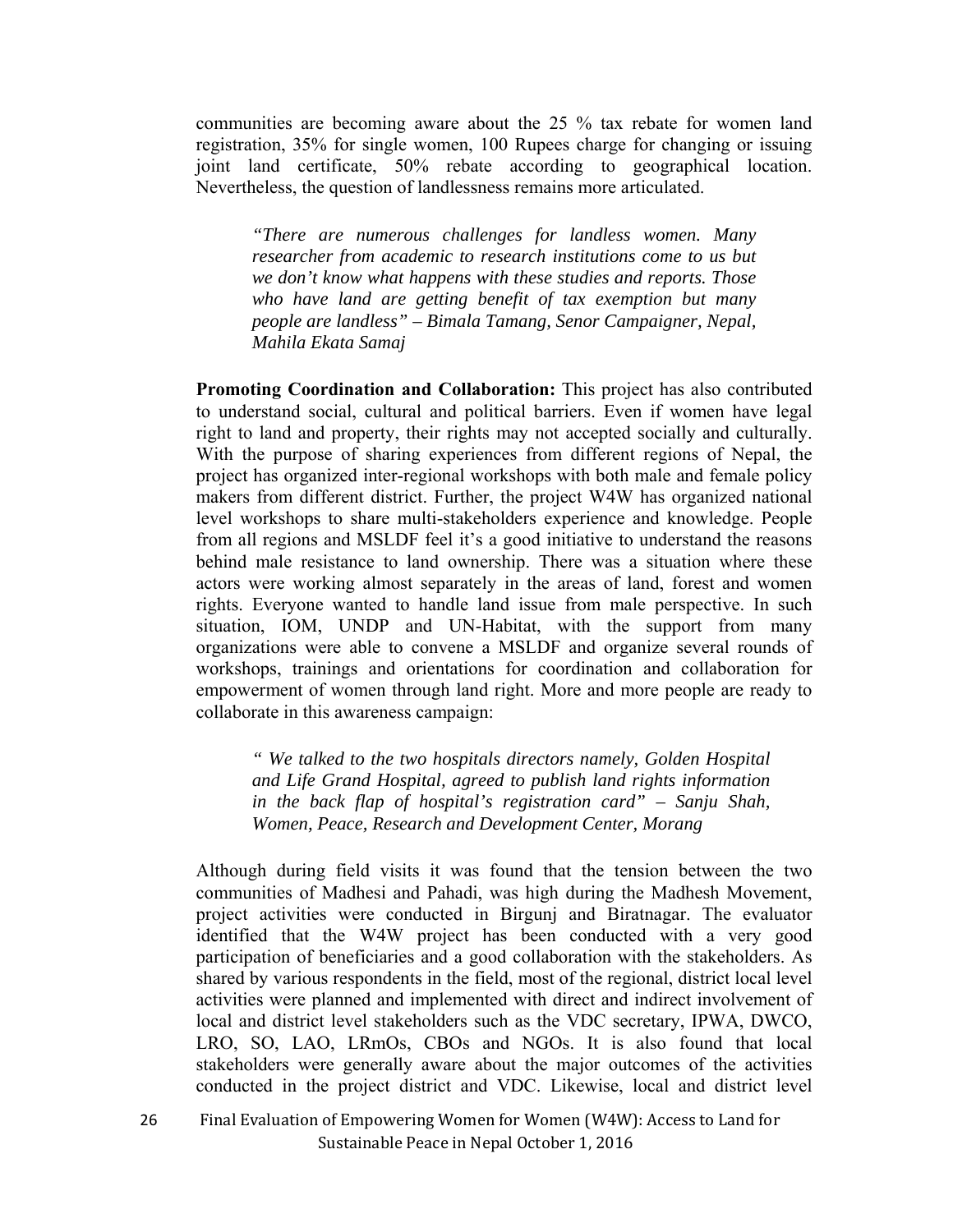stakeholders such as VDC and political parties have also formed partnerships with them. For example, VDC Secretary of Amrout of Nawalparasi district shared that they have actively talking to political parties, civil society, conveyancer's association about most of the new provisions related to land registration process and benefits. It is also found that the trust among these stakeholders has increased over the years. Thus, a culture of participation and mutual collaboration flourished during the project period.

#### *Findings related to Objective 2.2: Declaration of good will on gender-responsive land reform adoption.*

Another significant impact of the W4W project is identified as the involvement of the major political parties at the central level. As shared by political leaders, the W4W project motivated them to be part of the ongoing land discussions and reform process. Jwala Shah, Polit-bureau Member, CPN (Maoist Center), one of the active member of MSLDF at central region, aware of the project's multi stakeholder's dialogues at regional level and district level activities, mentioned how she considers all the project's workshops and trainings are relevant.

One of the prime activities of the project was the Declaration of Commitment to Gender Responsive Land Polices but the event was postponed at the final hour as the political parties were not on the same page. The peasant wing of one of the major political party demanded for more rounds of consultation before the event. Conflict sensitivity was duly considered throughout the project period and it was not considered wise to go ahead with the declaration of commitment event leaving out one of the major political party. Hence, the event was postponed. But the project continued to engage with the political parties even after its end date and this helped to bring all the parties on the same page. This Declaration of commitment to gender responsive land policies event is now scheduled for the month of November 2016 marking the  $10<sup>th</sup>$  anniversary of the signing of the Comprehensive Peace Agreement.

#### *4.2.3. Findings Related to Objective 3*

#### **Improved national process and mechanisms enhance access of vulnerable groups to land tenure and ownership**

The evaluator found some strong evidence that this project has contributed to increase the awareness of national level government actors, political leaders and parliamentarians about the land reform and empowerment of women through land access. Some initiatives have already been taken by the senior officers of MoLRM at national level to address the challenges faced in the area of land governance: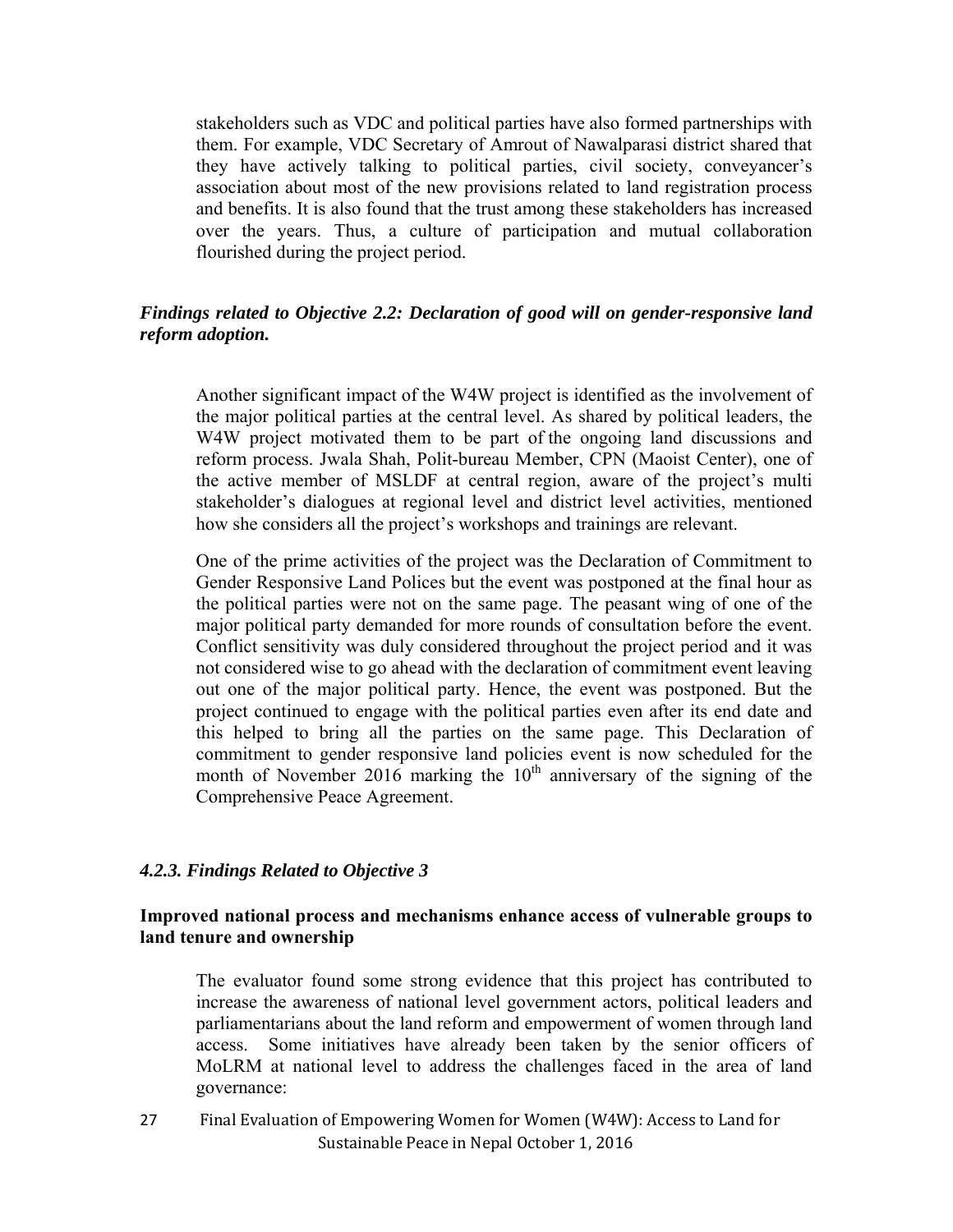#### *Findings related to Objective 3.1: Obstacles faced by women in accessing land tenure and ownership identified and recommendations provided.*

Land in Nepal is considered as an important asset as it represents a source of income and property. The lack of unequal inheritance to land was a major obstacle for deprived, landless and women in the past. Deep-rooted legal, social, religious and cultural obstacles for women to access to land are everywhere, and concerned government offices and NGOs did not implement advocacy and sensitization activities in the past regarding women access to land and property. Women face challenges in VDCs, LROs, SOs, Conveyancer's facilities, at local, district and national level.

Through regular interaction, district level government actors, particularly the LRO, SO, LAO, LRmOs, and DWCO have been sensitized about the issue of women difficulties in accessing land tenure and ownership in project districts and VDCs, and why is it occurring. Among the various government actors, this project has been particularly useful for female politicians and parliamentarians. Since they have understood the value of land, access, tenure and ownership for women empowerment, they have started to organize consultation meetings in IPWA and other networks for maximizing the potentials of land access.

*"We were talking about citizenship, stopping child marriage and marriage registration. But UNDP came up with empowering women through the land access idea. It involves political parties, NGO's, researchers and different networks together. Now, we are active in six districts of this region, all of which became possible because of UN's lead role" – Jawla Shah, Member, Polit bureau, CPN (Maoist Center).* 

### *Findings related to Objective 3.2: SOLA system integrated with new module on vulnerable groups.*

The Government of Nepal has initiated a comprehensive solution to address the inefficiencies of the land management system. Officials at ministry and district levels are up-to-date. It seems essential to update land records in digital form as a first step. But the political leadership and top officials at the ministry level are not showing a genuine interest to change the system as per the need of time.

When IOM conducted a study on the Comparative Assessment of Present Land Information System in relation to the ongoing Solutions for Open Land Administration (SOLA) system under the MoLRM which incorporate formal tenure and registered title information. The existing version of the SOLA software was replaced with a revised and customized version of SOLA, which includes vulnerable groups like landless and women. But for Pro-poor Gender-Responsive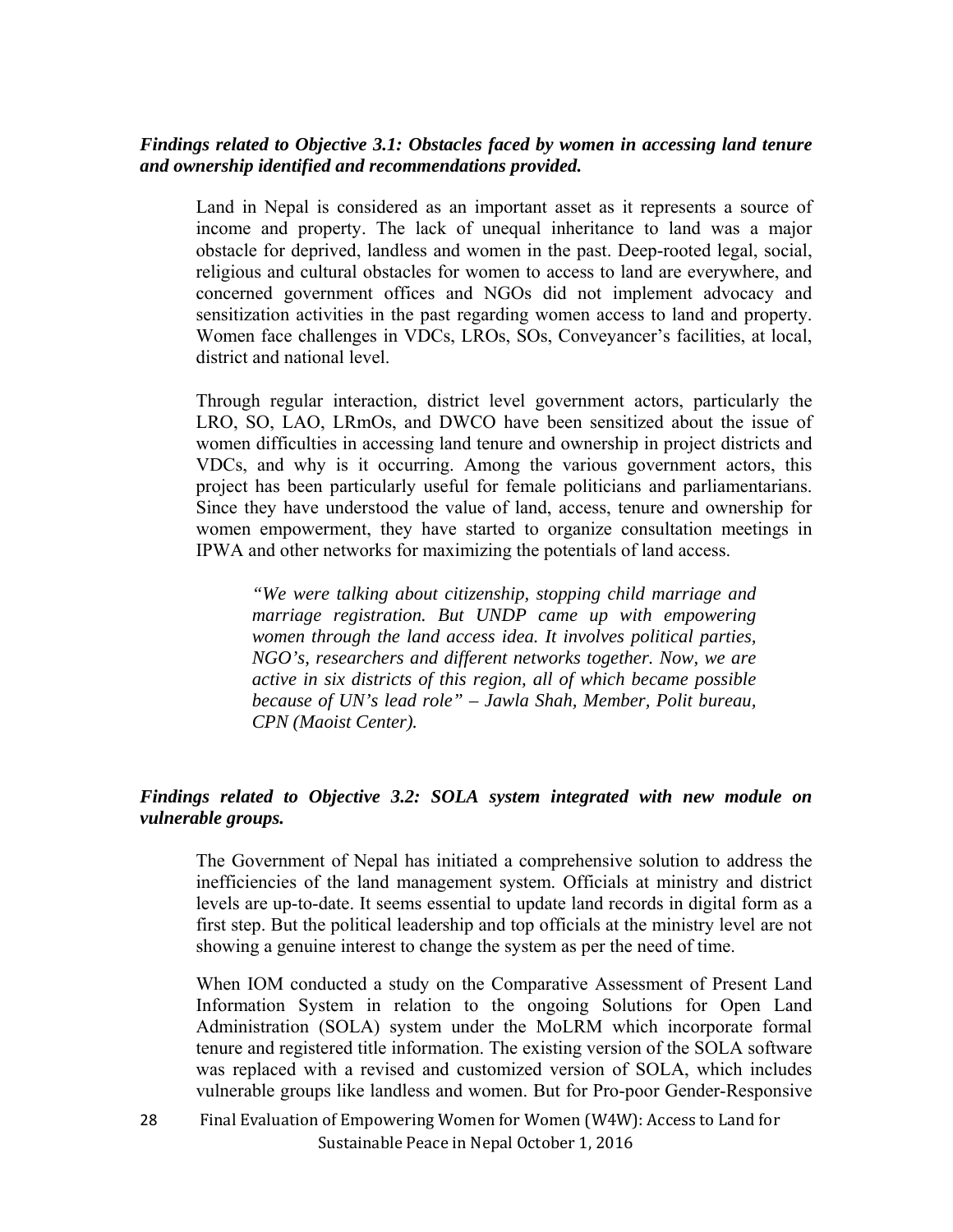land information System (ProGResS) to include data from different sources. Existing land administration systems in the land related offices under the MoLRM were assessed. The systems were District Land Information System (DLIS), Spatial Application Extension (SAEx) and Parcel Editor (PE) under Land Resource Information Management System (LRIMS). These existing technologies are costly;

*" I personally think our existing system is costly to operate and to buy a newer version as well. Thus, I was hoping that once UN enters into this area it would definitely contribute to introduce newer digital technology. SOLA was introduced in 2012 in Sindhupalchowk as pilot study. It's free but the government needs a large budget to update all older land data and records with the help of IT professionals, to train all staffs, but still I think it is possible if there is will power with policy makers" – Dharma Raj Ojha, Survey Officer, Surkhet.* 

The involvement of the VDC Secretary is another good example of how gathering different stakeholders together can have an added value to the project. The VDC Secretary inspired by the campaign of UN Habitat on this issue, utilized participation in the events organized under project activities to update land administrators in all the required issues, to assist policy implementers at district level. This initiative encouraged the young VDC secretary to share his knowledge and energy among the other VDC secretaries. Consequently, due to the VDC secretaries efforts land administrators are more keen to issue land certificate in name of women, not only because the person receiving the land certificate has to pay less revenue, but also because Banks and Cooperatives started to reduce their interest rate. Because of these provisions Banks and Cooperatives are also getting benefit of rise of number of transfers of land holdings:

> *"I participated in the program organized by IOM and UN-Habitat and learned a lot about new tools related to land registration and gender responsive land governance. These tools fascinated me. When I shared the knowledge I gained with other VDC secretaries, they have shown their interest and said they are ready to work with a digitalized system*. After the *changes in my thinking, I then started to encourage people to issue land certificate in the name of wife and joint land certificates" – Sunil Lamichhane, VDC Secretary, Amrout, Nawalparasi*

UN-Habitat's involvement to develop modules on the tools for land management has benefitted political leaders, parliamentarians, land rights researchers, activists, top level officers of MoLRM, and district level LRO, SO officials, media persons,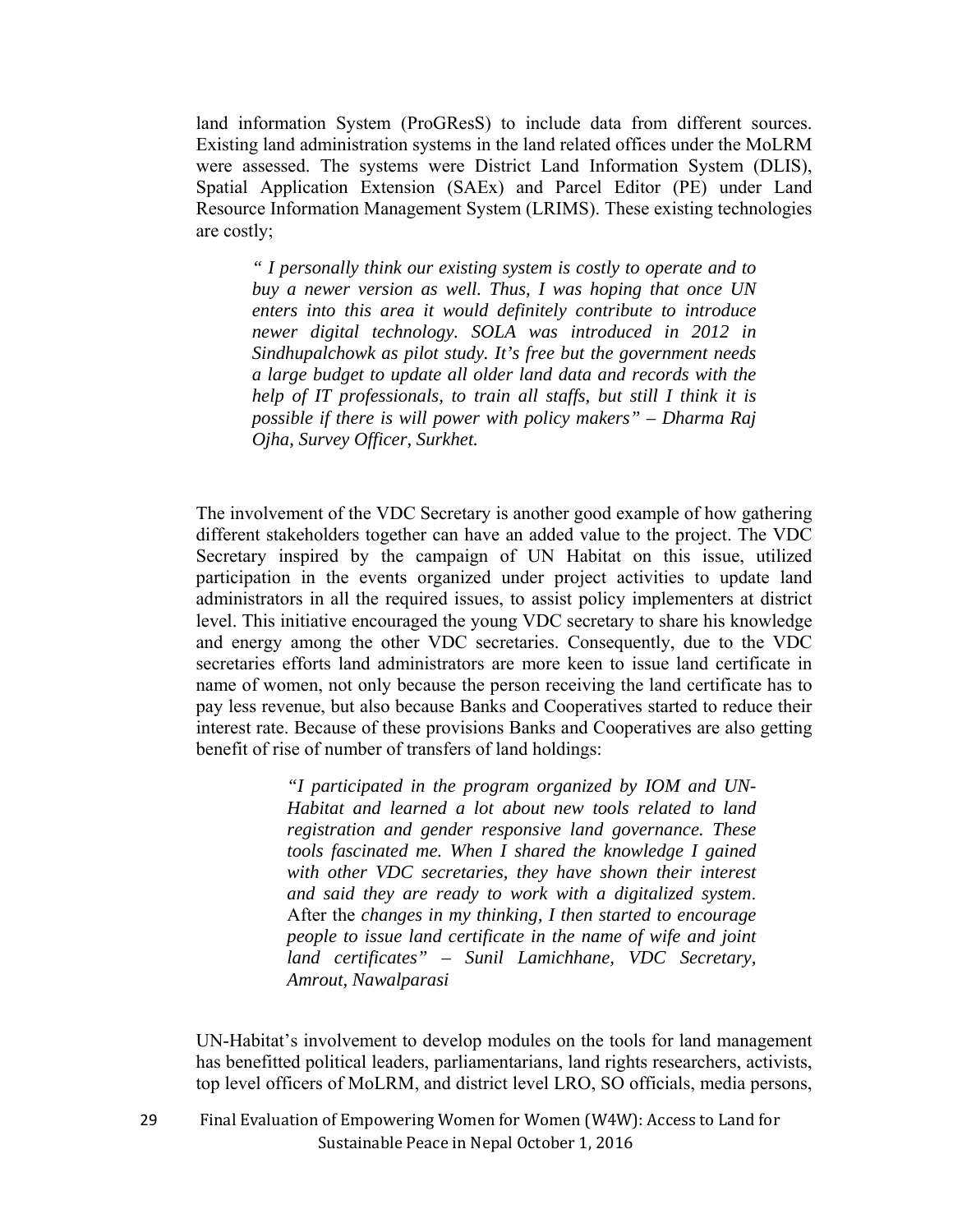NGO and CBO staffs, landless women and Conflict Affected Women (CAW). The pilot areas for the ProGResS module development were Latikoili VDC, Surkhet, Amrout VDC, Nawalparashi, and Jorahat VDC, Morang, which were taken as continuation of CSLI project. Technical tools, system architecture and application features are available in SOLA. SOLA is an open source software system, cost-effective, easy to handle and customize. Furthermore, it is useful for handling both spatial and attribute data related to map and land ownership map.

*" SOLA is a integrated open source software. Both the department i.e. Land Revenue Office and Land Survey Office can work with the same software. We need web based digitalized land record system with the help of IT professionals which should be customized as per the need of our country. Therefore, there is a need to change laws accordingly. " – Janak Raj Joshi, Under Secretary, MoLRM.* 

The officers at district and central level are actively engaged to enhance their skills as they want become agent for change at their own level. They are now recognized as potential future policy implementers. They have made a number of contributions during the workshops and trainings organized by the W4W project through presentations. it is estimated that SOLA will help the over all management of land and proper land governance.

## **4.3. Efficiency**

**Coordination, collaboration, and partnership** between various actors can be considered as another approach for reducing barriers to gender-responsive land governance system.

The partnership and coordination issue have been assessed at four different levels, which include a) among the implementing organizations, b) among the lead partner institutions, c) between implementing agencies and ministries, d) among ministries.

**Among the Implementing Organizations:** IOM, UNDP and UN-Habitat, all the three international level partners are well established and esteemed organizations. All three organizations incorporated capacity building activities, where ability of individual, institutions, and societies to perform with increased ability, and right-based approach as the main working modality in their usual projects and programs. The three UN agencies have worked together on many occasions in the past and the W4W project has given them another opportunity to work together on land issues, which was built upon the main findings and gaps identified by Catalytic Support on Land Issues Project (CSLIP). The three partners have previously worked with each other on the same issue while implementing the CSLIP. As a result, the understanding among the IOM, UNDP and UN-Habitat on partnership model and coordination is found strong.

**Among the Lead Partner Institutions:** Partnership among the national level implementing partners regarding the implementation of the W4W project in the national,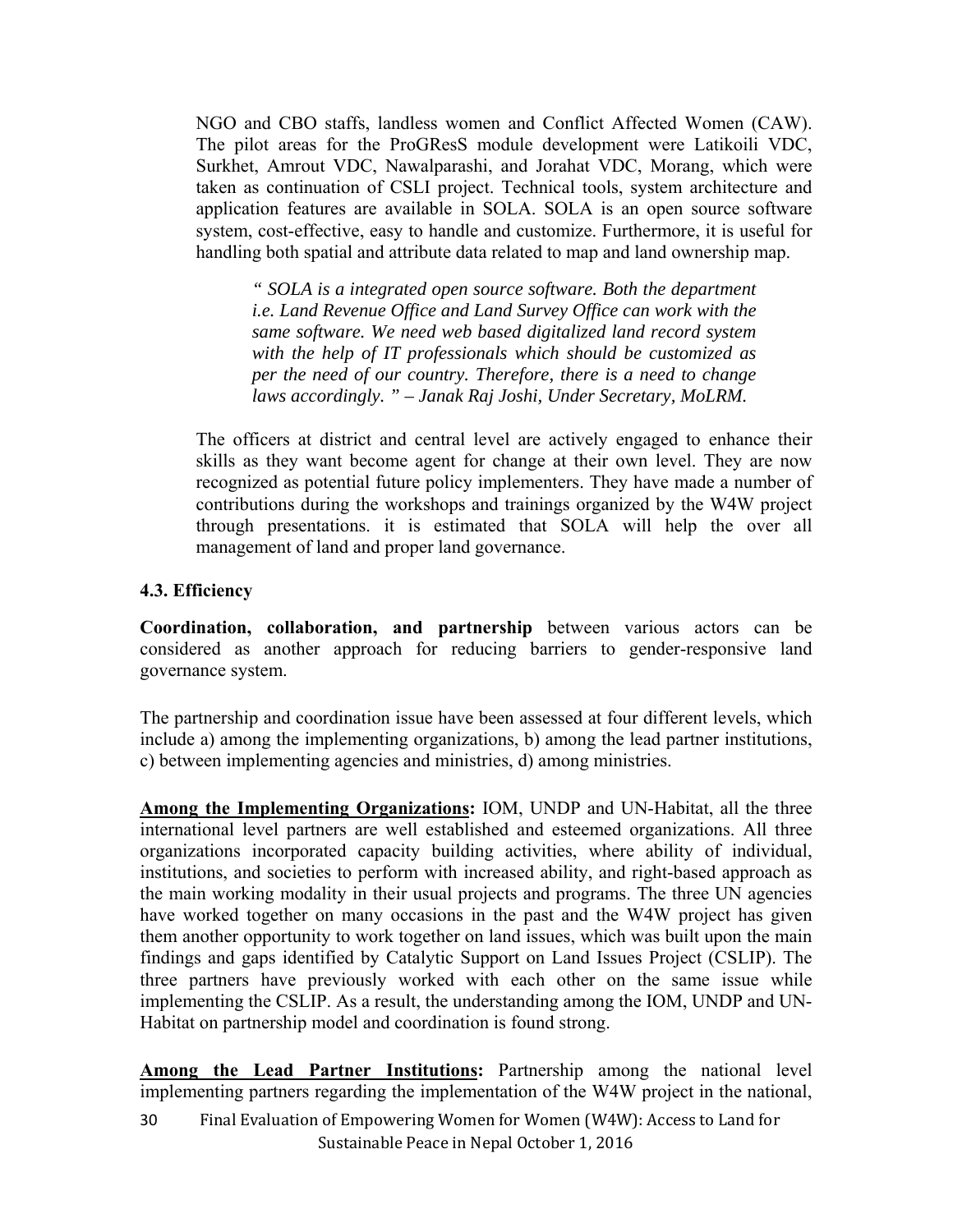regional, district level and VDC level also led to the achievement of the overarching goal of the project. The partnership and coordination among the three agencies with all the lead partner institutions MoPR, MoLRM, MoWCSW, CSRC, Lumanti Support Group for Shelter, DLRF, and Nepal Mahila Ekta Samaj only experienced few communication problems. Nevertheless, review meetings often helped the partners to remove such communication problems. Likewise, partnership with stronger expertise organization like MoPR, MoLRM, MoWCSW, CSRC, Lumanti Support Group for Shelter, DLRF and Nepal Mahila Ekta Samaj are always crucial for the outcomes of the project. CSRS was able to fully utilize the partners' expertise within the scope of the W4W project. National level partner institutions have different level offices, channels and strengths. Hence, their capacities have been fully realized during the implementation of the project. Sharing of their capacities at different levels created trust among partners was solidified during the implementation phase of the project.

**Between Implementing Agencies and Ministries:** IOM, UNDP and UN-Habitat, and MoLRM, MoPR, MoWCSW in coordination formed MSLDF. There are five MSLDF formed under the project in five different regions. The coordination among many organizations, members of MSLDF are appears different in the various regions, has emerged as a spiraling effect of project activities that synchronized effectiveness of project. Most of the time they organized and planned programs jointly; they had joint meetings and visited LRO and SO together also. Thus, MSLDF members had very limited time to build relationships with concerned offices at district or VDC level.

**Among Ministries:** Implementing agencies and lead partner institutions have active coordination. On the contrary, there were many occasions where the level of coordination among the three ministries MoLRM, MoPR and MoWCSW, was felt weak. One of the reasons for that was a low concern of MoWCSW on land issues. Another reason for the weak inter-ministerial coordination is associated with lack of understanding of the project with the same lenses. The mandates and scopes of these ministries are different. The limitations in the scope of the work within W4W project activities made it difficult to MoWCSW to understand the project with wider possibility. But the coordination with the local stakeholders has been assessed as excellent. Interacting with concerned people the coordination among the District Women and Children Office (DWCO), Land Revenue Office, Land Survey Office and political parties was found satisfactory in all three districts.

Moreover, among three working districts, the partnership among ministries and government authorities like District Women and Children Office (DWCO), NGO Federation, Federation of Nepalese Journalist (FNJ), Inter-Party Women Alliance, District Administration Office (DAO), and District Project Advisory Committee (DPAC) cannot play a bridging role to fulfill the coordination gap at district level. Possible partnerships with these agencies could have enriched the outcomes of the project.

The evaluator found mixed responses regarding the logistical and institutional shortcomings improvements in the project districts. LRO and SO office staffs are weak in technological updates. Everything documented in their office is based on an obsolete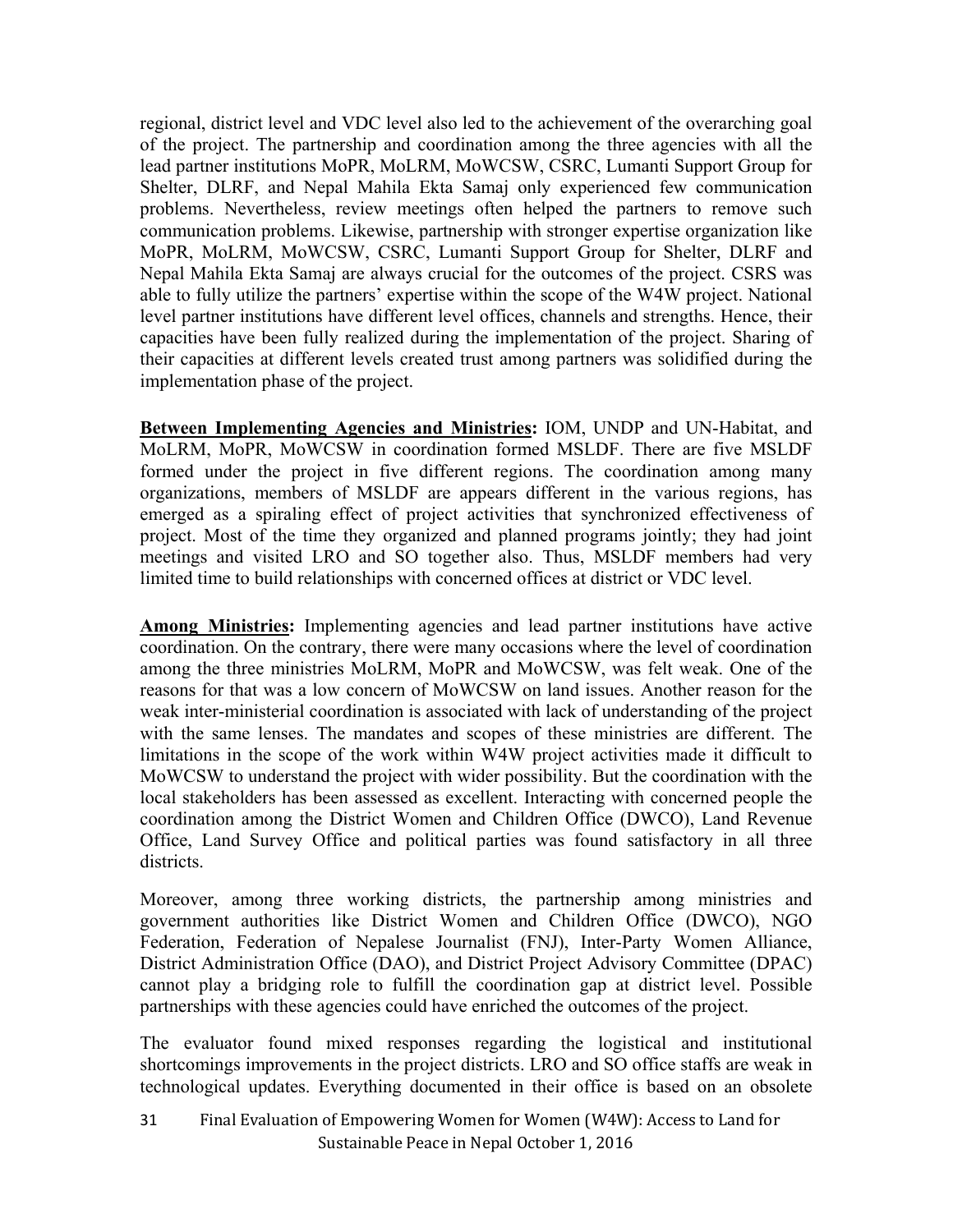system, the only system they are familiar with. They can easily blame computer for inaccurate data and minor errors. They believe they not trained well but now days land registration has gone up to 70 percent to the women. Strengthening women's right is related to land rights but this is not exactly happening for that reason.

#### **4.4. Impact**

Assessing the project's impact results is difficult in the short term. However, respondents in MSLDF, both female and male, have mixed impressions as majority of the participant shared that they are pleased to participate in the activities organized by IOM, UNDP and UN-Habitat because the land ownership and property rights issue has not been previously raised in Nepal. Two out of eight respondents at *Surkhet* explained how lack of coordination during the project planning and the inadequate involvement of actors triggered that the synergetic impact of the project at VDC level resulted modest.

21 male politicians, land related government officers in the district level expressed that W4W project has provided them with opportunities to understand interaction with women leaders at various level. Such interaction programs have been useful to understand the social, cultural barriers and traditional perceptions towards women. Further, once a woman owns the land, she can use it as a collateral business, to secure its position in the family and to enhance its social status. Land ownership provides women with social security and minimizes domestic violence. This outcome pushed to solve the difficulties related to women's rights of land property. Two Government officials at Morang expressed that W4W project further assisted to understand the perception on land holding by women could really empower them. Moreover, in all the project districts, government officials also expressed that the W4W project has helped them to understand the land and empowerment nexus.

Although political parties have different views on the socio-economic and cultural dynamics of land, intense discussions during the project period have narrowed down the difference. Political parties got closer and discovered similar views to address the land issues;

> *" The main reason behind the difficulties of creating new policies and implementing existing ones is political instability. Now, people have started defending the rights of minorities such as . Madhesi, Pahadi, Muslim, Tharu, Brahmin, Chhetri etc. We know that the land issue is different in Himal, Pahad and Tarai but the question of women's access to land is quite similar when compared it among those minorities. For the first time, we discussed about land issue in our National Conference and incorporated it into our document. The Madhesi parties are ready to engage in policy constructive deliberations on land issues" – Jitendra Sonal, General Secretary, Tarai Madhesh Loktantrik Party, Kathmadu.*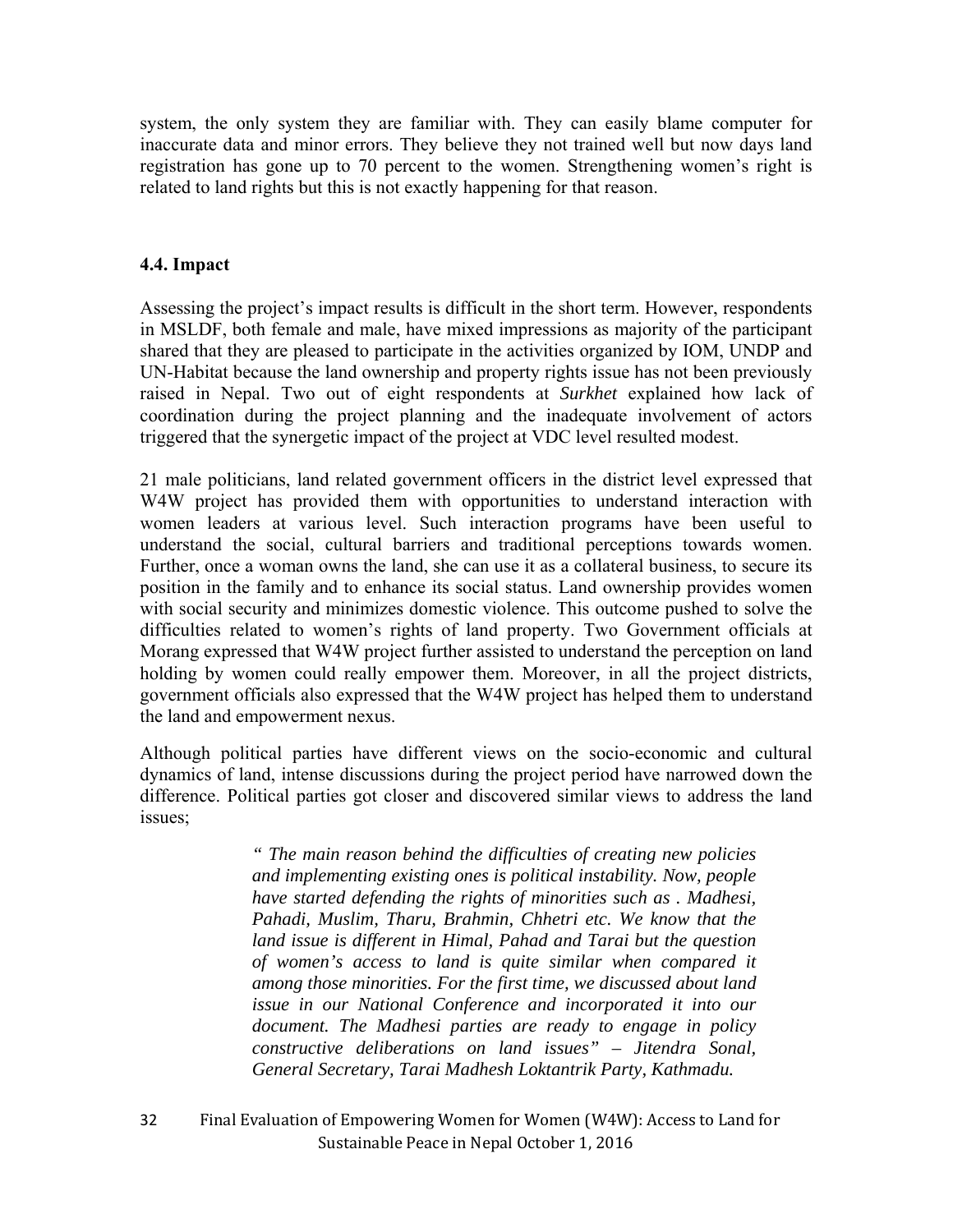#### **4.5. Sustainability**

Sustainability is always a challenging issue in the context of enhancing awareness, advocacy and sensitization. It is even more challenging to sustain the project results when it comes to empowering women on land issues, as empowerment is a never ending process in the society. The nature of disputes and tensions also changes on the basis of changed socio-political and economic contexts in the community. The evaluator has assessed the sustainability of the W4W project from two aspects, i.e. *sustainability of networks and implementation of tools* formed and developed under this project, and *knowledge and skills transferred to the policy makers, both male and female and their application* in the future.

When it comes to sustainability, UN-Habitat's engagement with MoLRM, LRO and SO in the Land Governance Assessment Framework (LGAF) and Voluntary Guidelines on the Responsible Governance of Tenure of Land, Fisheries and Forests in the Context of National Food Security (VGGT) shows that all concerned networks and organizations will remain in continue engagement. It will continue further with GLTN interventions to support national land policy formulations and enhancing fit-for-purpose land administration.

Women (two in Chitwan and four in Biratnagar) in general and particularly from Madheshi community reported that, with their involvement in trainings, workshops and negotiations, they now feel more empowered. They have no hesitation to openly talk about land and property rights while participating in community affairs, trainings and other interactive programs, VDC council meetings and Ward Citizen Forum. Overall, they have understood the process of claiming land and property rights. There is enough inspiration and motivation among the political leaders, both male and female, and policy implementers at central level and MSLDF members at regional level and concerned officials and involved people at local level regarding the knowledge and skills to be transferred. However, there is no guarantee that all MSLDFs will keep being active like how they were functioning during the project period. Due to resource constraints and facilitating activities, and changes in individual priorities, the MSLDFs have potential to be passive unless it gets strong and leadership is committed to continue its work even in the future. Likewise, if the project-implementing organizations play a role to effectively connect these forums with active and neutral networks and institutions they will be likely to keep on functioning for a long time. These forums also need to be saved from politicization to keep their credibility. Moreover, MSLDFs can be further equipped with resources and agenda mobilization skills. Some MSLDF members are already thinking along this line.

> *"We don't know yet how we can sustain the MSLDF. We can run this forum as a campaign. Money can be managed from municipalities and VDCs budget allocated for women and children" – Bhaiku Gurung, MSLDF Member, Chitwan*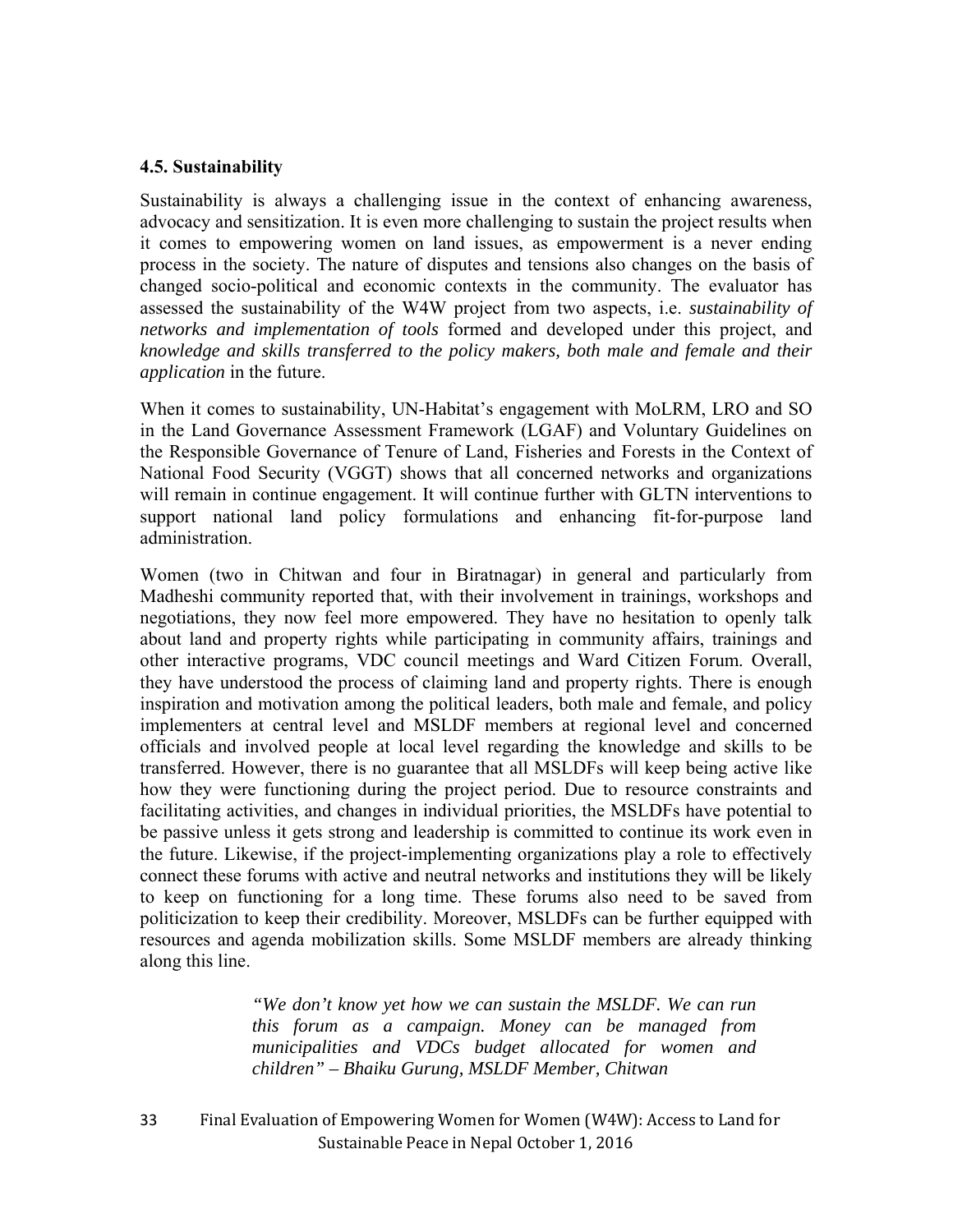Proactive involvement of project staff in sensitizing political leaders, senior government officials, regional level mechanism, district and local level officials about women's access to land ownership was at the basis of their mobilization. Nevertheless, there was no spontaneous involvement of district level LDF. The evaluator found that there is no such strong evidence regarding MSLDF's spontaneous involvement and support to district LDF, which has been active for long time. This issue is a bit critical, as it demonstrates the heavy dependence of members of MSLDF on this regional forum. The most important question to be inquired is, how women at local level will get involved in such activities independently after the termination of the project and without direct and indirect support? It can be argued that MSLDF will gradually utilize their newly gained skills independently in the future as absence of project activities after the termination of project will further force them to work independently.

## **4.6. Gender and Social Inclusion**

The participation in the seminar, workshops and trainings of the women from diverse sections of society is high. The large majority of male participant, those who participate in the W4W project activities, are found sensitive and cautious on the women's land right issue. But some government officials are critical to land and property right to a female, especially when husband is going for foreign employment, is becoming a challenge. Traditional mindset is reflected when a regular participant of project stated the following:

*"These women leaders are limited to seminars, trainings and workshops. They are not going to village or rural areas to convince people. The husband is working in high temperature in the gulf but spouse is just enjoying and misusing land and property right at home" – Kashi Ram Khatri (Dahal), Land Revenue Official, Surkhet* 

During the field visits, respondents stated very clearly that people in the society never had a chance to talk about land issue-land tenure or land ownership, in the past from a gender perspective. Patriarchal norms of feudal and conservative society never recognize women's land rights. No campaign, no advocacy, no trainings were created to fight discrimination in their access and control over land. Above mentioned officer described that project W4W is only women's access to land and property project. The project W4W gave that opportunity to initiate empowering women for women on land issues at national, regional, district and local level from peacebuilding approach.

## *Findings related to Objective 3.3: Access to land tools to enforce rights of vulnerable groups.*

The comprehensiveness of W4W project attempted to address that the land is one of the most contested natural resource. To a large extent, social, economic and political power in society lie in land and that a large proportion of low intensity conflicts are land related. The conception and development of tools like ProGResS and SOLA modules on gender and vulnerable groups can improve the implementation of processes of Identification, Verification and Registration (IVR) of landless people. The Social Tenure Domain Model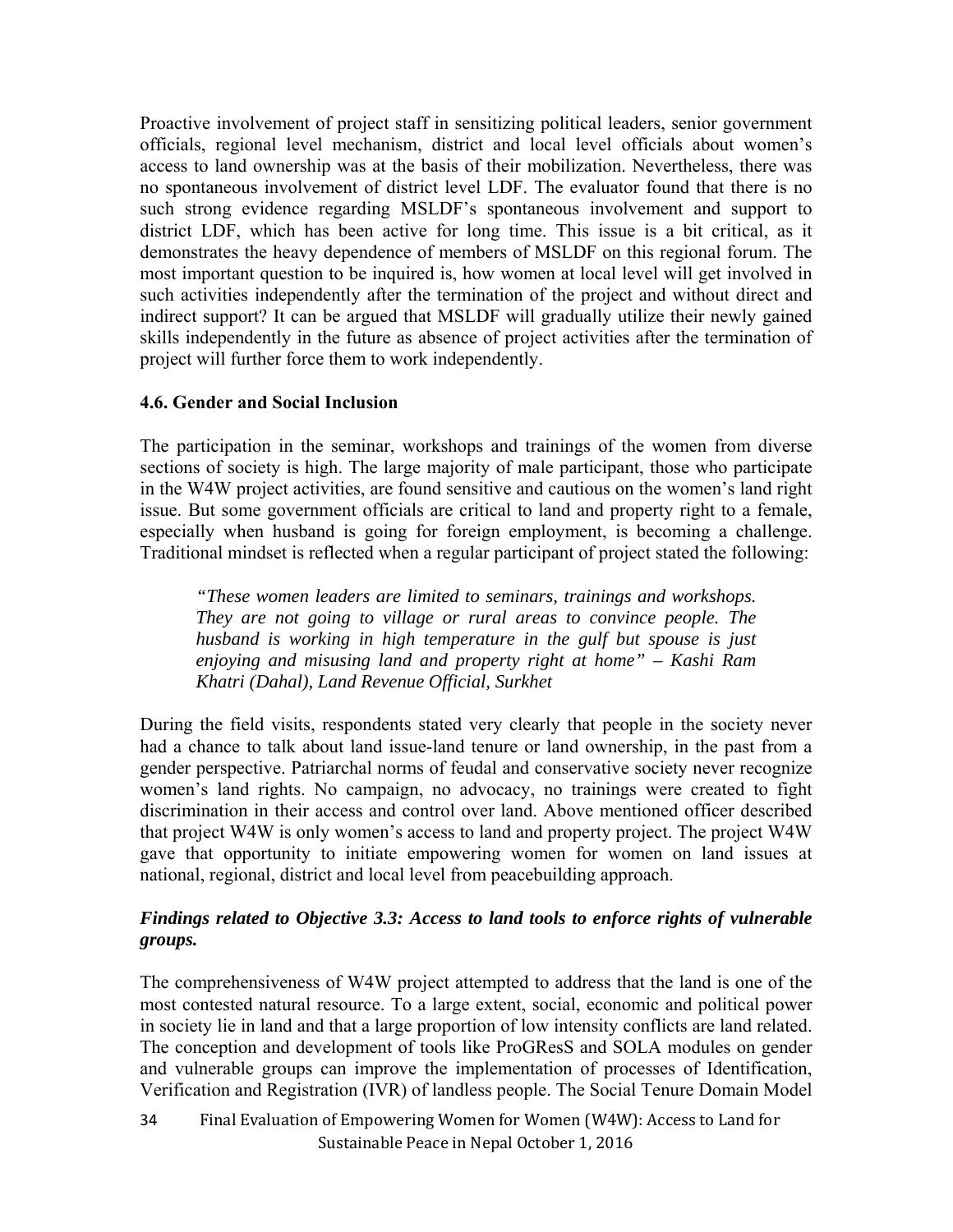(STDM) supports the facilities of recording all forms of land rights and claims based on open and free software. Project W4W recommended tools and IVR process is an institutional and legal proposal seen as a politically neutral, transparent and gender equality framework. It can be expected that land related conflict assessment and sensitivity and its resolution to mitigation skills can be developed and utilized in their respective organizations and institutions.

> *"Any individual who doesn't depend on land for livelihood should not have right to occupy land. People those who have more land shouldn't fear that their land will be taken away. Because new land policy and advanced land tools will help all" – Shanta Chaudhary, Former Member of Constituent Assembly and Legislative Parliament, CPN (UML)*

From a gender sensitive framework and proactive participation of women in policy formulations and implementation, Nepal is doing a good progress. Nepal has signed many treaties and conventions ensuring women's rights to land and property and formulated a few reformist policies on this issue. Nonetheless, it is far behind to ensure these policies and programs.

> *"We were not raising land issue even while talking about women's economic rights in the past. This project has motivated authorities to raise land rights issues. This W4W project tells us land issue is quite complex but need to be addressed because it is related to identity and power" – Babita Jaiswal, Mahila Adhikarkarmi Ekal Sanjal, Bara*

Furthermore, joint land ownership has become a campaign in all the districts wherever MSLDF organizations and networks are active and CSRC network through LDF. It has been found that GEC has been used during consultations and meetings MSLDF, which has become a compulsory activity for all the land right campaigners. Nowadays, advocators of land rights are talking about the need of recognition of land rights as a human right, because of the challenges posed by the lack of proper land use policy have affected land distribution, productivity and administration. As land is seen as source of power, means of production and identity, male leaders are reluctant to decision-making processes inclusive and transparent. It can be said that keeping gender equality and women's role in peacebuilding in priority, a comprehensive attention was given to Gender Promotion Initiatives 2 (GPI2).

#### **4.7. Conflict Sensitivity**

The concept of conflict sensitivity has been appropriately applied during the project design, implementation, and monitoring and evaluation of W4W. Project publications disseminated have categorically subscribed the view that all kinds of conflicts are interrelated but land, in particular, can be crucial in developing societies. As land is a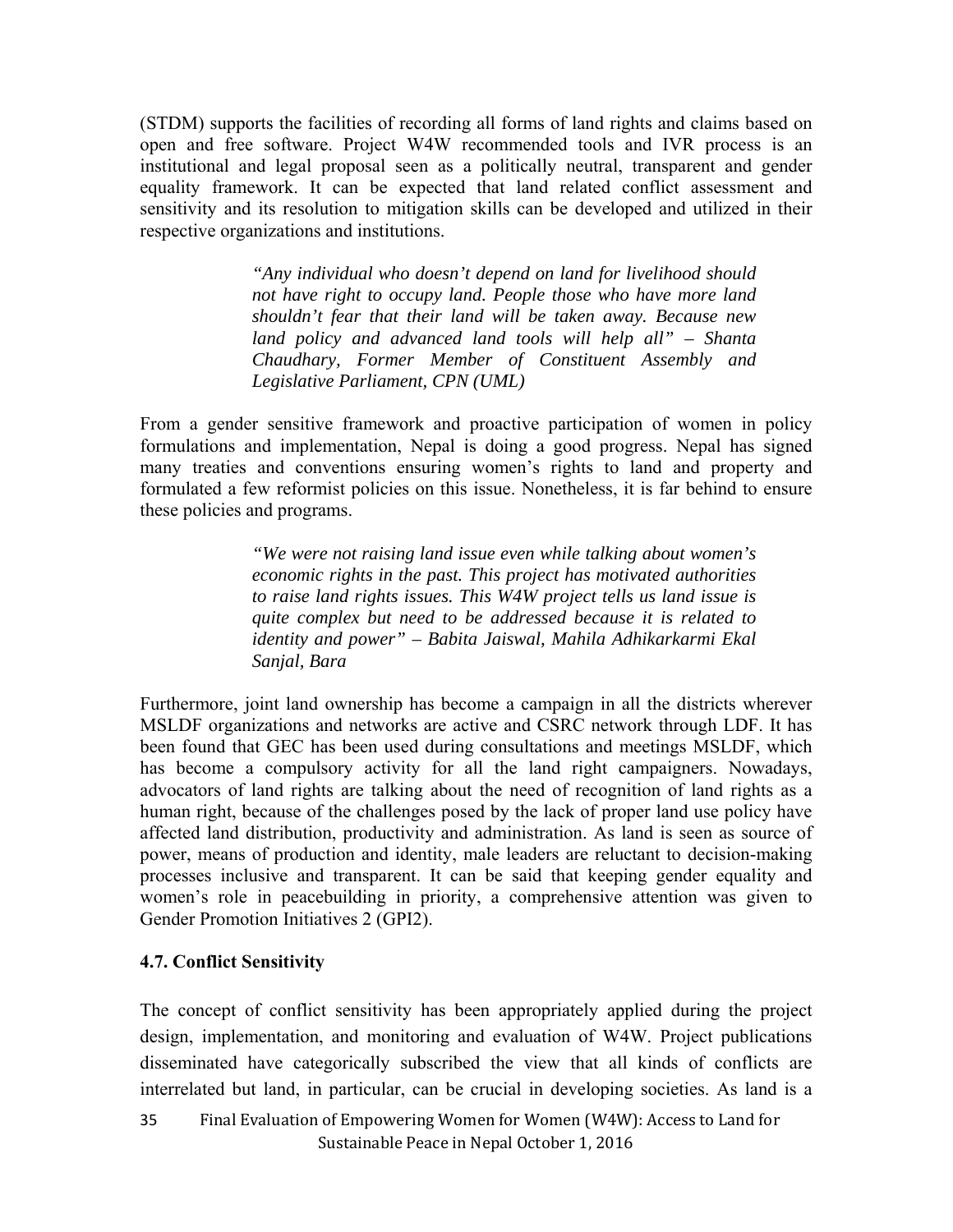deeply-rooted issue in the socio-cultural context, Do No Harm (DNH) policy was implemented during the consultations as a flexible framework. It was found that DNH was implemented to promote conflict sensitivity from the beginning of project activities. The DNH procedure was helpful to assess potential positive and negative consequences by the project, which supported to stop unintended concerns.

It was found that when the issue of land reform was under discussion, some political leaders form Madhesh were asking what is wrong with the land that it needs reforms. Nevertheless, during project implementation, they realized that land conflict has always been an integral part of our society. Learning at workshops and trainings managed to clarify the objectives of the project. Land conflicts are not only the case of rural areas, but they are found in different places, between states and farmers, between farmers and investors, as well as due to demographic changes, migration and urbanization. The evaluator did not find any case of unintended negative consequences produced by the project. But there is a need of addressing disputed and seized property and land issues which will help Transitional Justice (TJ) mechanisms to complete the ongoing peace process. It will ease to reduce land conflict at local level and ongoing reconciliation process.

Lack of political commitment is sometimes a hindrance for resolving land related problems because all major parties have motivated landless people to form different commissions to resolve land problems. The adoption of conflict sensitive approach and GEC approach of W4W project and their effective execution during the implementation phase of the project seems appropriate to mitigate land disputes at the regional, district and local level.

The W4W project was initiated to start negotiation, mediation of peaceful dialogues, increase common understanding regarding the land problems, disputes and conflict faced by landless and women. Context analysis in the project districts identified land as one of the prime causes of conflict. It is also found that conflict sensitivity was carefully intertwined in the IOM, UNDP and UN-Habitat mechanism. As a result, it can be said that, the project was designed, budgeted and implemented in a conflict sensitive manner.

#### **5. LESSON LEARNED**

A number of lessons are learned through this project and these lessons can be very good learning for the donor, lead partner organization, and the local staffs while engaging in similar kinds of interventions in the future. Some learning of this project can be summarized as follows:

- The evaluator found different interpretations among partner organizations and their staff regarding the name and the nature of the W4W project. Some defined
- Final Evaluation of Empowering Women for Women (W4W): Access to Land for Sustainable Peace in Nepal October 1, 2016 36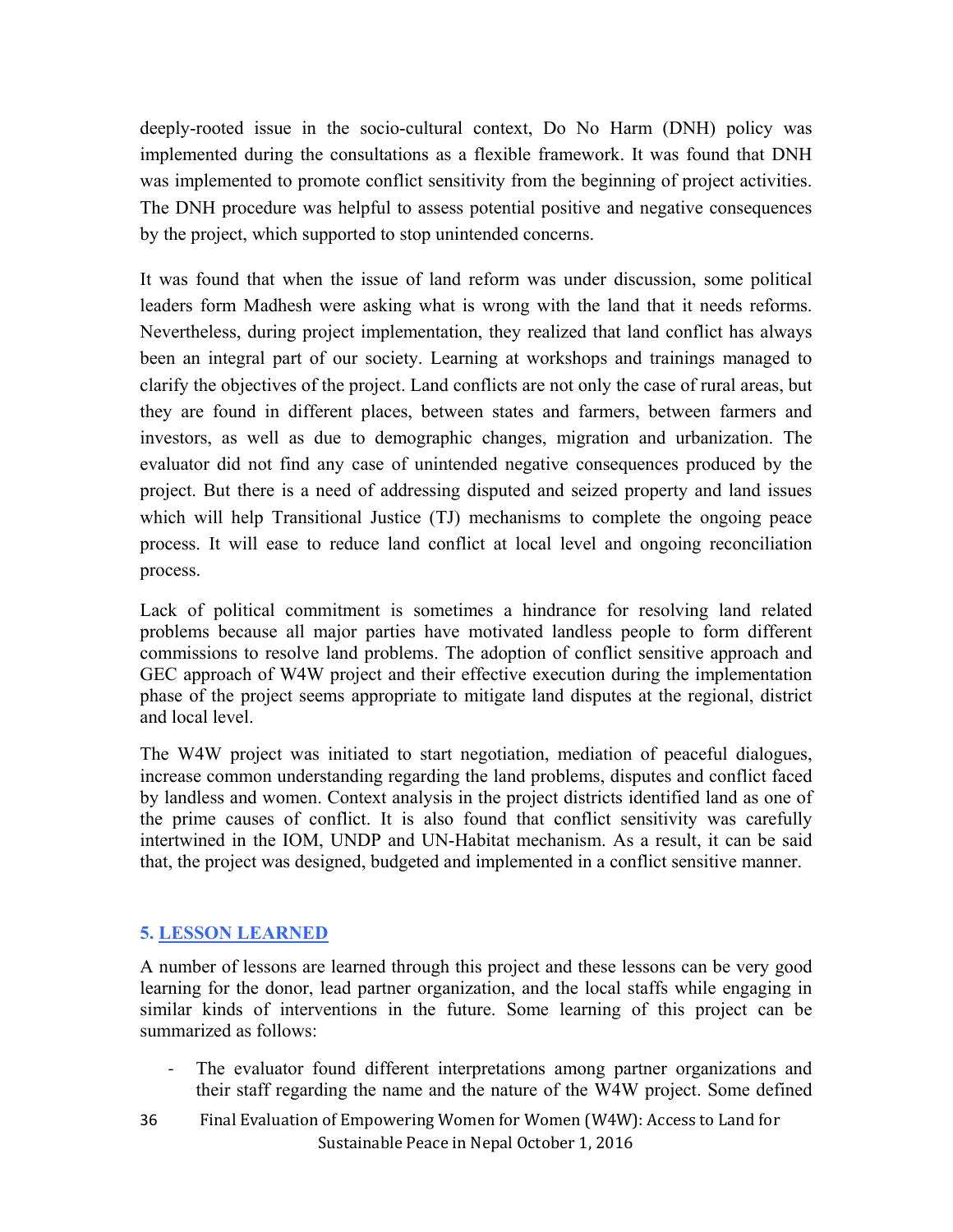the W4W as women's access to land and property and peacebuilding project, whereas others defined it as land management and reform project. This project was also defined as empowering women for women, whereas some defined it as project supporting access to land and property. This gives a lesson that it is crucial to have a common understanding among implementing partners regarding the nature of project, so everyone could communicate a similar message among project beneficiaries and stakeholders.

- ‐ For the success and effectiveness of comprehensive and multidimensional project interventions on land, it is crucial to work with broader segments of the society. Among various groups, youth, women, political party leaders, and caste, ethnic, and religious identity groups should be in the top priority of each intervention, as these are the groups we often find in conflict or have been the victims of conflict. Thus, their constructive roles in resolving and mitigating conflict are found to be crucial. Moreover, it is also important to bring diverse CBOs on board for the broader legitimacy of the project can have multiplier impacts.
- ‐ Campaigners, advocates and researchers on land issues have now understood the value of land for women in development programming. Involved institutions have now started to organize consultation meetings with diverse concerned groups for minimizing potential conflict related to land and property and it's contribution to socio-economic development of society.
- W4W project has also taught a lesson that district level project staffs play a very crucial role to make the project participatory and fully owned by the beneficiaries and community. Pro-activeness of these individuals also assisted to coordinate with local and district level government and non-government agencies and get their support and solidarity for the success of the project. Activist or practitioner type of district and local staffs with strong coordination and relationship building skills can make things different at the local level.
- ‐ The project-implementing partners have learned a number of things out of their involvements in this project. As shared by MoLRM, MoPR, MoWCSW, CSRC, Lumanti Support Group for Shelter and Nepal Mahila Ekta Samaj, sensitivity of land issue and the capacity of their Kathmandu and district based staffs have increased due to their involvement in this project. Partners also shared that they learned more about how to adapt a Do-No-Harm approach in their entire organizational activities. All partner organizations shared that they really liked W4W project model, thus they adopt the same project approaches in their newly developed projects.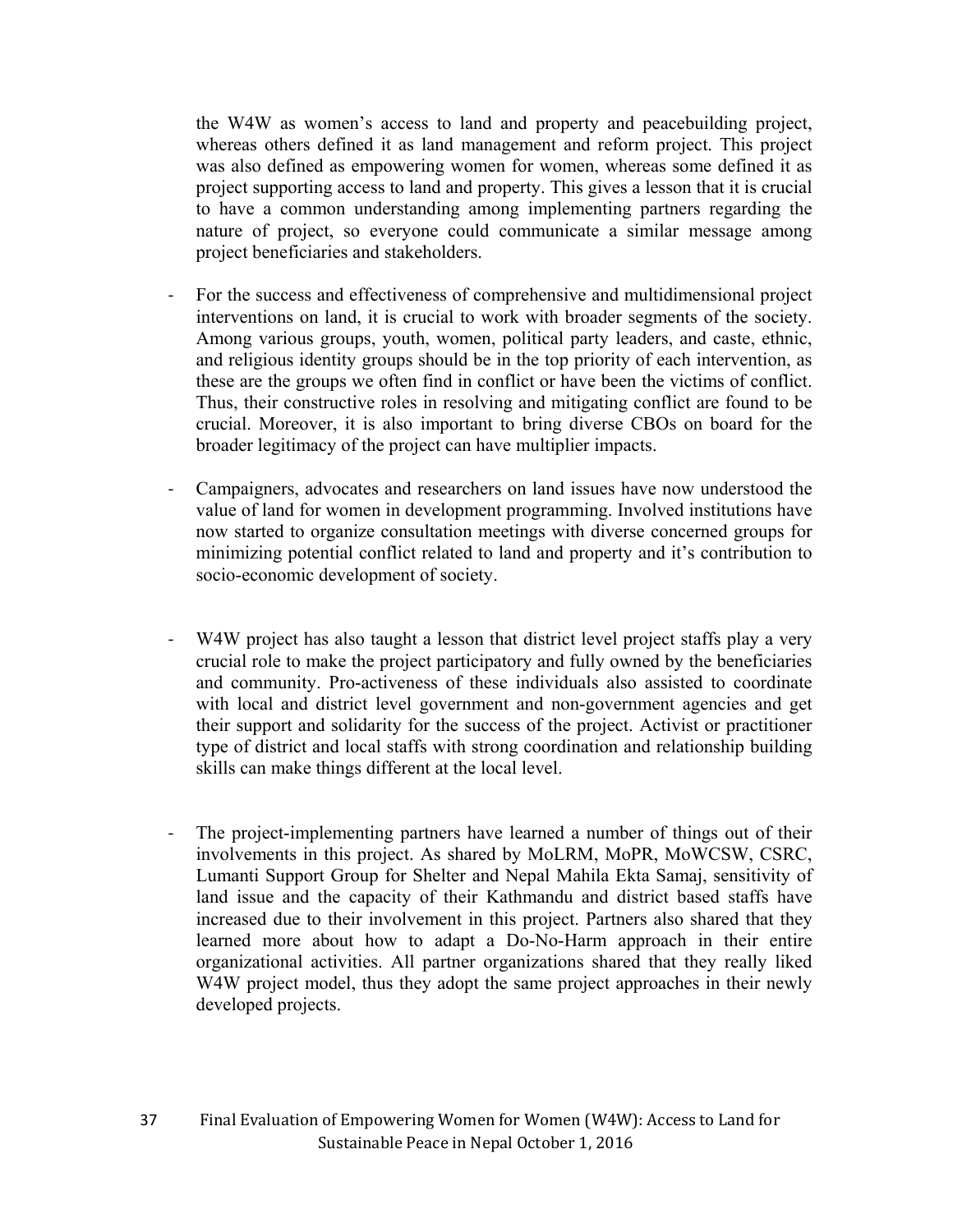#### **6. CONCLUSION**

The evaluator concludes that the first, second and third objectives of W4W project are mostly achieved. This indicates that the project partners and its staffs have spent much of their energy for national, regional, district and local level initiatives and facilitation efforts are given towards making the national level government actors aware of empowering women for access to land approach and finding adequate strategies for addressing them adequately. Advocacy and awareness about land issue was moving but in a wrong direction because of lack of proper policies and technological assistance.

Post conflict societies are much concerned with promotion of nonviolent methods of conflict resolution with wider participation. Adoption of capacity building, collaborative and conflict sensitive approach, GESI and GEC approach in W4W project and their effective execution during the implementation phase of the project seems appropriate to aware and sensitize political, social, government at all level. Public Service Announcement (PSA) broadcasted through national media is very timely and it has spread concept of changed ancestral land and property rights. Slogan coined in PSA is *"Milau Dampati, Bandau Sampati; Khusi Bhaye Santati, Pariwako Unnati"* is becoming popular day by day.

The W4W project was initiated to empower women through access, land tenure and ownership and reduce barriers faced by them in our society. As Nepalese society has been facing land and property conflict throughout the long history and one of the primary source of ten years armed conflict. Even land issue has become more challenging due to conventional thoughts of political parties in modern times. In this regard, the project has trained politicians, parliamentarian, senior government officials, community leaders, land right's activists and leaders of different sector at regional and local level to broaden their understanding to land related conflict mitigation and empowerment, which could help them to become more creative and innovative in land administration through pro-poor and gender-responsive land governance. Evaluator found that W4W project has been largely successful in this regard.

This evaluation study also suggests that this project has emphasized its close connection with the political leadership and gamut of policy makers, both male and female and in addressing the issues of concerns of common people. This project, through its number of interventions and initiatives has taught policy makers to come together and generate common understanding for land governance to resolve problems faced by landless and Conflict Affected Women (CAW). It has empowered vulnerable sections of society, such as women, marginalized communities and landless, to voice subsurface views independently. In terms of effectiveness of the project in achieving its main objectives, it has increased trust and strong social ties between political parties and government authorities. Management of such comprehensive and multidimensional project of great significance was difficult and was challenging to deal with large number of people with several issues but W4W project management team handled the project successfully.

Final Evaluation of Empowering Women for Women (W4W): Access to Land for Sustainable Peace in Nepal October 1, 2016 38 The major effort through the project's life span is to contribute to enhancing landless and women's access to land and influence male and female policy makers and local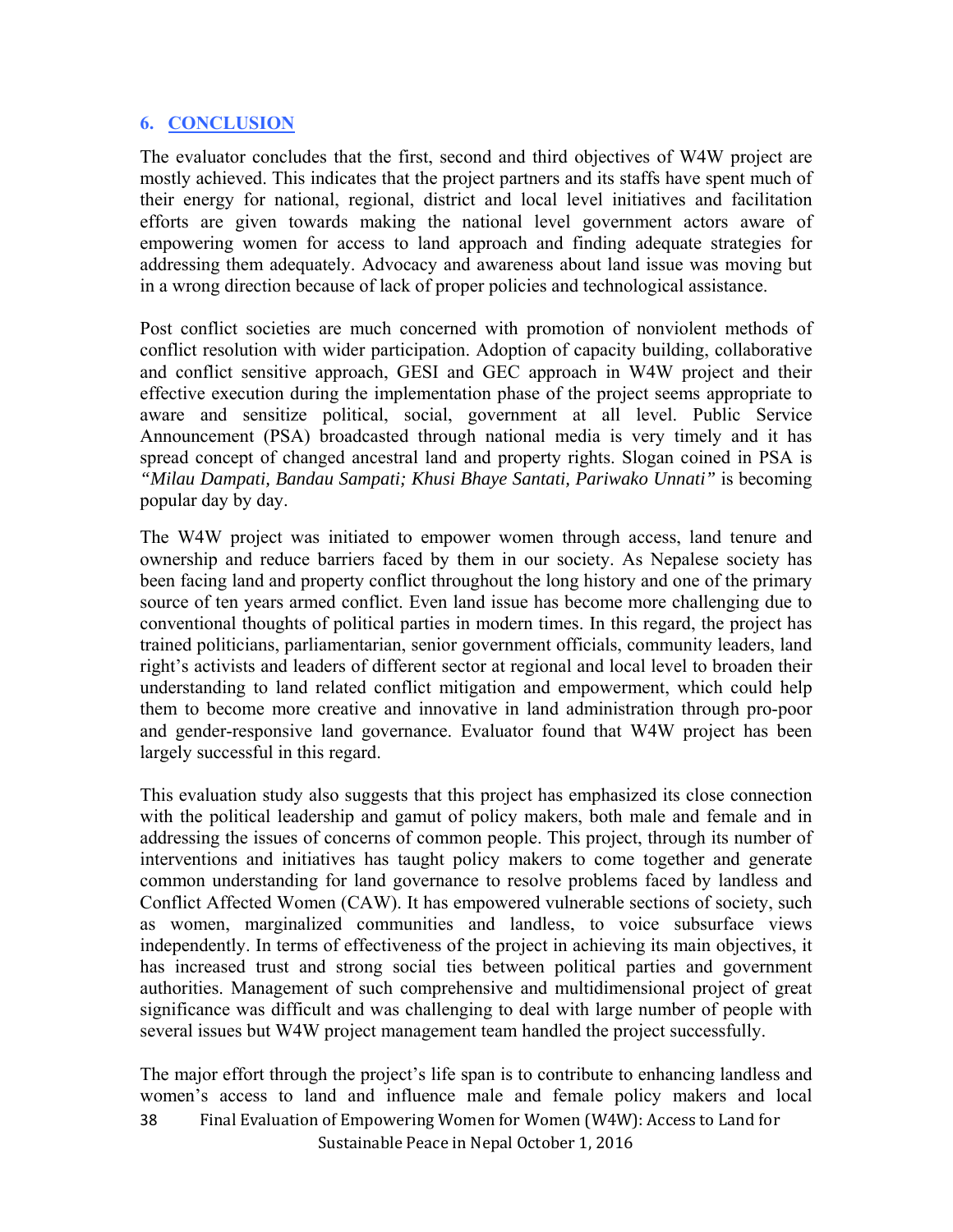authorities to make resilient society at their level. Thus the project outcome can be seen as it emphasized to change the behavior and way of thinking and helping policy makers to collectively identify problems related to land administration. Then to help land administration services should be provided for all without discrimination on the basis of gender, ethnicity, caste, age or political affiliation. In addition, the project is able to bring diverse community groups together, who started identifying, prioritizing, and initiating interventions i.e. Madhesh based political parties started to discuss formally at their national convention. The beneficiaries of project appreciated this process largely.

Evaluator would like to define all above-mentioned impact as *immediate* impacts of the project, as these are achieved due to consistent involvement of active project staffs, MSLDF members, LDF members, CSRC network, Lumanti network, Mahila Ekta Samaj network, NGOs at district and local level, political parties, and the resources spent during the project period. And thinking practically, a twenty one months long project which had almost three months of planning, hindered by Madhesh movement and unofficial blockade by India, and initial preparation phase cannot make significant impact on the beneficiaries. It can be considered as just one strong step further to make some impact in the long run. To convert these *immediate* impacts as *long term* and *durable* impact to empowering women for women at all level requires pro-activeness of MSLDF even after the termination of this project. So it can be believed that effective and multifaceted resource mobilization is another significant aspect in this project.

Finally, at the phasing out of such important and essential project, the issue of peacebuilding is of a great importance, as this issue has not been paid attention in the past by any organization, institution and political organization. The evaluator believes that a follow up or extension would be enough to adequately handover this project to the policy makers to improve women's land tenure and ownership and management, and its proper wrapping up. If project left without adequate exit plan designed with the participation of policy makers then a number of great contributions of this project may disappear or fade up in a limited time.

## **7. RECOMMENDATIONS**

The evaluator has come up with following recommendations based on findings and analysis:

- ‐ Sustainability is always a challenging issue in the context of advocacy, campaign and sensitization. It is even more challenging to sustain a land tenure and ownership, and management related issue because of it's social, cultural and power related dynamics. Within W4W, the dialogue facilitation capacity building could have been stronger from the start of the project, which could have helped promulgation of "Declaration of commitment on gender responsive land policies."
- ‐ Very important publications are produced as part of project of activities. Wider distribution and circulations of document will help to bring political leaders,
- Final Evaluation of Empowering Women for Women (W4W): Access to Land for Sustainable Peace in Nepal October 1, 2016 39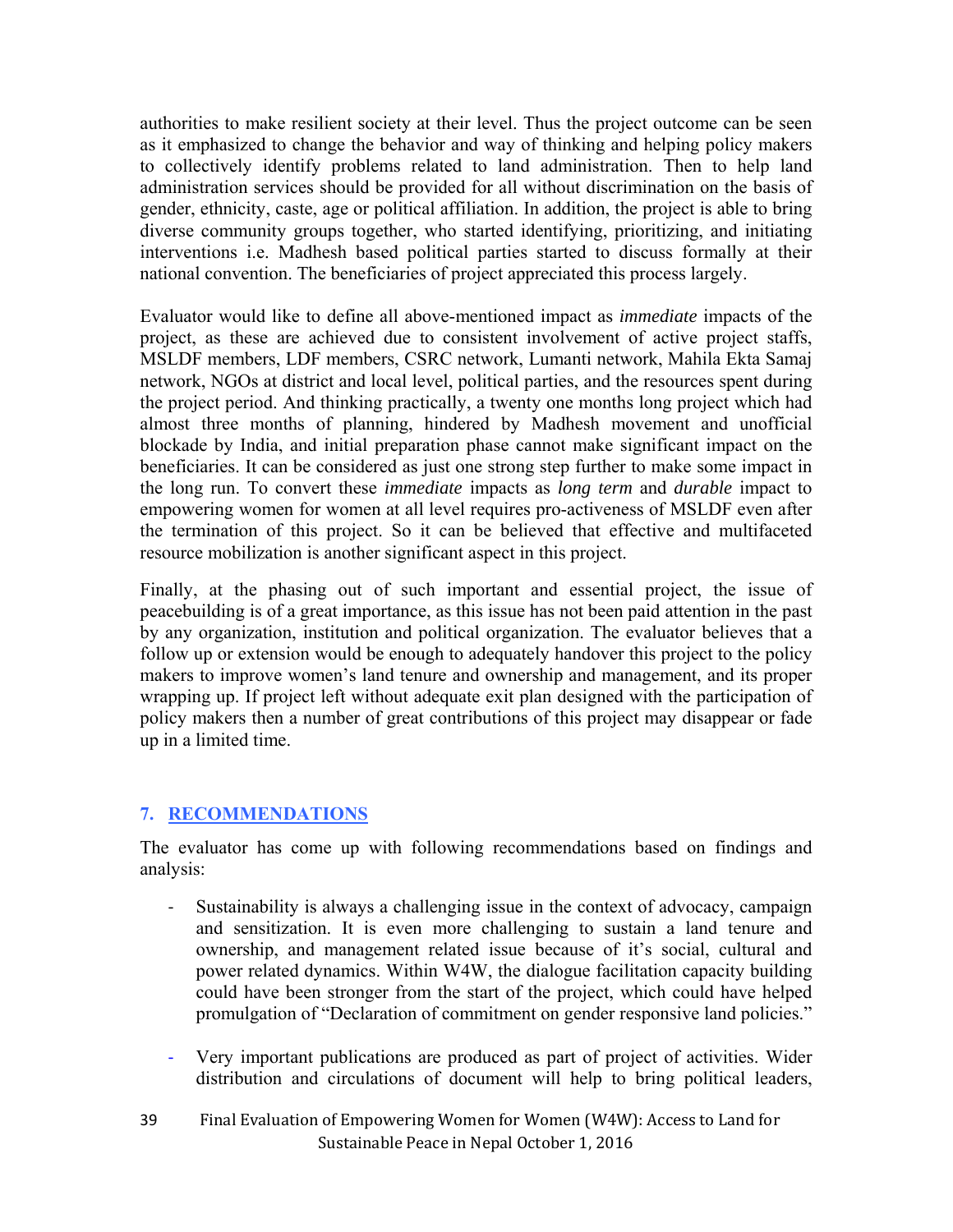ministerial staffs, CSOs, NGOs, researchers and land rights activists closer on land related issues at all level. It is recommended to translate important documents into Nepali language to and circulate among stakeholders and beneficiaries.

- ‐ 'MSLDF' can be considered as an impartial venue for public and political interaction, meeting, dialogues, and exchange of information from regional (Provincial in future), district and local level, which should have been strengthened. Endowment fund for the sustainability of 'MSLDF' could have been generated for long-term use of concerned members for convening meetings, workshops, trainings, advocacy, negotiation, facilitating dialogue between and among the concerned groups, and whenever necessary for the best benefit of beneficiaries. Government and donor's flexibility to make MSLDF a sustainable adapted platform as outcome of the project seems to be relatively important.
- ‐ As project has contributed a lot to capacity building of male and female national level political leaders, community leaders and land rights activists, civil society and government officials which will eventually enable the government agencies to promote gender responsive land policies. To sustain the momentum created by project, political and civil society actors must work together to pass the Land Use Policy Bill.
- ‐ This project has also facilitated interaction among the District Land Revenue Office, District Survey Office, District Women and Child Office, Local Peace Committee, Land Reform Office, Land Management Office, Conveyancers' Association, District Forest Office, District Land Dialogue Forum and NGOs working in the field of land in all project areas. Moreover, various activities of this project have bridged the gap between the service providers (i.e. government offices) and community people.
- The project outcome can be seen as it emphasized to change the behavior and way of thinking and help policy makers to collectively identify solutions and future activities. It has advanced the prospects to help to modify pro-poor gender responsive land tools, ProGresS and New SOLA, to support land administration, land management and land governance. Concerned departments could increase awareness of their staffs about pro-poor gender responsive land tools.
- ‐ A range of people working on land issues now have emphasized the need to collect accurate data of seized and disputed land. Solving these cases will help Transitional Justice (TJ) mechanisms to complete the peace process. It will also help to adoption of legislations for effective implementation of land use policy in the future.
- ‐ Feedbacks from fieldwork are to develop gender friendly service delivery systems and processes by land administrative offices. For this purpose land administrative
- Final Evaluation of Empowering Women for Women (W4W): Access to Land for Sustainable Peace in Nepal October 1, 2016 40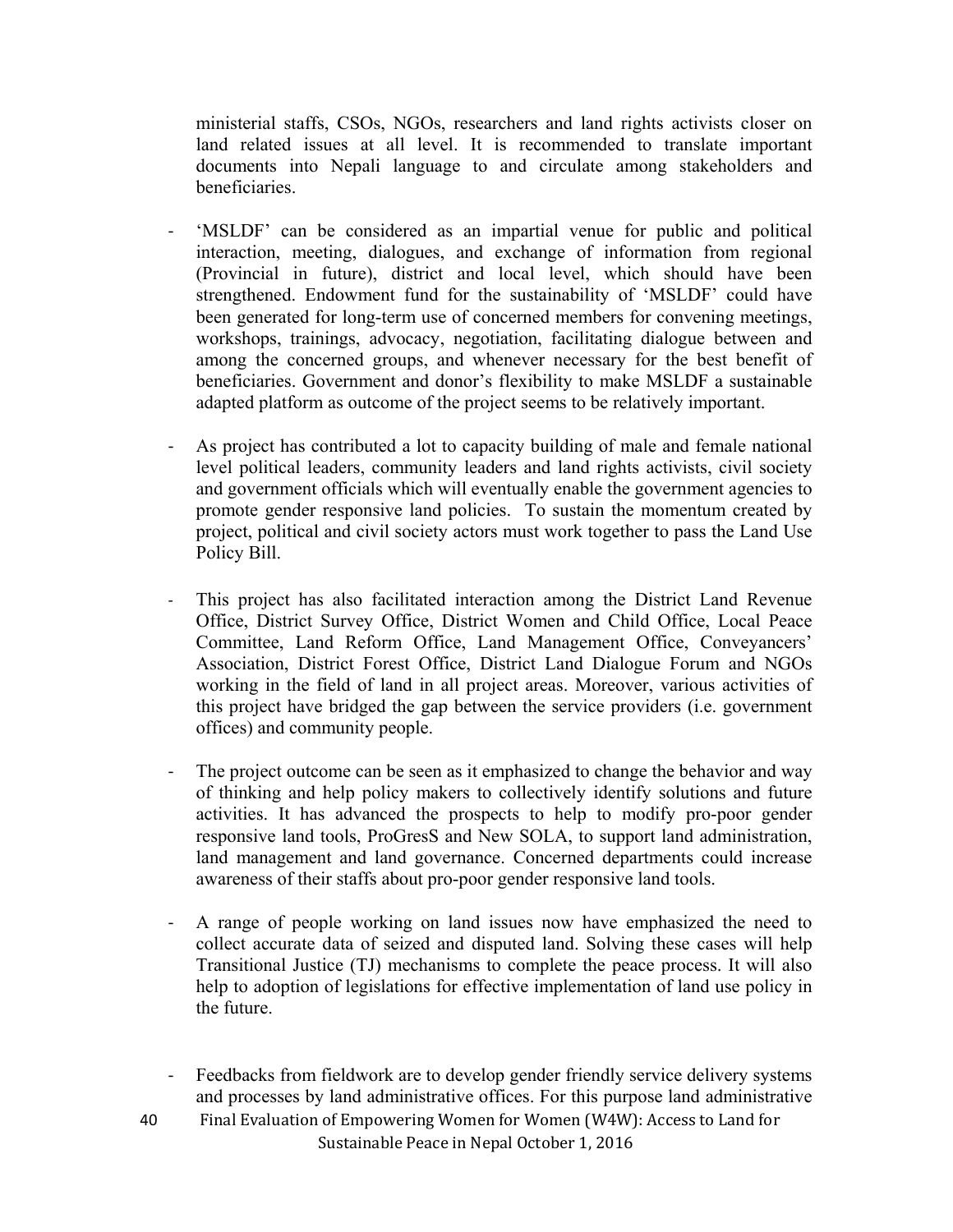officials, clients, land rights activists, campaigners, conveyancers, NGOs and CBOs should be well aware of government land related acts and policies. Based on the foundations created by W4W project, the Government should lead GLTN interventions to support national Land Policy formulations and enhance Fit For Purpose Land Administration.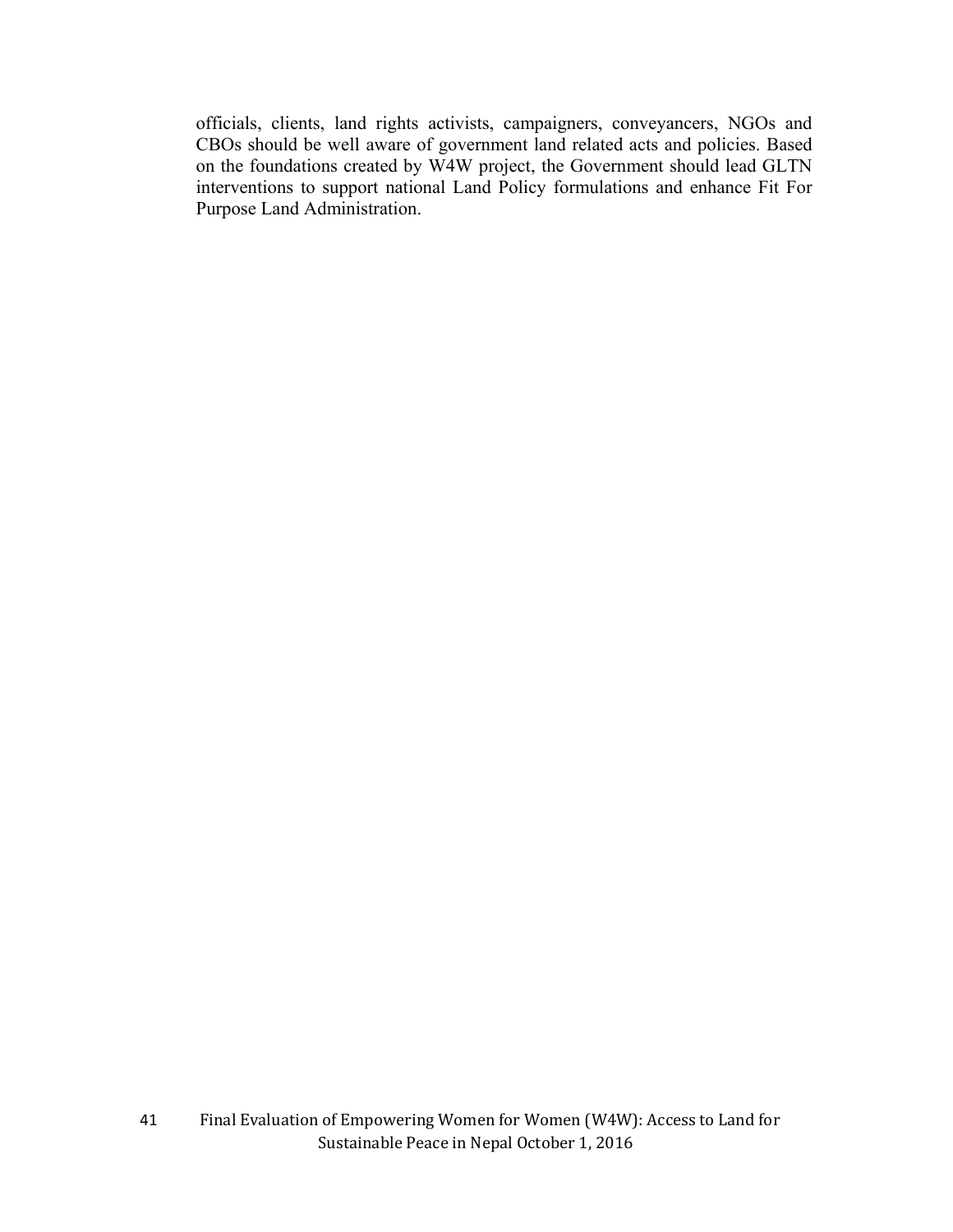## **Annex 1.**

## Questionnaires (Semi structured)

### **Set 1. Interview questions for national and local partner institutions:-**

- 1. How was the situation about land related issues and landless before launching this project and what and how things have been changed after its implementation-what are the gaps?
- 2. Among the activities conducted under the W4W project (survey, consultation, negotiation, advocacy, trainings to governmental officials, dedicated sessions, land dialogue forums, rapid assessment of land offices, survey of translated laws, Solutions to Open Land Administration (SOLA) system and operational suggestions on Identification, Verification and Registration (IVR), which of them were most relevant and why? Were there any less relevant activities?
- 3. Which aspects of the project, and which of the approaches were most successful in bringing about change and why?
- 4. What backgrounds of people are mostly involved in various project activities? Why are they motivated to participate?
- 5. What are the major policies and land regulatory frameworks developed during project time period?
- 6. How this W4W project has contributed to bring changes in attitude and behavior of level of policy makers and how such changes have been reflected into practice? Can you please share some evidences for this?
- 7. How this W4W project has contributed to bring changes in cultural barriers, mindsets and traditional practices forming obstacles for women to be able to exercise their land rights and what remained the subsequent impacts of those changes?
- 8. In your observation, what are the key social, economic, political, developmental contributions of this W4W project? Can you please share with evidences?
- 9. To what extent this project has contributed to train government officials and parliamentarians to collaborate to promote inclusive and gender responsive approaches to develop land policies? Can you please explain with some examples?
- 10. Are there any multiplier impacts of the project?
- Final Evaluation of Empowering Women for Women (W4W): Access to Land for Sustainable Peace in Nepal October 1, 2016 42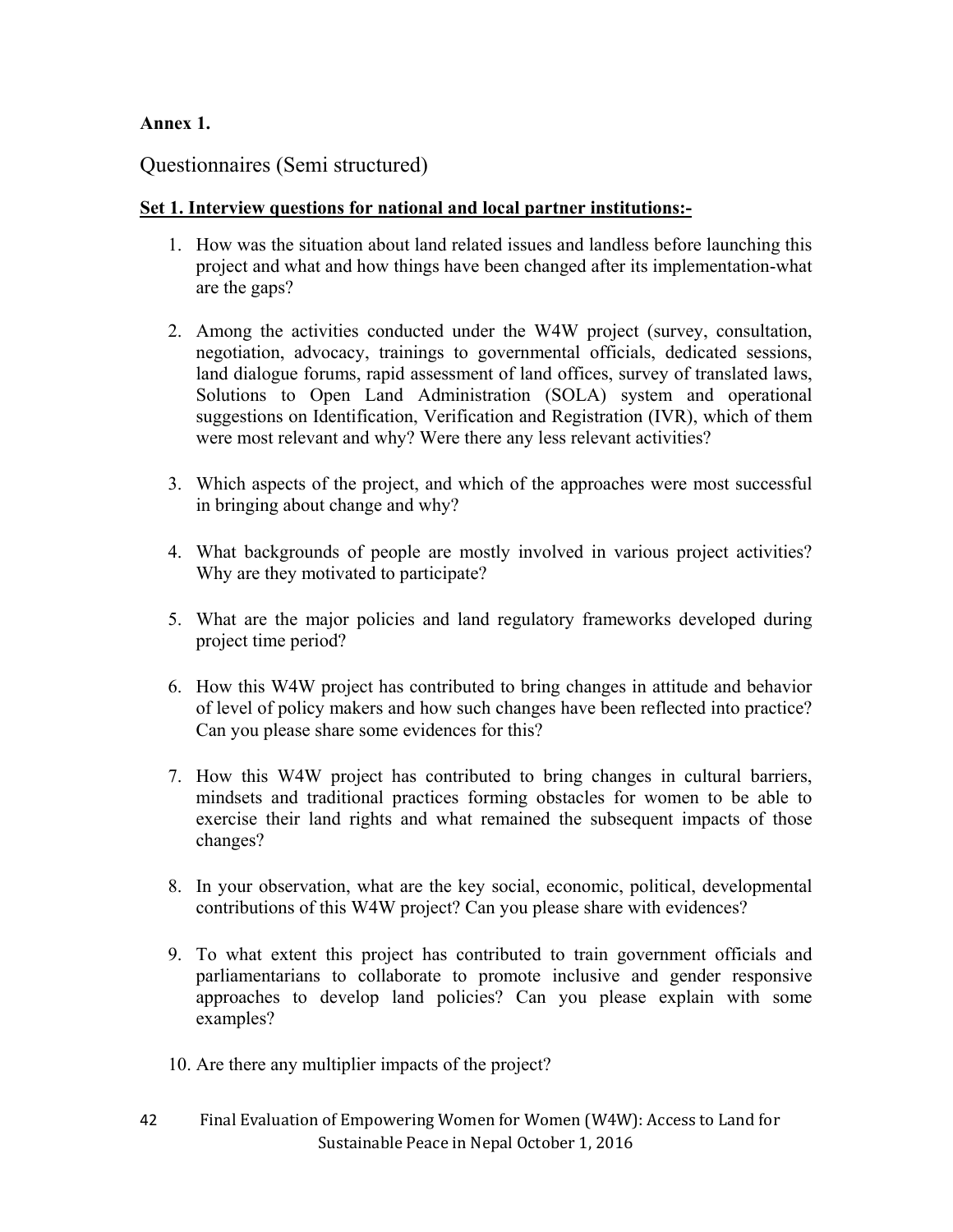- 11. Have you observed any unintended impact (could be negative as well as positive) of the project?
- 12. In your opinion, do common landless, indigenous, dalit and women get involve in context analysis, and dialogue process for peacebuilding even after the completion of the project?

### **Set 2. Interview questions for IOM, UNDP, UN-Habitat:-**

- 1. Was this project implemented in appropriate people?
- 2. Which aspects of the project, and which of the approaches (survey, consultation, negotiation, advocacy, trainings to governmental officials, dedicated sessions, land dialogue forums, rapid assessment of land offices, survey of translated laws, SOLA system and operational suggestions on IVR) used were most successful in bringing about change and why?
- 3. What backgrounds of people are mostly involved in various project activities? Why are they motivated to participate (incentive)?
- 4. How is the participation of women and landless in various project activities? What are their incentives to participate?
- 5. How was the partnership and coordination between the IOM, UNDP and UN-Habitat, its national and local partners, and ministries in the project districts and VDCs? What are key areas of partnership and coordination?
- 6. What lessons can be learned to support and improve project management and coordination (between and among IOM, UNDP, UN-Habitat and W4W implementers and grantees)?
- 7. Have all project activities been completed exactly the way it was planned?
- 8. Has the project been able to reach all target groups that it had intended to reach?
- 9. Has this project been completed within the given timeframe and without pressing deadlines of finishing activities at the end of project months?
- 10. Has it been able to establish its partnership with various governmental and nongovernmental agencies according to its plan?
- 11. Has the allocated money been spent without significant deviation?
- Final Evaluation of Empowering Women for Women (W4W): Access to Land for Sustainable Peace in Nepal October 1, 2016 43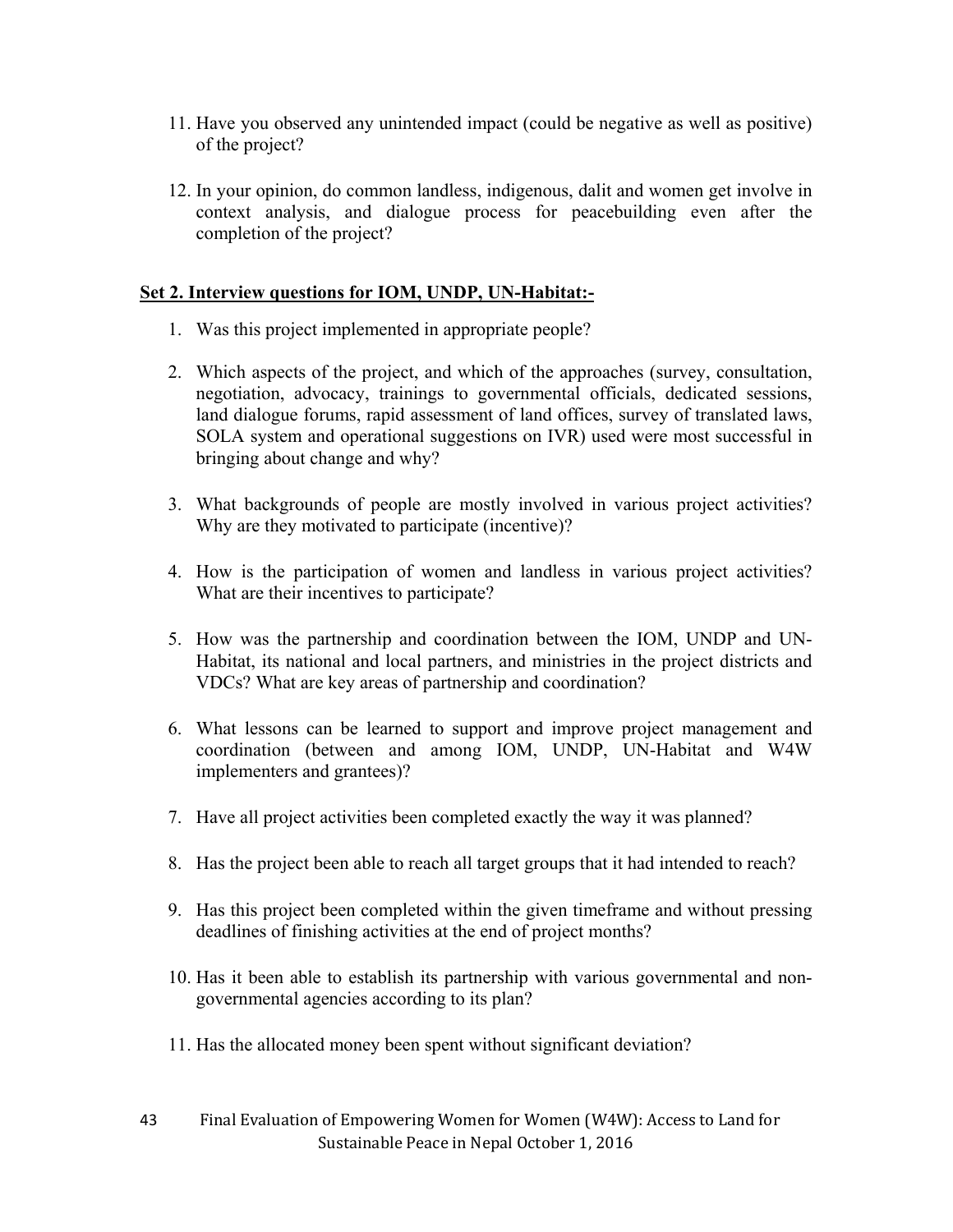- 12. How this W4W project has contributed to bring changes in attitude and behavior of district, regional and national level policy makers for understanding and how such changes have been reflected into practice?
- 13. How this W4W project has contributed to bring changes in obstacles faced by women in accessing land tenure ownership and what remained the subsequent impacts of those changes?
- 14. What are the major policies and land regulatory frameworks developed during project time period?
- 15. To what extent this project has contributed to train government officials and parliamentarians to collaborate to promote inclusive and gender responsive approaches to develop land policies? Can you please explain with some examples?
- 16. Among the activities conducted which activities were the most effective and why?
- 17. Are there any multiplier impacts of the project?
- 18. Have you observed any unintended impact (could be negative as well as positive) of the project?
- 19. Was 'land governance' considered as key issue while implementing the project? If yes, how this concept is reflected into practice from the local to national level?
- 20. In your opinion, do common landless, indigenous, dalit and women get involve in context analysis, and dialogue process for peacebuilding even after the completion of the project?

#### **Set 3. Interview questions for government senior officials:-**

- 1. What are the major gaps in the land acts and policies in Nepal?
- 2. What are the main problems of land governance of Nepal?
- 3. How and why is the project W4W relevant to land issues in Nepal?
- 4. What are the major achievements of the project?  $\square$
- Final Evaluation of Empowering Women for Women (W4W): Access to Land for Sustainable Peace in Nepal October 1, 2016 44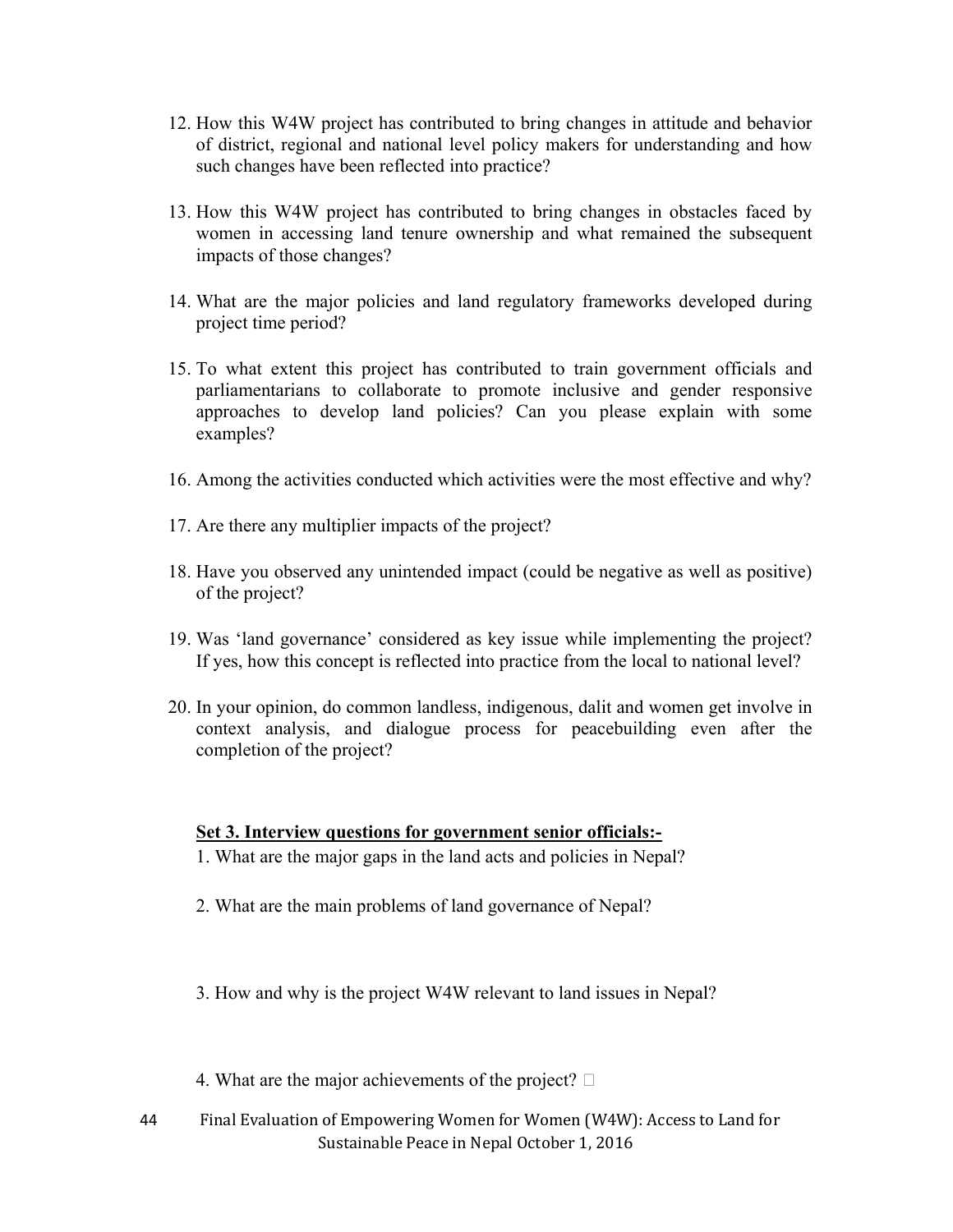5. Did you see the project realistic or over ambitious?

6. How do you analyze the contribution of project to ministry official those who are involved?

7. Does the workshops and trainings organized during project benefitted male and female concerned staffs government policies and tools developed during project.

8. Is there proper ministerial level coordination among the three ministries involved in project W4W?

9. What knowledge has this project produced in terms of land issues in districts and  $\Box$ national levels?

10. How did exposure to international frameworks GEC, VGGP and GLTN on managing land issues help in Nepalese context?

## **Set 4. Interview questions for project beneficiaries (at national, regional, district and local level):-**

- 1. What are the major gaps in the land issues in Nepal?
- 2. What are the significant changed made by project activities?

3. Is there any change in the behavior pattern of government officials at LRO and SO?

4. Did you get benefitted by participating in the workshops and trainings organized IOM, UNDP and UN-Habitat?

5. How did you use the knowledge gained by the project and what changes has it made  $\square$ so far?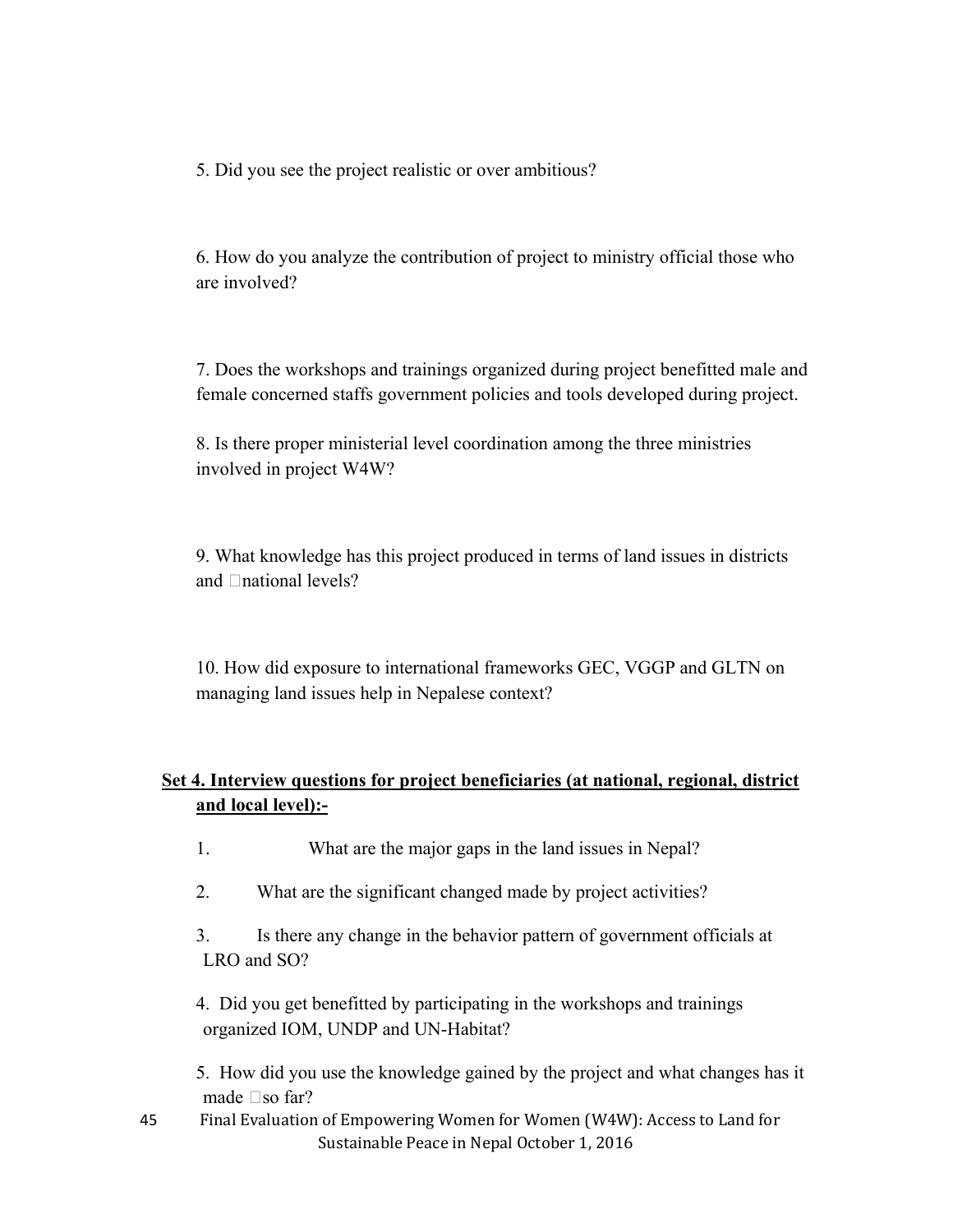6. Are you aware of changes made by government for female land registration text exemption provision?

7. What are your views on sustainability of the project and continuity of MSLDF activities?

- 8. What was status of female participation, landless and CAW?
- 9. What is status of joint land ownership certificate providing system?

10. As a beneficiary of the project, any suggestion and things to be  $\Box$ improved?  $\Box$ 

### **Annex 2.**

## **People consulted during the inception phase:**

#### **Government Officials-**

| <b>SN</b>      | <b>Name</b>       | <b>Title</b>           | Organization    | Place     |
|----------------|-------------------|------------------------|-----------------|-----------|
| $\mathbf{1}$   | Nagendra Jha      | Joint Secretary        | <b>MoLRM</b>    | Kathmandu |
| $\overline{2}$ | Jib Ram Koirala   | Joint Secretary        | <b>MoPR</b>     | Kathmandu |
| $\overline{3}$ | Radhika Aryal     | Joint Secretary        | <b>MoWCSW</b>   | Kathmandu |
| $\overline{4}$ | Ganesh Rja Bhatta | Joint Secretary        | <b>MoLRM</b>    | Kathmandu |
| 5              | Janak Raj Joshi   | <b>Under Secretary</b> | <b>MoLRM</b>    | Kathmandu |
| 6              | Dev Raj Joshi     | <b>Under Secretary</b> | <b>MoPR</b>     | Kathmandu |
| $\overline{7}$ | Dharma Raj Ojha   | <b>Survey Officer</b>  | SO <sub>1</sub> | Surkhet   |
| 8              | Kashi Ram Khatri  | Revenue Officer        | <b>LRO</b>      | Surkhet   |
| 9              | Sapana Gautam     | Officer                | <b>WCO</b>      | Surkhet   |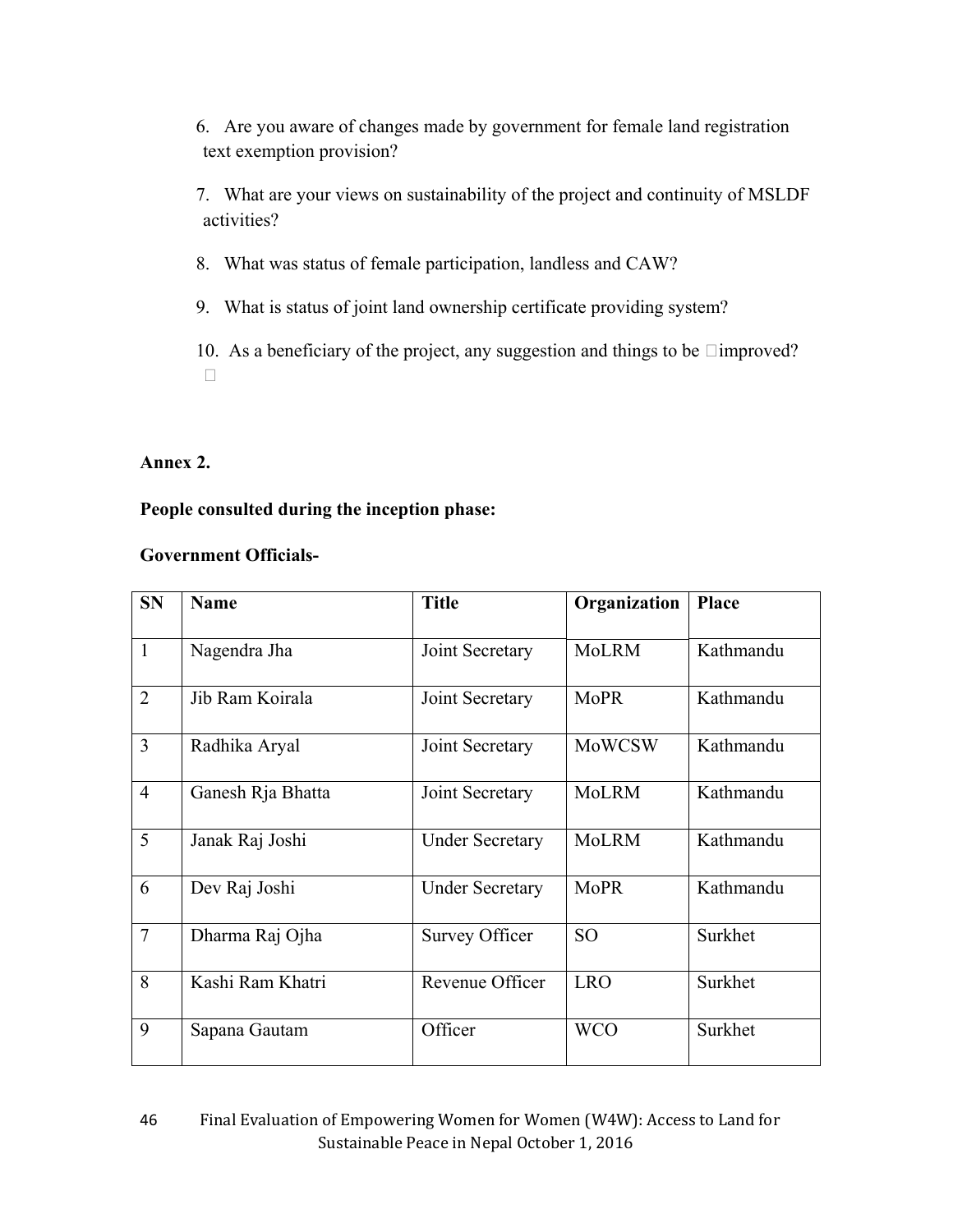| 10 | Shiva P Lamshal   | <b>Survey Officer</b> | SO <sub>1</sub> | Morang             |
|----|-------------------|-----------------------|-----------------|--------------------|
| 11 | Sitaram Ghimire   | <b>VDC</b> Secretary  | Jorahat         | Morang             |
| 12 | Agni Ghimire      | Revenue Officer       | <b>LRO</b>      | Belbari,<br>Morang |
| 13 | Sunil Lamichane   | <b>VDC</b> Secretary  | Amrout          | Nawalparasi        |
| 14 | Dipak Ahikari     | Forest Officer        | Sunwal          | Nawalparasi        |
| 15 | Gautam Raj Amtya  | Revenue Officer       | <b>LRO</b>      | Morang             |
| 16 | Shanti Dhakal     | Member                | <b>LPC</b>      | Surkhet            |
| 17 | Shiv Prasad Joshi | <b>Survey Officer</b> | <b>SO</b>       | Surkhet            |

## **Political Parties**

| <b>SN</b>      | <b>Name</b>        | <b>Title</b>                    | Organization       | <b>Place</b> |
|----------------|--------------------|---------------------------------|--------------------|--------------|
|                | Baijnath Chaudhary | Politburo<br>Member             | CPN (UML)          | Kathmandu    |
| $\overline{2}$ | Binaydhwoj Chand   | <b>CWC</b><br>Former,<br>Member | Nepali<br>Congress | Kathmandu    |
| 3              | Amrita Thapa       | Politburo<br>Member             | CPN (MC)           | Kathmandu    |
| $\overline{4}$ | Jitendra Sonal     | General Secretary               | <b>TMLP</b>        | Kathmandu    |

## **UN Agencies**

| <b>SN</b> | Name            | Organization   Place |           |
|-----------|-----------------|----------------------|-----------|
|           | Jitendra Bohara | ЮM                   | Kathmandu |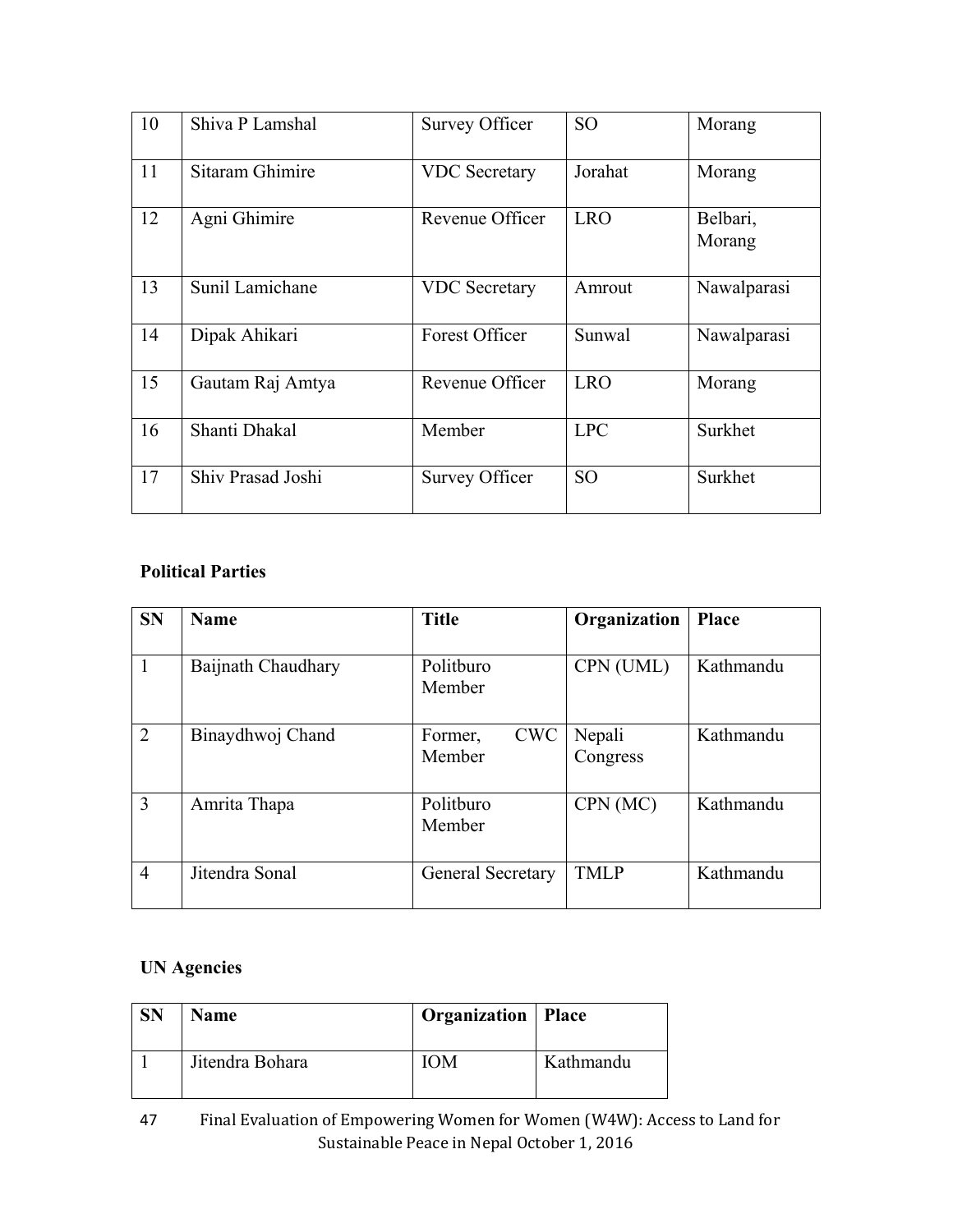| $\overline{2}$ | Dipina Sharma          | <b>IOM</b>        | Kathmandu |
|----------------|------------------------|-------------------|-----------|
| 3              | Ajay Das               | <b>UNDP</b>       | Kathmandu |
| 4              | Manorama Sunwar        | <b>UNDP</b>       | Kathmandu |
| 5              | Raja Ram Chatukali     | <b>UN-Habitat</b> | Kathmandu |
| 6              | Rabindra Man Tamrakar  | <b>UN-Habitat</b> | Kathmandu |
|                | Sristee Singh Shrestha | UN-Habitat        | Kathmandu |

## **MSLDF Meeting at Nepalgunj:**

| <b>SN</b>      | <b>Name</b>       | <b>Title</b> | Organization                                  | <b>Place</b> |
|----------------|-------------------|--------------|-----------------------------------------------|--------------|
| 1              | Hobendra Thapa    | Chair        | LDF, Bardiya                                  | Nepalgunj    |
| $\overline{2}$ | Jasbir Od         | Chair        | LDF, Banke                                    | Nepalgunj    |
| 3              | Naresh J Thapa    | Coordinator  | LPC, Dang                                     | Nepalgunj    |
| $\overline{4}$ | Ramwati Chaudhari | Treasure     | SEED, Dang                                    | Nepalgunj    |
| 5              | Lal Mani Bhandari | Activist     | Land Rights                                   | Nepalgunj    |
| 6              | Bhakta BK         | Chair        | Mukta<br>Kamaiya<br>&Sukumbasi<br>Sagam Samaj | Nepalgunj    |

## **MSLDF meeting at Dhangadi**

| <b>SN</b> | Name        | <b>Title</b> | <b>Organization</b>   Place |         |
|-----------|-------------|--------------|-----------------------------|---------|
|           | Gagan Singh | Coordinator  | LPC.<br>Kanchanpur          | Dhangdi |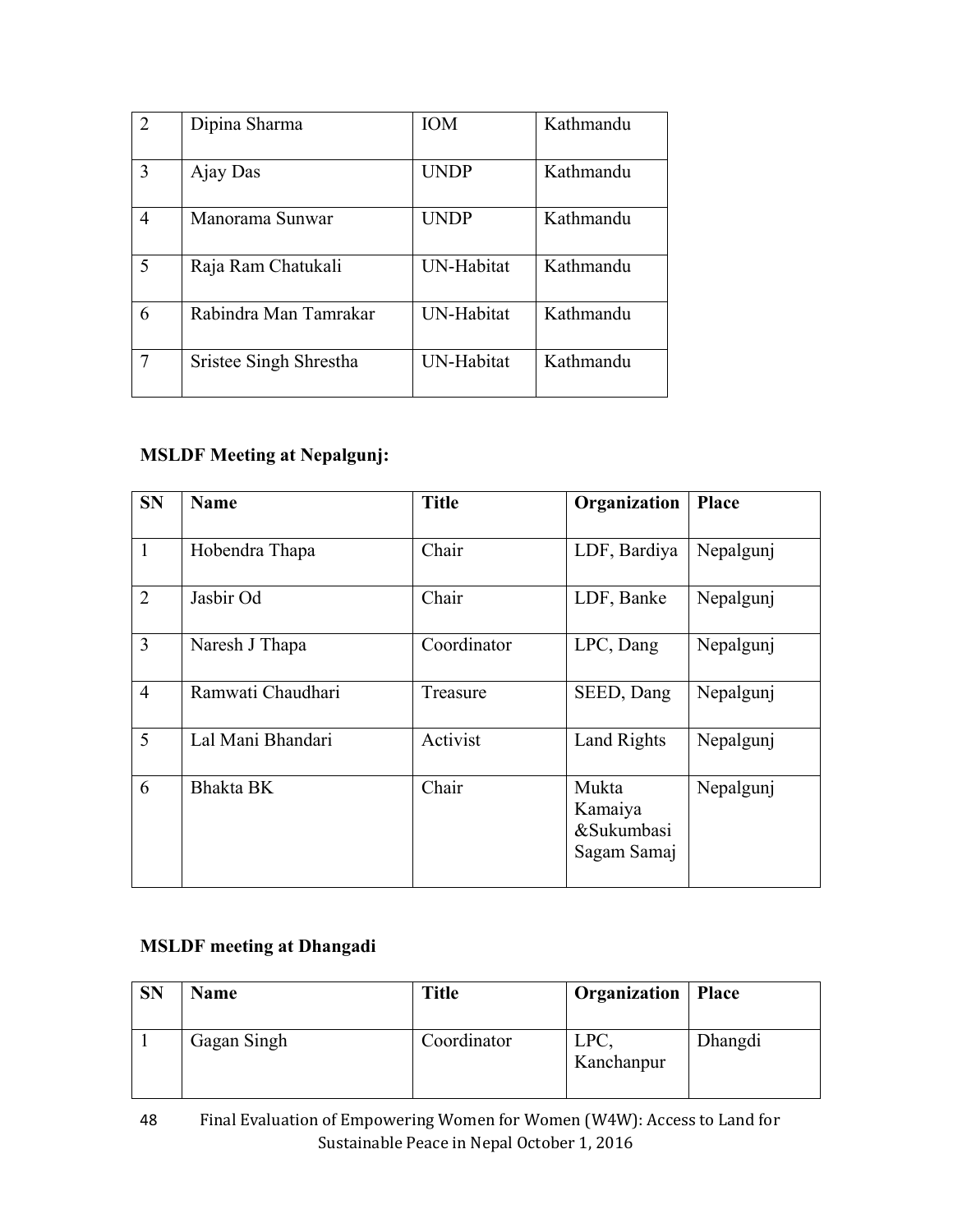| 2              | Pashupati Chaudhari   | Chair           | Mukta<br>Kamaiya<br>Samaj                     | Dhangadi |
|----------------|-----------------------|-----------------|-----------------------------------------------|----------|
| $\overline{3}$ | Krishna Rana          | Member          | LPC,<br>Kanchanpur                            | Dhangadi |
| $\overline{4}$ | Nima Rijal            | Coordinator     | Party<br>Inter<br>Women<br>Alliance<br>(IPWA) | Dhangadi |
| 5              | Chun Kumari Chaudhary | Regional Member | All<br>Neal<br>Women<br>Association           | Dhangadi |

## **MSLDF meeting at Chitwan**

| <b>SN</b>      | <b>Name</b>          | <b>Title</b> | Organization                                                      | Place   |
|----------------|----------------------|--------------|-------------------------------------------------------------------|---------|
| $\mathbf{1}$   | Padam Gurung         | Chair        | Adivasi<br>Janjati<br>Mahasangh                                   | Chitwan |
| $\overline{2}$ | Babita Jaiswal       | Member       | LRF, Bara                                                         | Chitwan |
| $\overline{3}$ | <b>Bhaiku Gurung</b> | Chair        | Rastriya<br>Adivasi<br>Janjati<br>Mahila<br>Mahasangh,<br>Chitwan | Chitwan |
| $\overline{4}$ | Jwala Shaha          | Member       | CPN (MC)                                                          | Chitwan |
| 5              | Meena Kharel         | Chair        | Adrsha<br>Nari<br>Bikas Kendra                                    | Chitwan |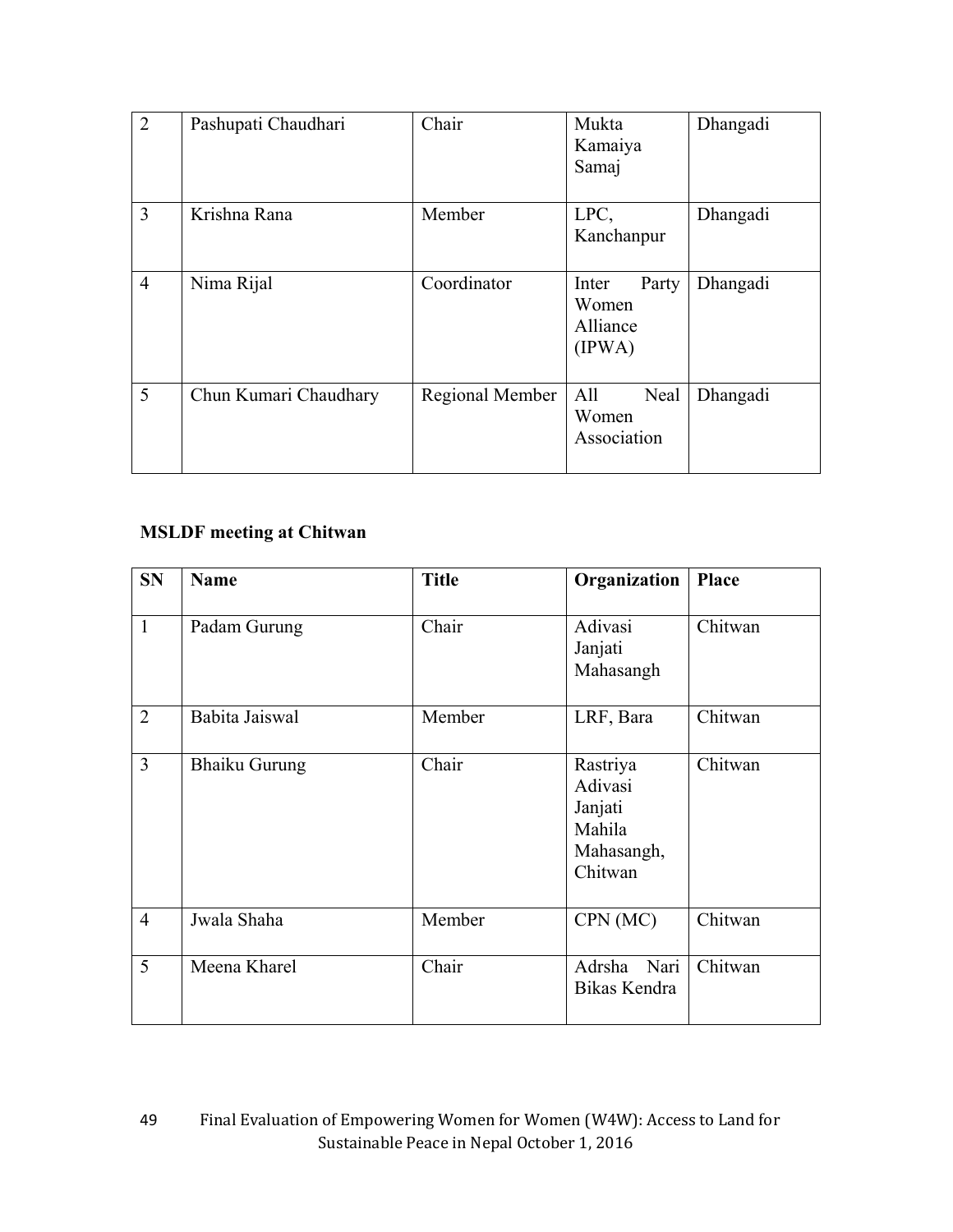## **MSLDF meeting at Biratnagar**

| <b>SN</b>      | <b>Name</b>           | <b>Title</b> | Organization                                              | Place      |
|----------------|-----------------------|--------------|-----------------------------------------------------------|------------|
| $\mathbf{1}$   | <b>Yuktilal Marik</b> | Chair        | LDF, Saptari                                              | Biratnagar |
| $\overline{2}$ | Chandrakala Ojha      | Member       | LDF, Saptari                                              | Biratnagar |
| $\overline{3}$ | Srinarayan Chaudhari  | Member       | <b>NLDF</b>                                               | Biratnagar |
| $\overline{4}$ | Samasti L Ale         | Member       | LDF, Siraha                                               | Biratnagar |
| 5              | Rikma BK              | Member       | LDF, Siraha                                               | Biratnagar |
| 6              | Sanju Shah            | Director     | Women,<br>Peace,<br>Research and<br>Development<br>Center | Biratnagar |
| $\overline{7}$ | Geeta Shiva           | Activist     | Land Rights                                               | Biratnagar |
| 8              | Sadina Khatun         | Former Chair | <b>IPWA</b>                                               | Biratnagar |

## **Civil Society**

| <b>SN</b>      | <b>Name</b>       | <b>Title</b>                                | Organization                | <b>Place</b> |
|----------------|-------------------|---------------------------------------------|-----------------------------|--------------|
|                | Bhojraj Pokharel  | Chief<br>Former<br>Election<br>Commissioner | LDF, Saptari                | Kathmandu    |
| $\overline{2}$ | Punam Singh Chand | Lawyer                                      | Nepal<br>Bar<br>Association | Dhangadhi    |
| $\overline{3}$ | Chandra Chaudhary | Member                                      | LRF, Surkhet                | Latikoili    |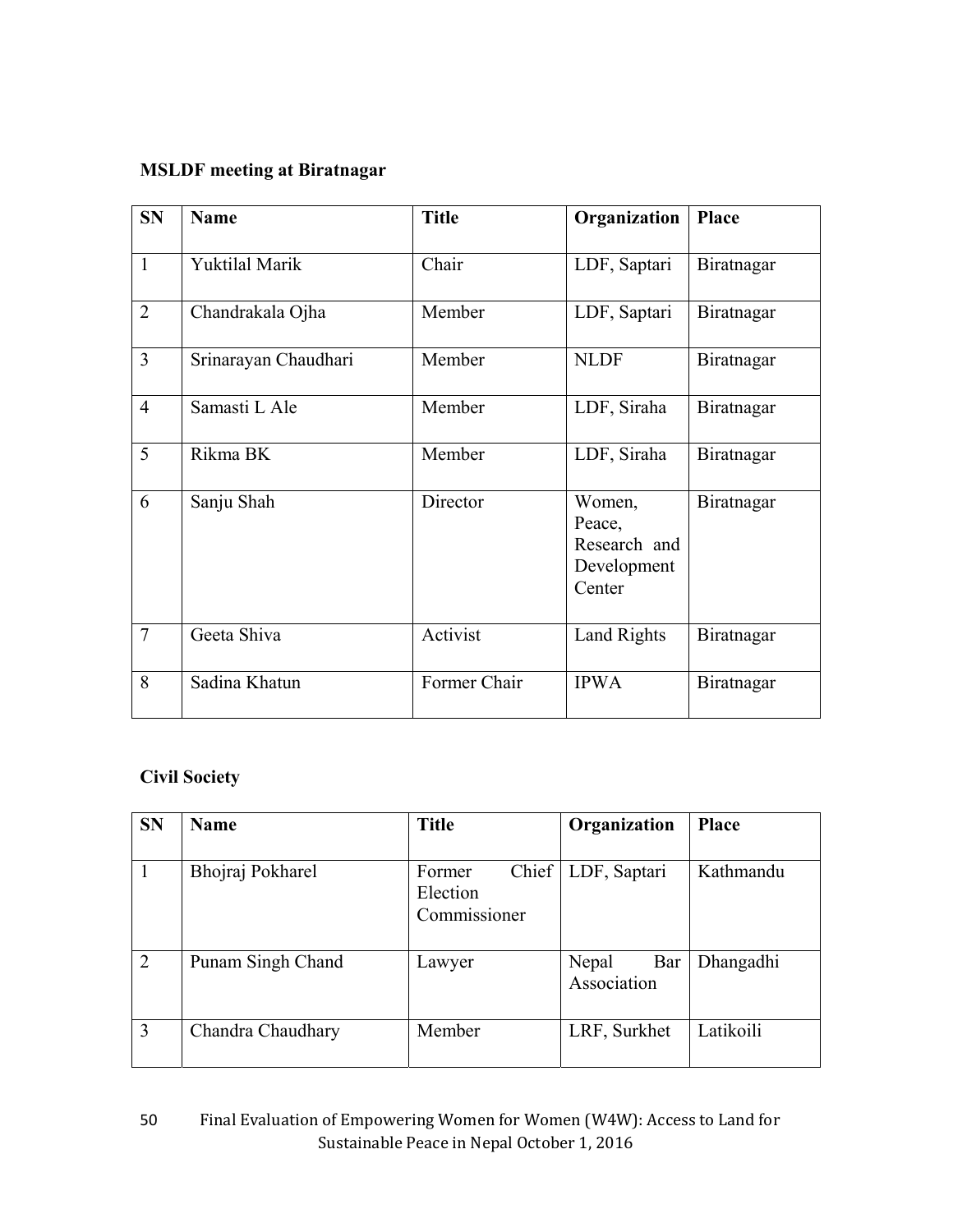| $\overline{4}$ | Ganesh Prasad Oli    | Activist                                    | Social Worker                          | Latikoili      |
|----------------|----------------------|---------------------------------------------|----------------------------------------|----------------|
|                |                      |                                             |                                        | Surkhet        |
| 5              | Shital Singh Rathour | Chairwomen                                  | Women<br>for<br>Human Rights           | Surkhet        |
| 6              | Bhim Raj Bastola     | Executive<br>Director                       | Sundar Nepal                           | Surkhet        |
| $\tau$         | Rajendra Sharma      | Activist                                    | <b>LRF</b>                             | Surkhet        |
| 8              | Pushpa Kumari Puri   | Social Mobilizer                            | Awwaj                                  | Surkhet        |
| 9              | Manjita Upadhaya     | Activist                                    | Women<br>Rights                        | Biratnagar     |
| 10             | Nisha Kiran Rai      | Activist                                    | Women<br><b>Rights</b>                 | Biratnagar     |
| 11             | Shakuntala Sharma    | Activist                                    | Women<br>Rights                        | <b>Baglung</b> |
| 12             | <b>Jagat Basnet</b>  | Researcher                                  | CSRC,<br>Land<br>Rights                | Kathmandu      |
| 13             | Mahendra Sapkota     | Researcher                                  | COLARP,<br><b>Land Rights</b>          | Kathmandu      |
| 14             | Manrupa Kumal        | Chair                                       | LRF,<br>Nawalparasi                    | Nawalparasi    |
| 15             | Devi Prasad Aryal    | Chair                                       | Conveyancer's<br>Association           | Nawalparasi    |
| 16             | <b>Bimala Tamang</b> | Nepal<br>Leader,<br>Mahila<br>Ekta<br>Samaj | and<br>Squatter<br>Landless<br>People  | Kathmandu      |
| 17             | Badri Prasad Subedi  | Chair                                       | Indreni Social<br>Development<br>Forum | Nawalparasi    |